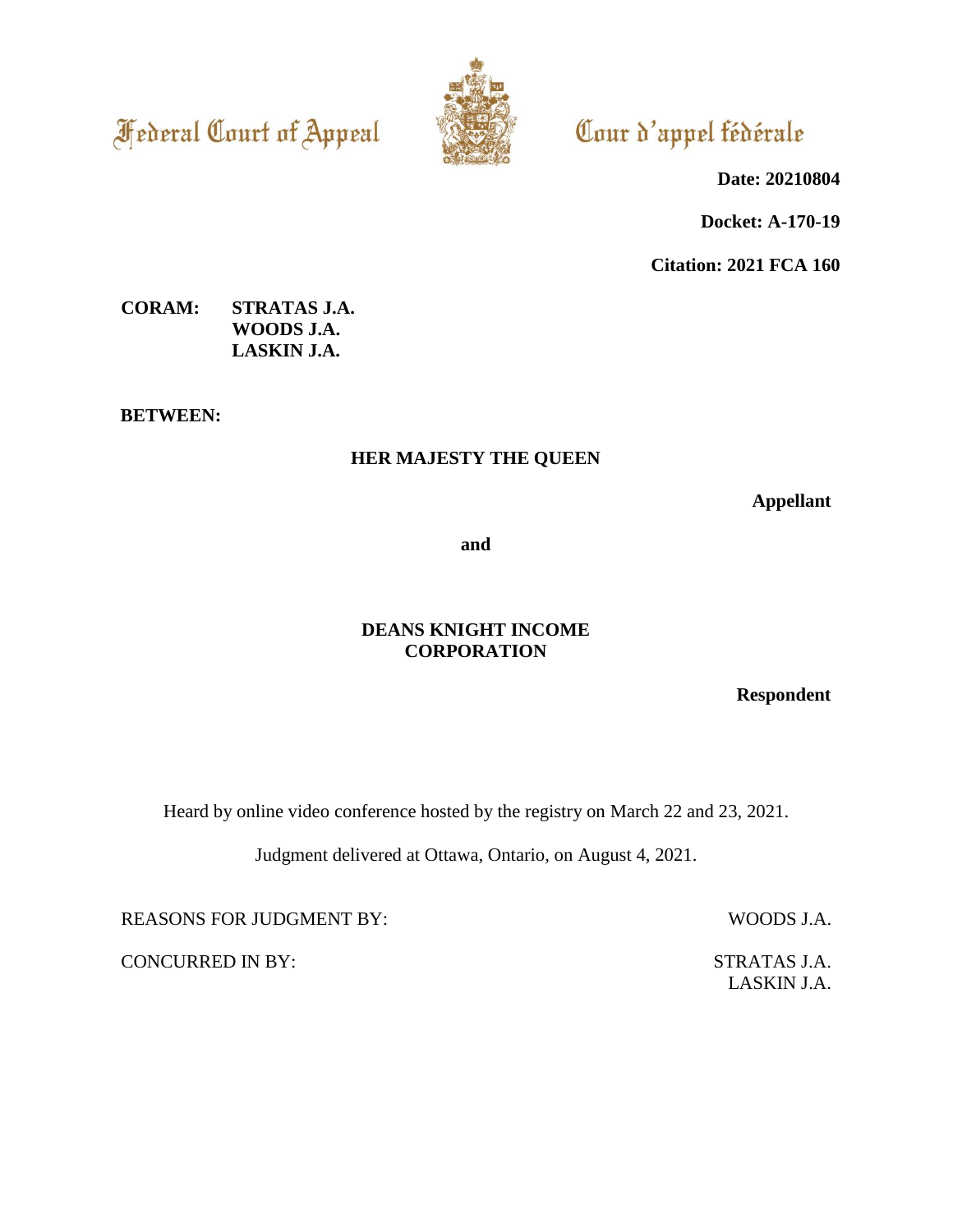**Federal Court of Appeal** 



# Cour d'appel fédérale

**Date: 20210804**

**Docket: A-170-19**

**Citation: 2021 FCA 160**

# **CORAM: STRATAS J.A. WOODS J.A. LASKIN J.A.**

**BETWEEN:**

# **HER MAJESTY THE QUEEN**

**Appellant**

**and**

# **DEANS KNIGHT INCOME CORPORATION**

**Respondent**

# **REASONS FOR JUDGMENT**

# **WOODS J.A.**

# **A. Introduction**

[1] This appeal concerns the application of the general anti-avoidance rule (the GAAR) under the *Income Tax Act*, R.S.C. 1985, c. 1 (5th Supp.) (the Act) to a tax loss monetization arrangement.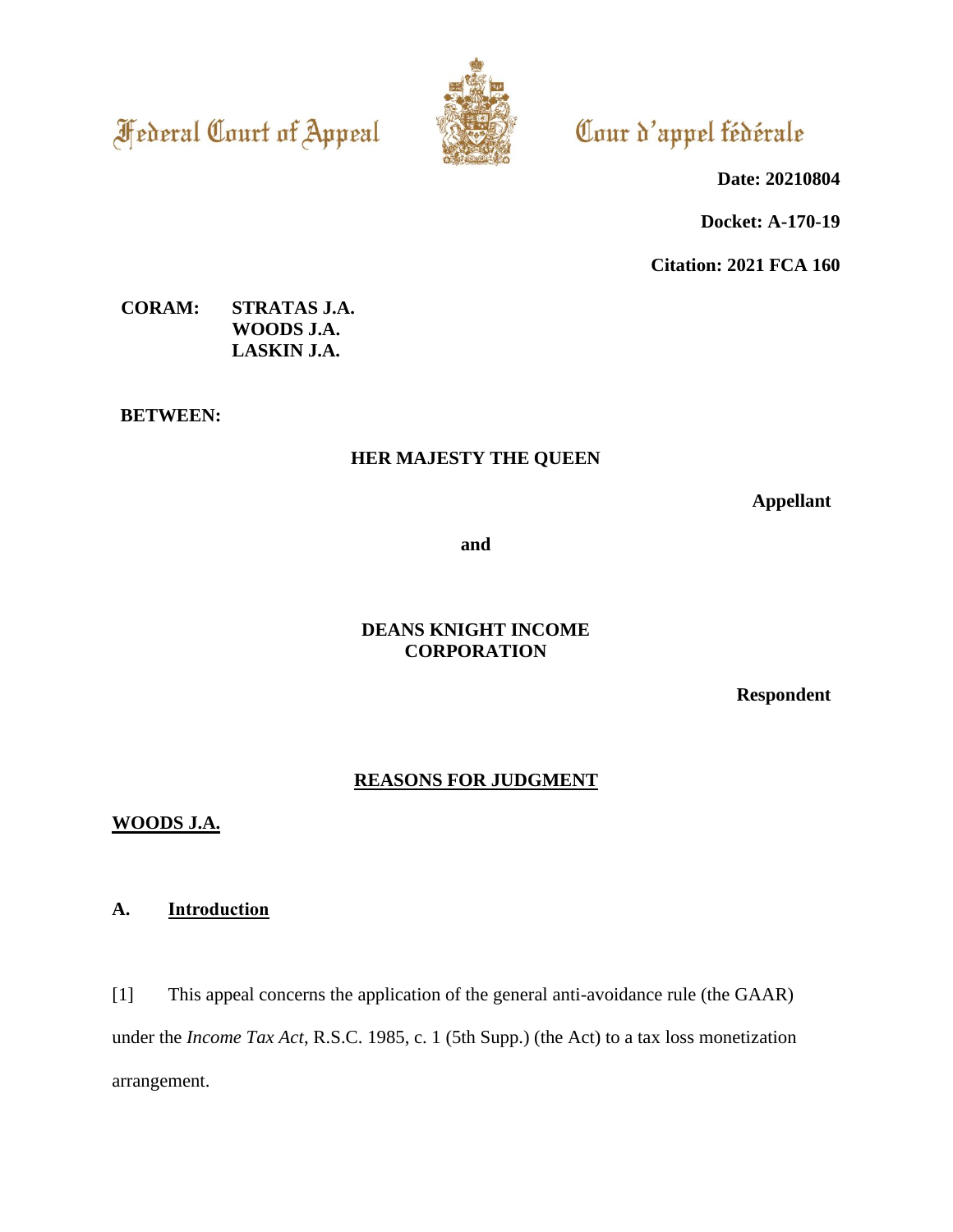[2] Prior to the transactions at issue, the Respondent was a Canadian public corporation that had approximately \$90 million of unused non-capital losses and other deductions (tax attributes). It sought to realize the value of these tax attributes and entered into an agreement with a corporation that had expertise in arranging such transactions.

[3] From 2009 to 2012, the Respondent deducted a majority of its tax attributes to reduce its tax liability. Following the issuance of reassessments to deny the deductions, the Respondent successfully appealed to the Tax Court (2019 TCC 76, *per* Paris J.).

[4] The Crown appeals. It submits that the GAAR is applicable to the monetization arrangement because it results in an abuse of the provisions of the Act which restrict the use of tax attributes following an acquisition of control by a person or group of persons.

[5] These reasons focus mainly on one of the Respondent's tax attributes: non-capital losses. For reasons discussed by the Tax Court (at para. 87), the conclusions reached with respect to this tax attribute also apply to the others at issue.

[6] By way of background, one of the issues in the appeal is whether the object, spirit and purpose of the acquisition-of-control element in subsection 111(5) of the Act is fully reflected in the text of this provision. If it is, the GAAR would not apply to a transaction solely on the basis that the transaction frustrates the object, spirit and purpose of this element. As far as I am aware, this is the first time that this issue has come before this Court.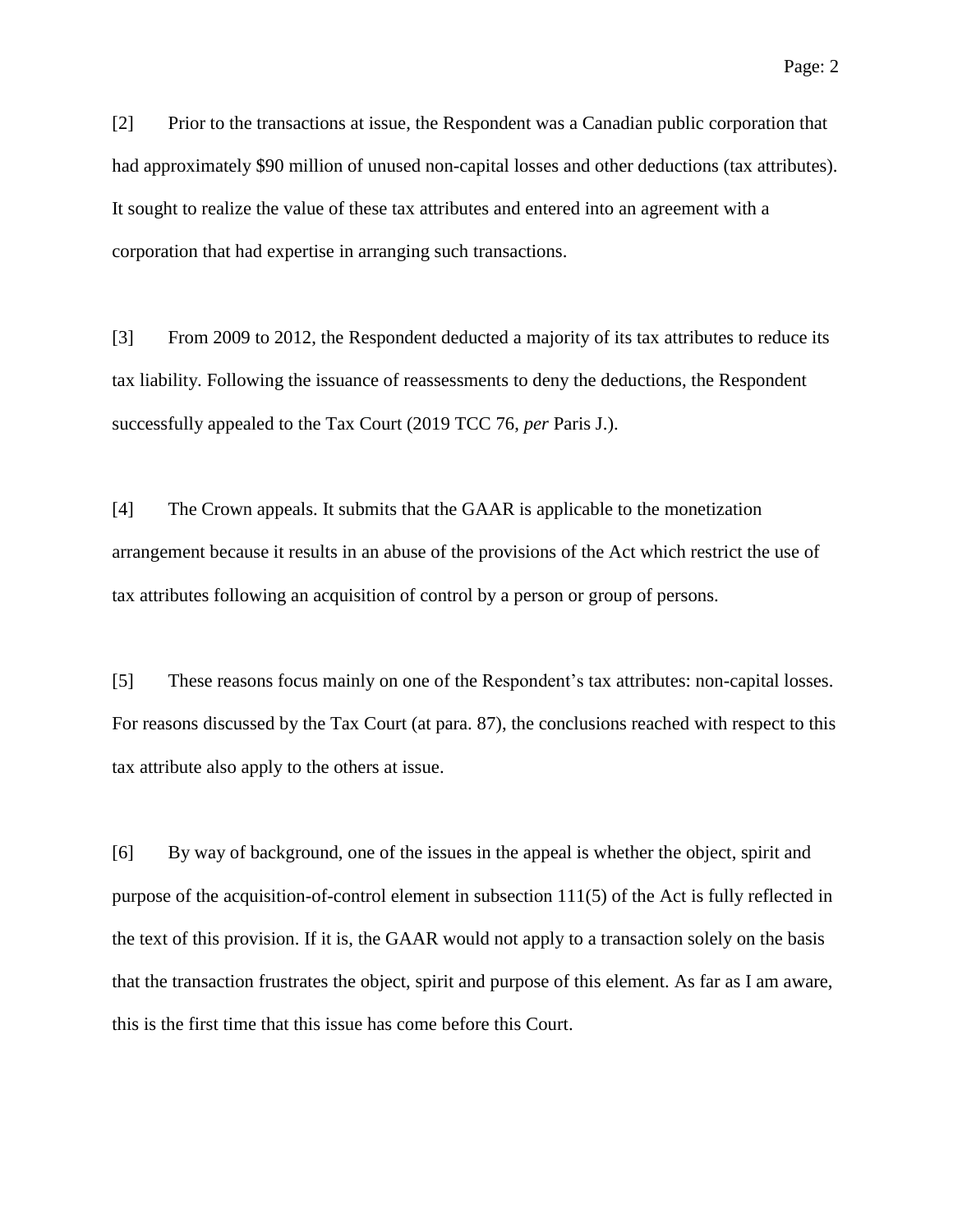[7] For the reasons below, I have concluded that the Crown's appeal should be allowed.

# **B. Overview of facts**

[8] A detailed description of the facts is included in the Tax Court's reasons. This section sets out an overview of the arrangement. Further facts as required are introduced in the analysis.

#### *The plan to monetize the tax attributes*

[9] In the years leading up to the transactions at issue, the Respondent carried on a drug research and food additives business under the name Forbes Medi-Tech Inc. Its shares were listed for trading on the Toronto Stock Exchange and NASDAQ.

[10] In 2007, the Respondent was experiencing serious cash flow difficulties and began to investigate opportunities to utilize its tax attributes so that their value could be realized. The arrangement that it settled on is described below.

#### *The preliminary reorganization*

[11] On February 27, 2008, the Respondent and its shareholders undertook a reorganization in the form of a share exchange that, in part, was intended to facilitate a tax loss monetization arrangement. The reorganization was effected by a court-approved plan of arrangement under which the Respondent's shareholders exchanged their shares for shares of a newly-incorporated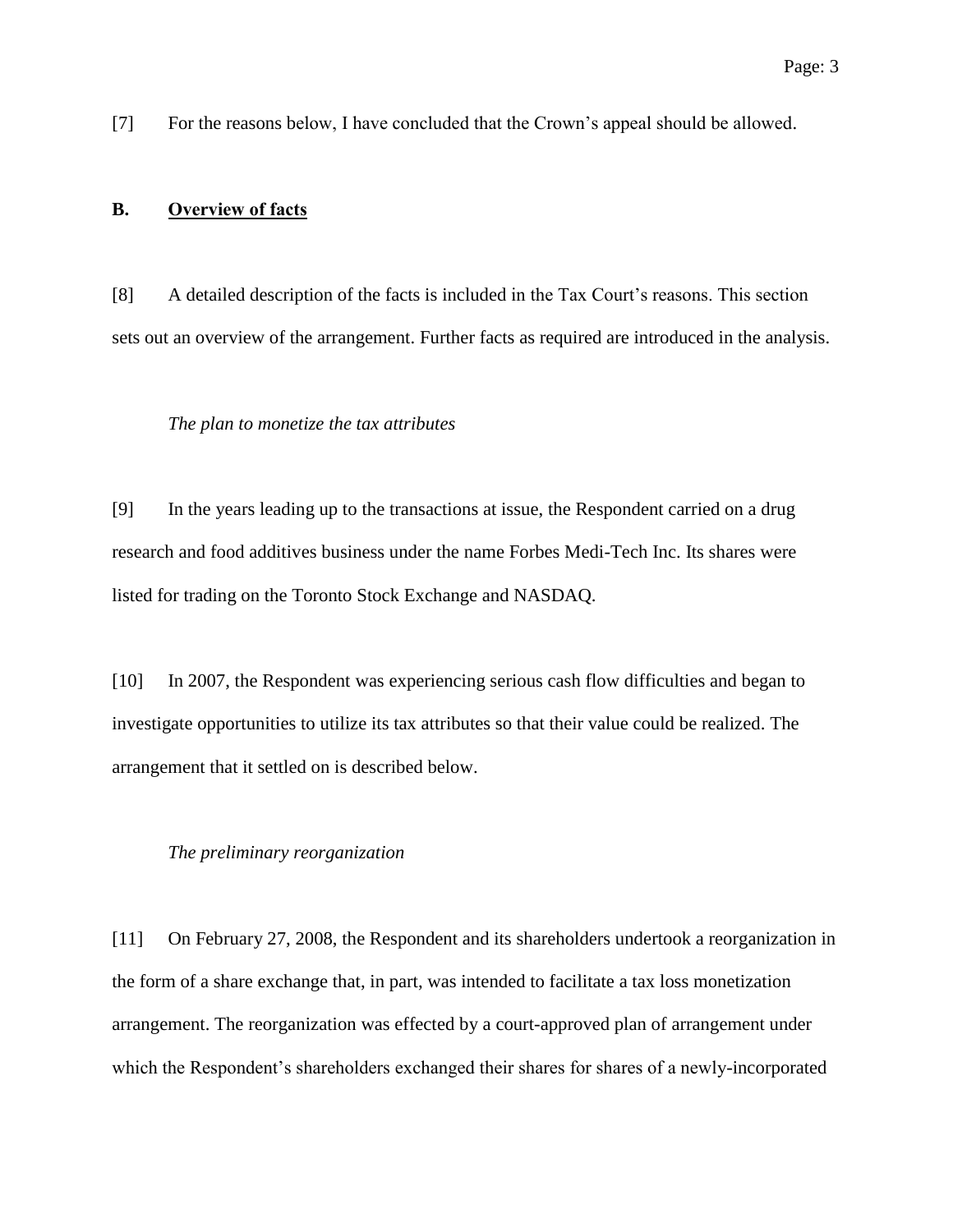company (New Forbes). The result was that the shares of New Forbes were publicly traded in substitution of the shares of the Respondent, and the Respondent became a wholly-owned subsidiary of New Forbes.

#### *Agreement with Matco Capital Ltd.*

[12] On March 19, 2008, the Respondent and its new shareholder, New Forbes, entered into an agreement with Matco Capital Ltd. (Matco) which provided a framework for the tax attribute monetization arrangement (Investment Agreement, or Agreement). Matco is a venture capital company that had previously been involved in transactions similar to this.

[13] By way of overview, the Investment Agreement achieved the following:

- (a) the Respondent's existing business (except for its tax attributes) would be transferred to New Forbes;
- (b) New Forbes would be entitled to receive a specified amount for the tax attributes (\$3.8 million, with some potential upside). Of this amount, \$3 million would be received up front and \$800,000 would be received a year later; and
- (c) New Forbes would turn the reins to the Respondent over to Matco.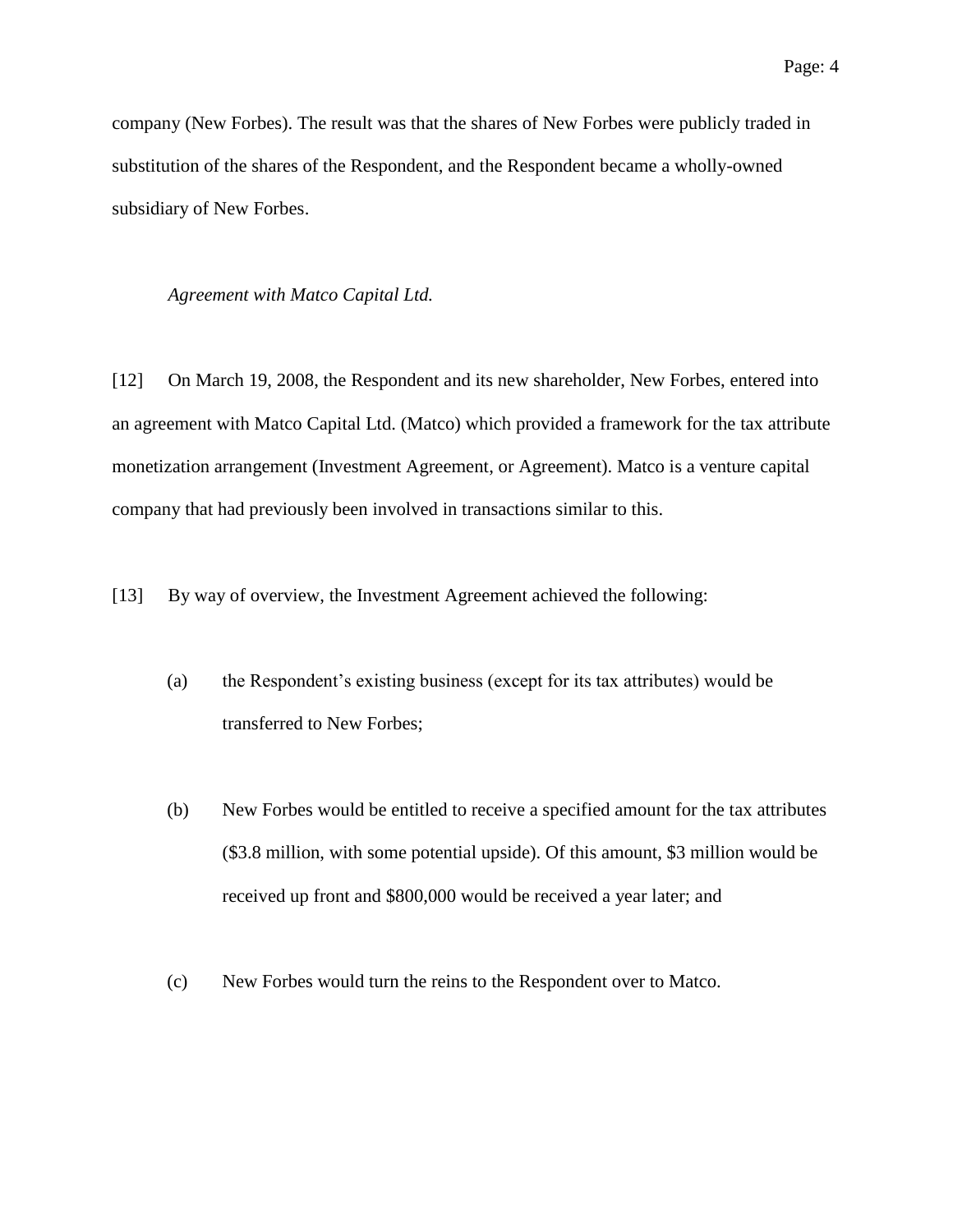[14] As described below, these arrangements were to be undertaken in a way that avoided Matco acquiring control of the Respondent, or a right to acquire control. This overview section does not describe all of the provisions of the Agreement relating to control. Some are discussed later in the reasons as part of the GAAR analysis.

[15] The up-front consideration, \$3 million, would initially be paid by Matco to the Respondent as consideration for a convertible debenture to be issued by the Respondent. For simplicity, the \$3 million amount, and other amounts stated in these reasons, are approximations. The difference between the approximations and actual amounts is not material to the appeal.

[16] The convertible debenture could be converted at Matco's option into voting and nonvoting common shares of the Respondent that would provide Matco with 79 percent of the equity and 35 percent of the votes on a fully diluted basis. The consideration for the debenture represented 79 percent of the total amount (\$3.8 million) that New Forbes was entitled to receive from Matco for the tax attributes.

[17] Upon issuance of the debenture, New Forbes would continue to own all of the issued shares of the Respondent, except for a nominal amount of shares that had been issued to avoid the Investment Agreement being a unanimous shareholders agreement, which might have affected control. As a result of the issuance of the debenture, the shares of the Respondent that were owned by New Forbes would represent 21 percent of the equity and 65 percent of the votes on a fully diluted basis.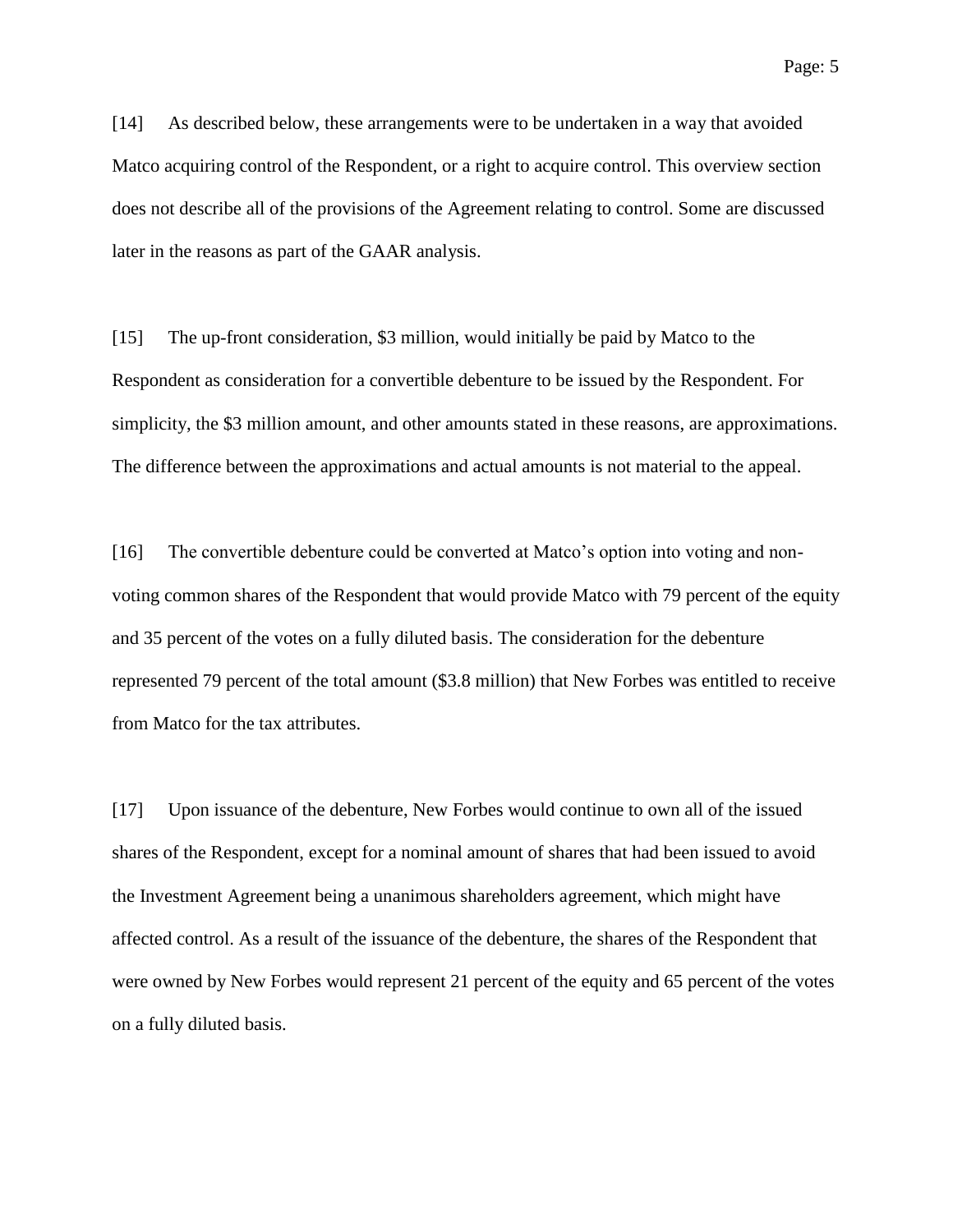[18] The Agreement also provided that the existing assets and liabilities of the Respondent and the \$3 million consideration paid for the debenture would be transferred to New Forbes. As a result, the Respondent would retain its tax attributes and effectively become a shell with no assets and one liability — an obligation to pay principal and interest to Matco under the convertible debenture.

[19] The arrangement contemplated that Matco would use its expertise to arrange a takeover of the Respondent in an initial public offering (IPO) or similar transaction. The Agreement referred to this as a "Corporate Opportunity." The funds raised by a Corporate Opportunity would be used by the Respondent to commence a new business that would earn profits and utilize the tax attributes. An IPO or similar transaction was critical to the plan because the tax attributes would be extinguished if the Respondent was acquired by a "person or group of persons." As discussed below, an IPO provided an opportunity to ensure that such an acquisition did not take place.

[20] Upon entering into the Agreement, New Forbes issued a press release announcing that it had completed a transaction with a private investor in which New Forbes received \$3 million of capital, to be followed by an additional \$800,000 within one year, with a possible upside on the latter amount.

[21] The reference in the press release to the additional consideration to be received within one year was a reference to Matco's obligation within one year to either make an offer for New Forbes' 21 percent interest for at least \$800,000 or to simply pay \$800,000 without acquiring the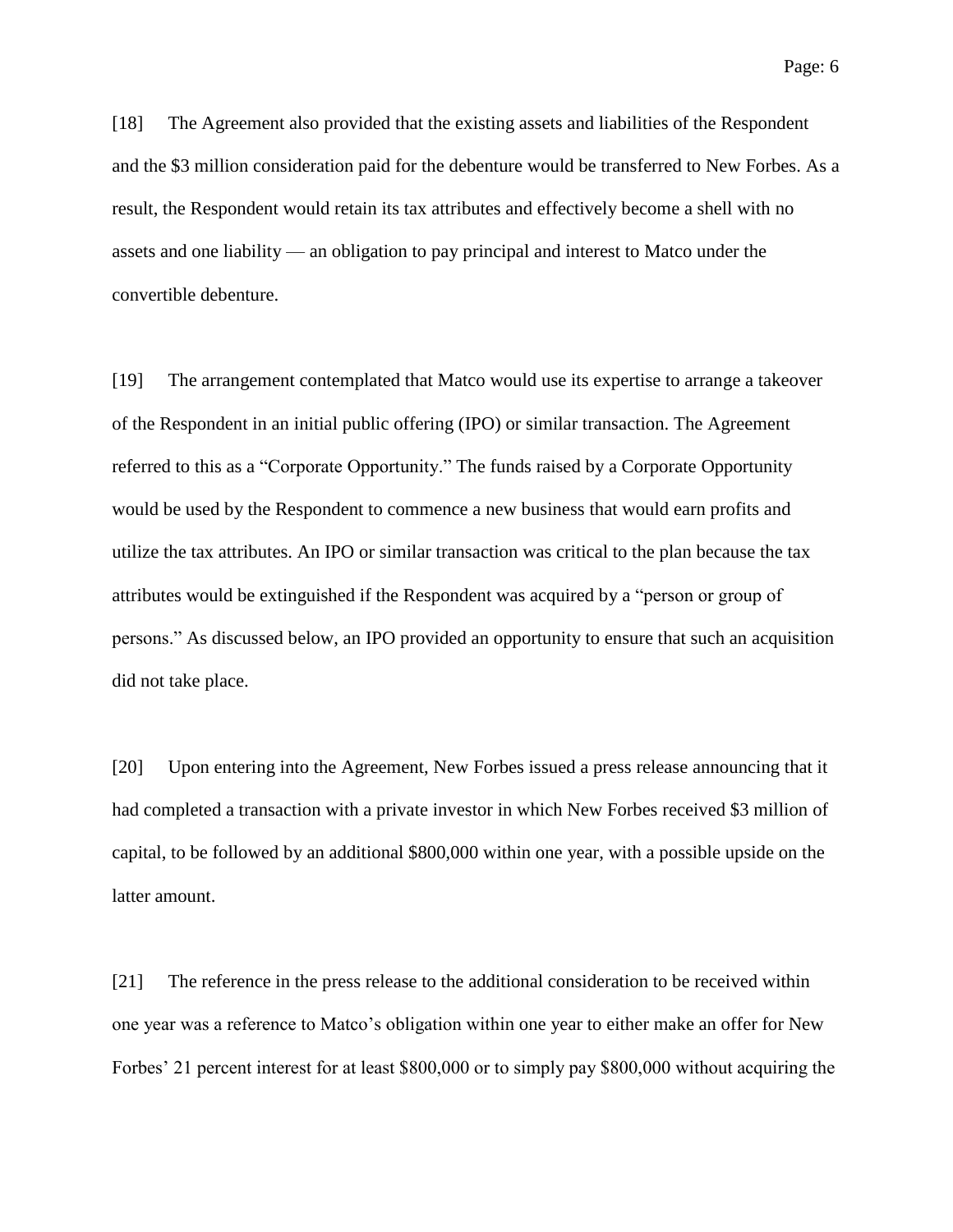shares. Matco's option to pay the additional amount without acquiring shares was necessary to avoid Matco acquiring *de jure* control if Matco was not able to arrange an IPO or similar transaction.

[22] The reference to an upside potential on the \$800,000 refers to the possibility that New Forbes might reject Matco's offer to purchase the shares of the Respondent. Instead, New Forbes might choose to continue to own the shares which, by this time, might be trading on a stock exchange at an amount greater than \$800,000 by reason of an IPO.

#### *The initial public offering and subsequent events*

[23] After the initial steps described above were completed, Matco endeavoured to arrange an IPO or similar transaction.

[24] In December 2008, Matco commenced negotiations with Deans Knight Capital Management Ltd. (DK Capital Management) regarding a proposed takeover of the Respondent by way of an IPO. The Respondent changed its name to Deans Knight Income Corporation in February 2009, and the IPO closed approximately one month later.

[25] The Respondent raised \$100 million in the IPO. According to the prospectus related to the offering, the proceeds were to be managed by DK Capital Management and invested in corporate debt securities. The prospectus stated that the Respondent had tax attributes that it expected would reduce the taxable income of the Respondent. It also stated that there was a risk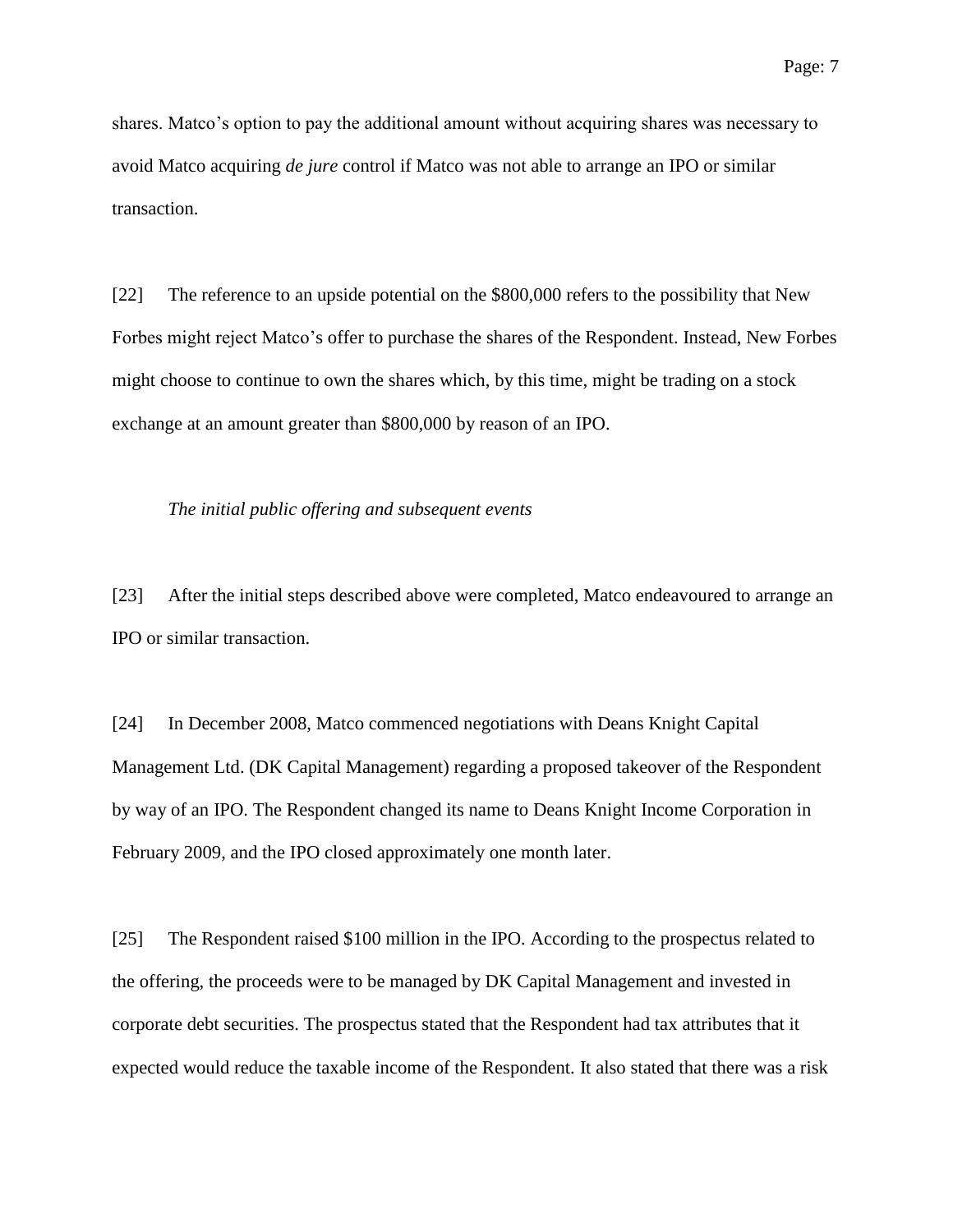that "the CRA could successfully challenge the amount of such tax attributes or their availability to the Company." The Respondent was to have a limited five-year life after the IPO.

[26] Immediately prior to the closing of the IPO, Matco converted its debenture into voting and non-voting shares of the Respondent. Subsequent to the closing, Matco made an offer to New Forbes to purchase all of its shares of the Respondent for \$800,000. The offer was accepted.

[27] As a result of these transactions, Matco invested \$3.8 million and owned shares of the Respondent with a value of \$5 million at that time. New Forbes no longer owned any shares of the Respondent and it had realized \$3.8 million.

[28] As discussed earlier, the Respondent deducted the majority of the tax attributes in its 2009 to 2012 taxation years to reduce its tax liability from the debt-securities business. On July 16, 2014, the Respondent was reassessed for these taxation years to deny the deductions claimed.

## **C. Applicable legislation**

[29] The relevant statutory scheme applicable to the taxation years at issue is discussed below. Extracts of these provisions are set out in Appendix A.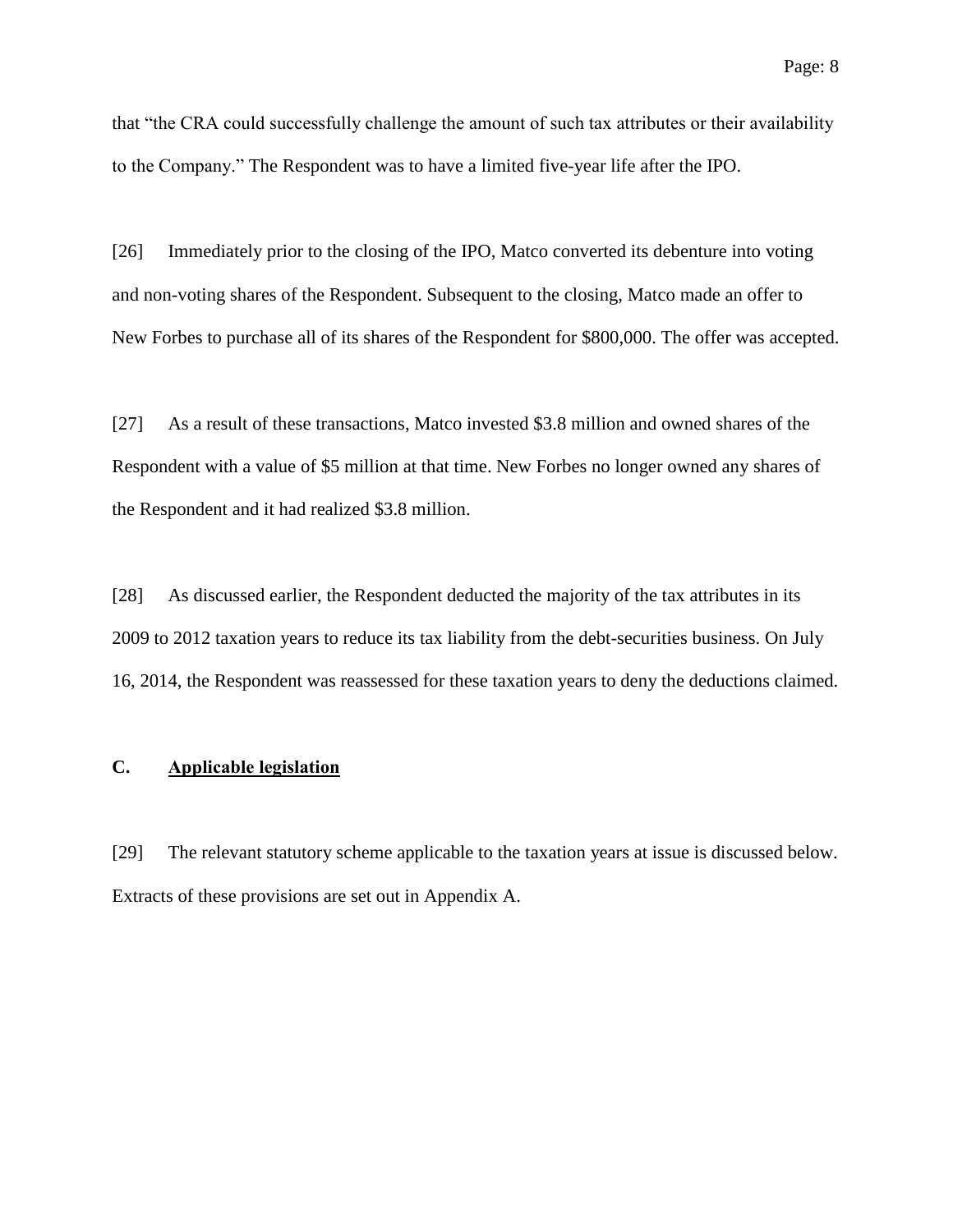## *The general anti-avoidance rule*

[30] Section 245 of the Act, the GAAR, was enacted in 1988 as a means to combat abusive tax avoidance in light of the failure of specific anti-avoidance rules to effectively accomplish this objective.

[31] The Supreme Court has provided significant guidance as to the proper interpretation of section 245. See for example *Canada Trustco Mortgage Co. v. Canada*, 2005 SCC 54, [2005] 2 S.C.R. 601 and *Copthorne Holdings Ltd. v. Canada*, 2011 SCC 63, [2011] 3 S.C.R. 721.

[32] As described in *Copthorne* (at para. 33), three questions must be determined under section 245:

- Was there a tax benefit?
- Was the transaction giving rise to the tax benefit an avoidance transaction? and
- Was the avoidance transaction giving rise to the tax benefit abusive?

[33] A tax benefit is defined in subsection 245(1) of the Act and includes a reduction of tax.

[34] An avoidance transaction is defined in subsection 245(3) of the Act. It includes a transaction that results in a tax benefit and is not undertaken primarily for *bona fide* non-tax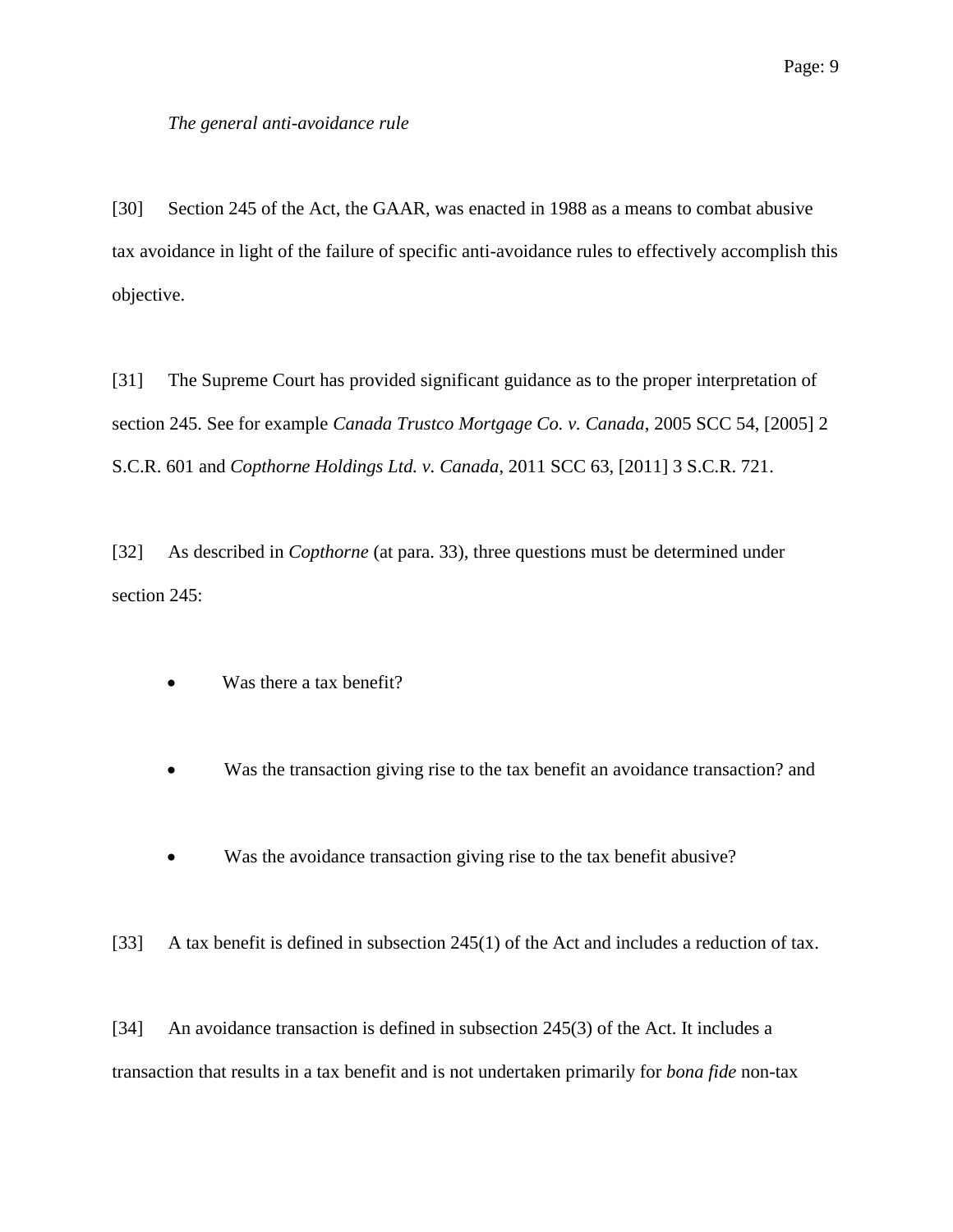purposes. An avoidance transaction also includes a transaction that is part of a series of transactions that results in a tax benefit. Guidance on how to determine an avoidance transaction where there is a series is provided in *Copthorne* at para. 40:

… [I]t is necessary to determine if there was a series, which transactions make up the series, and whether the tax benefit resulted from the series. If there is a series that results, directly or indirectly, in a tax benefit, it will be caught by s. 245(3) unless each transaction within the series could 'reasonably be considered to have been undertaken or arranged primarily for *bona fide* purposes other than to obtain [a] tax benefit.' …

[35] Where there is an avoidance transaction, the tax benefit that results from that transaction or from a series of transactions that includes that transaction is to be denied (subsection 245(2) of the Act).

[36] However, subsection 245(4) of the Act provides that a tax benefit is not to be denied unless the avoidance transaction is abusive. Although the term "abuse" is not defined in the Act, it has been extensively discussed in the jurisprudence.

[37] In determining whether a transaction is an abuse, the analysis is to proceed in two steps (*Copthorne* at paras. 69 and 71). The first step is to determine the object, spirit and purpose or underlying rationale of the relevant provisions of the Act. Then the court must determine if the avoidance transaction falls within or frustrates that underlying rationale.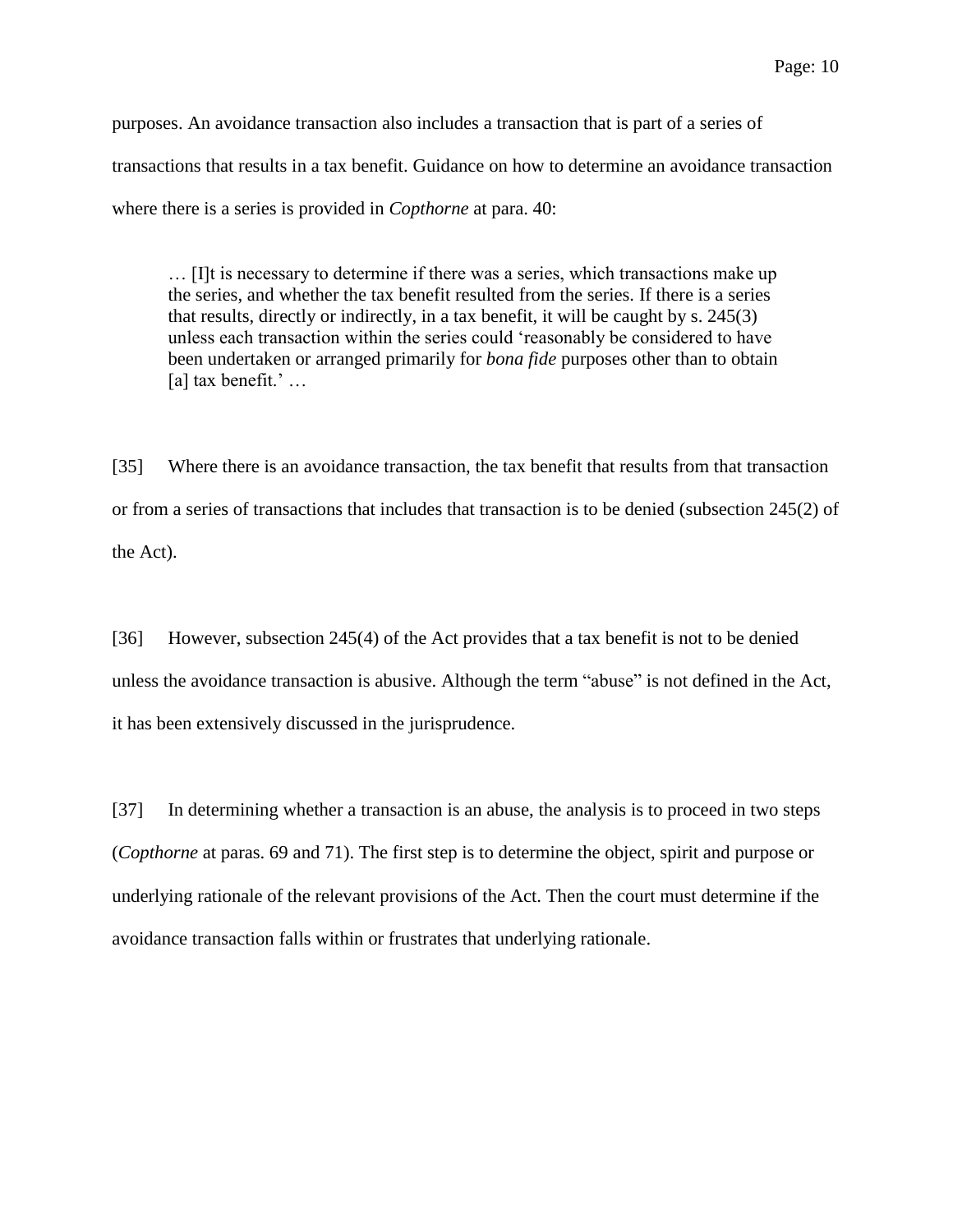[38] If the tax benefit results from a series of transactions and not from the avoidance transaction by itself, the court is to focus the abuse analysis on the avoidance transaction but view it in the context of the series of transactions (*Copthorne* at para. 71).

[39] At the second step of the abuse analysis, the Crown must clearly demonstrate that the transaction is an abuse of the Act (*Copthorne* at para. 72).

#### *Non-capital losses*

[40] The non-capital losses that are relevant in this appeal are losses from a business. This type of loss may be carried back three years and carried forward 20 years to reduce taxable income in those years (paragraph  $111(1)(a)$  of the Act).

[41] If there has been an acquisition of control of the loss corporation by a person or group of persons, the non-capital loss carryover is restricted (subsection 111(5)). If the loss corporation no longer carries on the business that incurred the losses, the non-capital loss carryover is prohibited outright.

[42] Loss restriction provisions such as this have had a long history in the Act. They were first introduced in 1958 and were enhanced in 1963 by the introduction of an acquisition-of-control test. In 1963, the Minister of Finance stated that the purpose of the acquisition-of-control test was to stop a "practice [that] has developed of trafficking in the shares of companies whose businesses have been discontinued, but which technically have certain tax loss carry forward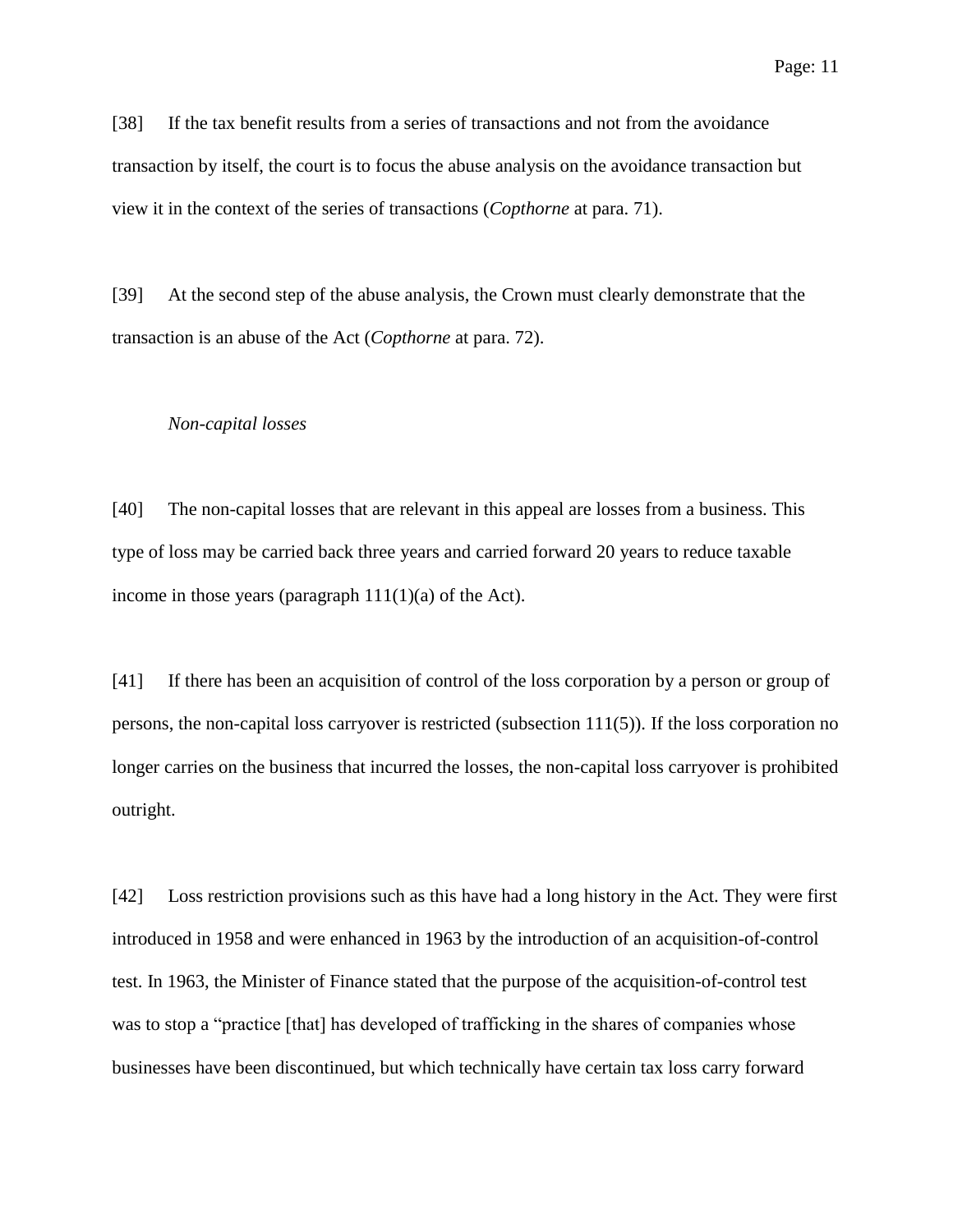Page: 12

entitlements" (Bill C-95, "An Act to amend the Income Tax Act", 2nd reading, *House of Commons Debates*, 26-1, No. 4 (16 October 1963) at 3637). The 1963 legislation prohibits the carrying forward of a business loss if "control of the corporation has been acquired … by a person or persons … [and] the corporation was not … carrying on the business in which the loss was sustained" (subsection 27(5) of the *Income Tax Act*, R.S.C. 1952, c. 148).

[43] This legislation has been fine-tuned over the years but the restriction that was introduced in 1963 remains today.

[44] The term "acquisition of control" in subsection 111(5) of the Act has been judicially determined to mean *de jure* control (*Duha Printers (Western) Ltd. v. Canada*, [1998] 1 S.C.R. 795, 159 D.L.R. (4th) 457). This generally means the ability, through the ownership of shares, to elect the majority of the board of directors (*Duha Printers* at para. 36).

[45] In order for multiple shareholders to collectively exercise *de jure* control of a corporation, there must be a sufficient common connection between them, such as in a voting agreement, an agreement to act in concert, or business or family relationships (*Silicon Graphics Ltd. v. Canada*, 2002 FCA 260, [2003] 1 F.C. 447 at para. 36). Accordingly, an IPO which results in a corporation being widely held may achieve a takeover without an acquisition of *de jure* control.

[46] The reach of subsection 111(5) was expanded effective in 1979 to include, among other things, an acquisition of a right to acquire shares if one of the main purposes for the acquisition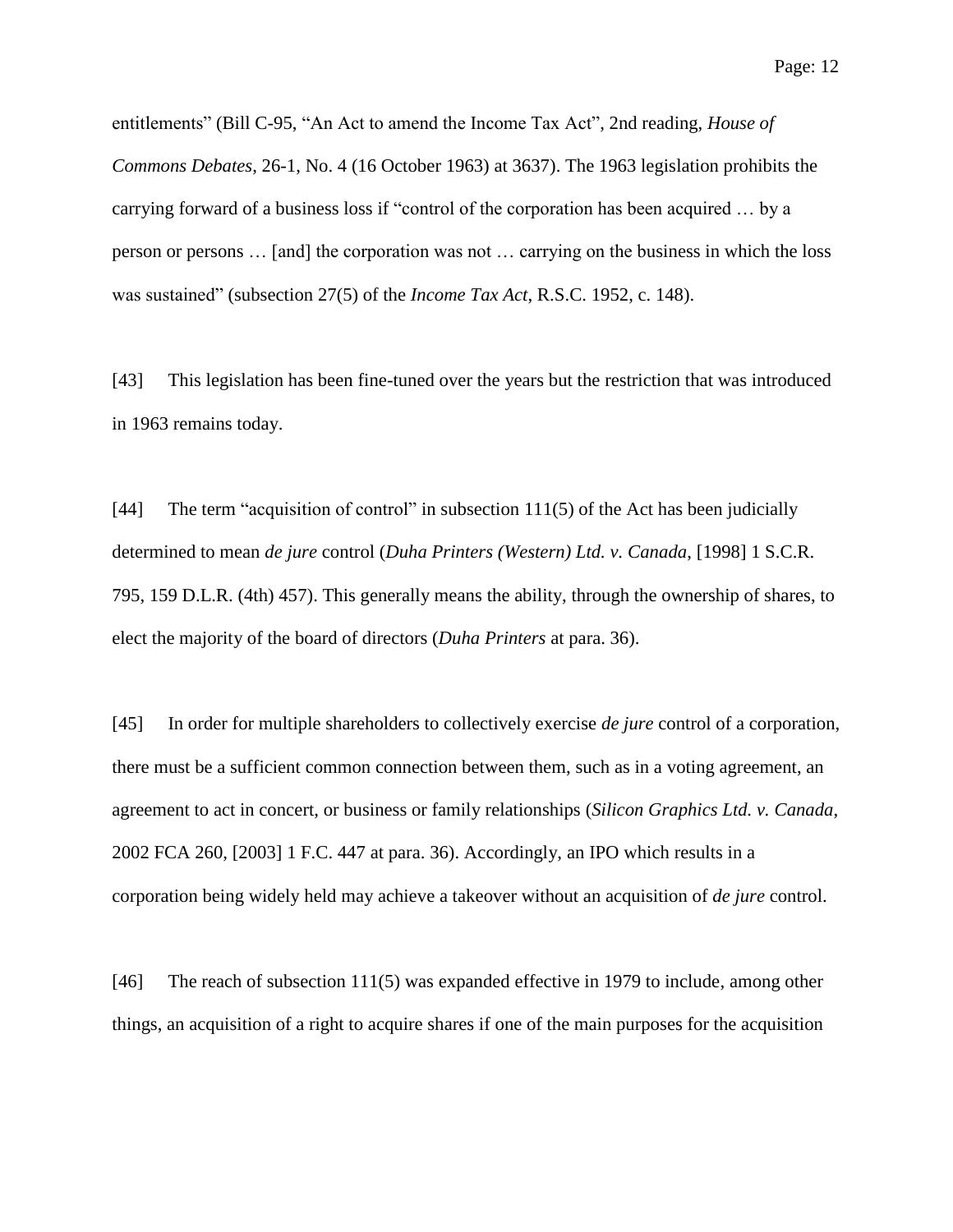was to avoid the application of subsection 111(5) (subsection 256(8) and paragraph 251(5)(b) of the Act).

[47] The Act also includes other deeming rules that expand the reach of subsection 111(5) in specified circumstances. These provisions are described in the reasons of the Tax Court (at paras. 111-125).

## **D. The Tax Court decision**

[48] The Tax Court considered two issues: whether there was an acquisition of control by Matco pursuant to subsection 256(8), and whether the GAAR applied.

[49] The first issue required the Tax Court to determine whether Matco acquired a right to purchase the majority of the voting shares of the Respondent such that losses were extinguished by a combination of subsection 256(8), paragraph 251(5)(b) and subsection 111(5) of the Act. The Tax Court determined that Matco did not obtain a right of this nature. Neither party has challenged this conclusion.

[50] The second issue concerned the GAAR. The first two questions in the GAAR analysis were determined in favour of the Crown. There was a tax benefit and an avoidance transaction. These findings are not in dispute.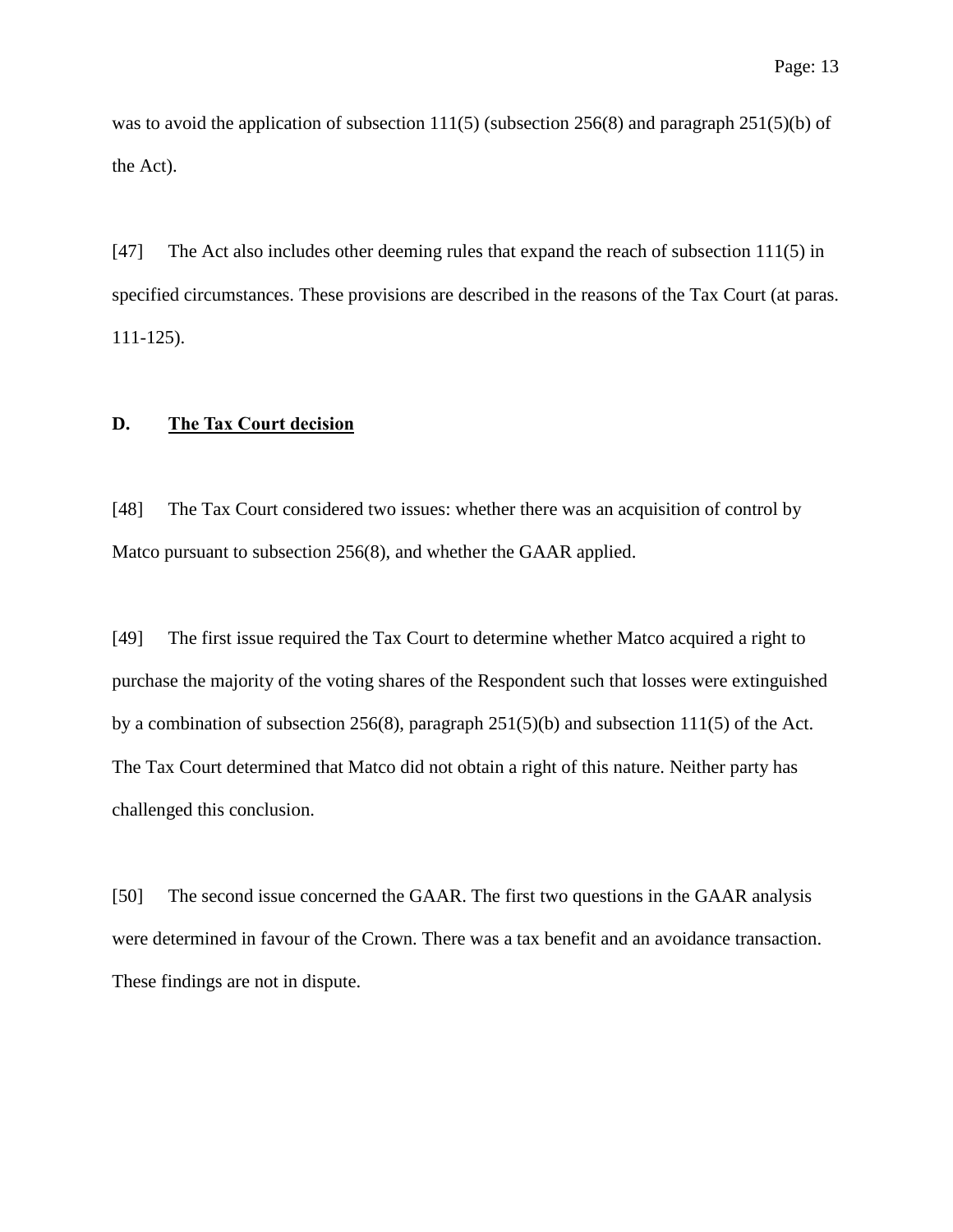[51] The Tax Court then considered whether the relevant transactions were an abuse. It first addressed the object, spirit and purpose of paragraph  $111(1)(a)$ , subsection  $111(5)$  and subsection 256(8). The Court undertook a textual, contextual and purposive interpretation of these provisions and concluded that (emphasis added):

- The object, spirit or purpose of paragraph  $111(1)(a)$  "is to provide relief to taxpayers who have suffered losses, given that the government, through income tax, shares in the income of a taxpayer" (at para. 99);
- The object, spirit or purpose of subsection 111(5) "is to target manipulation of losses of a corporation by a new person or group of persons, through effective control over the corporation's actions" (at para. 134); and
- The object, spirit or purpose of subsection 256(8) "is to prevent a taxpayer from circumventing the listed avoidance provisions by acquiring control over shares or share voting rights in order to achieve effective control of the corporation" (at para. 138).

[52] The Tax Court was then required to consider whether such purposes had been frustrated. The Court ultimately concluded that the underlying rationale of subsection 111(5) and subsection 256(8) had not been defeated and accordingly there was no abuse.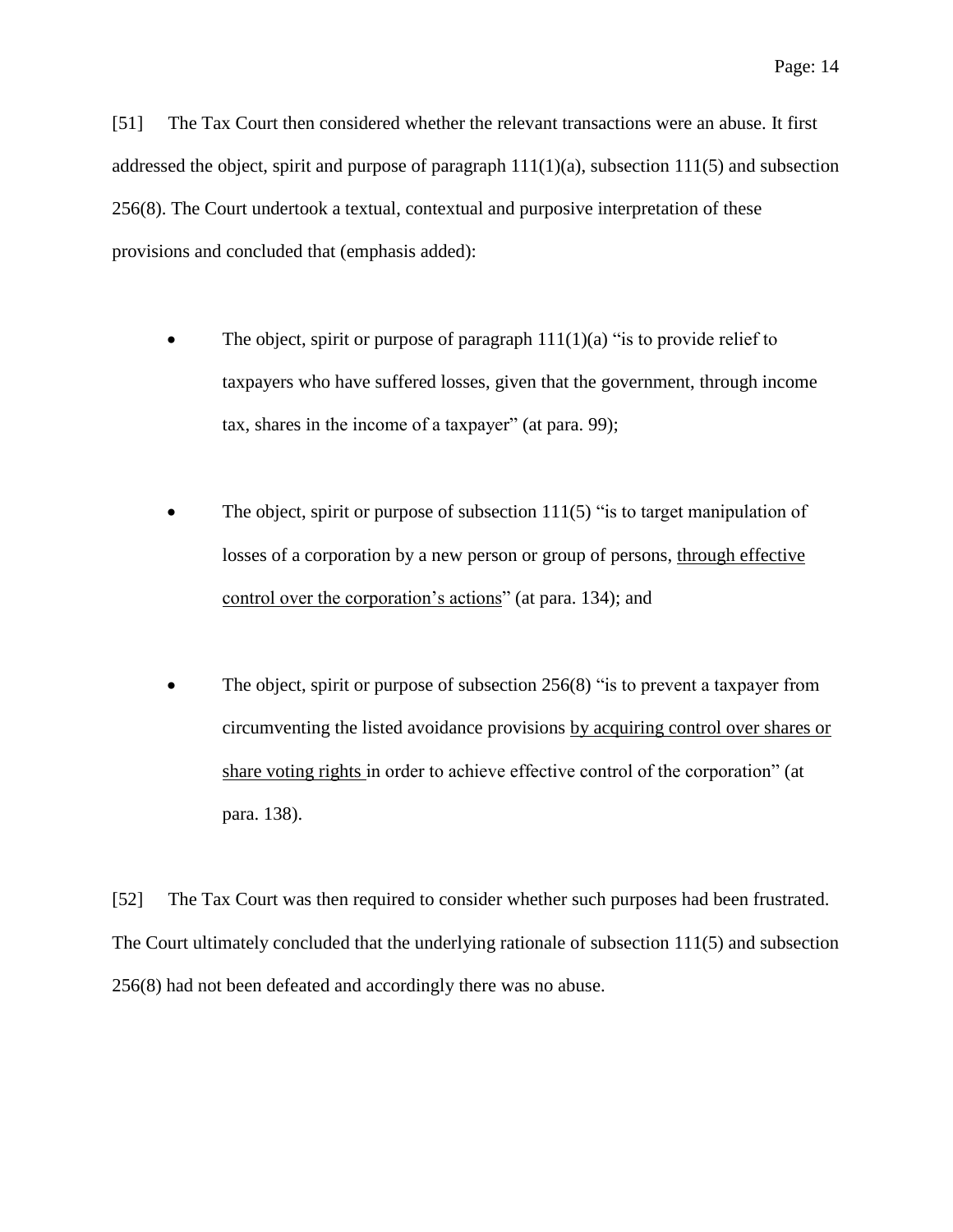[53] With respect to subsection 111(5), the abuse analysis turned on whether Matco had effective control over the actions of the Respondent. The Tax Court rejected the Crown's submission that changes in management, business activity, assets and name post-IPO are relevant in determining whether there is a change of effective control. The Tax Court also rejected the submission that the change in shareholders post-IPO was relevant because there likely was no common connection among the public shareholders.

[54] The Tax Court went on to conclude that there was no attempt to disguise what rights Matco had and that Matco simply did not have effective control over the Respondent or need such control to make the arrangement work. The Respondent participated freely in the transactions that resulted in the use of the tax attributes. Further, the Respondent acting on its own could have arranged with DK Capital Management to raise funds by means of an IPO and to carry on the investment business without the assistance and participation of Matco.

[55] With respect to subsection 256(8), the abuse analysis turned on whether Matco had effective control over the shares of the Respondent owned by New Forbes. These shares represented *de jure* control. The Tax Court rejected the Crown's submissions that: (1) the Investment Agreement gave Matco effective control over the shares held by New Forbes, (2) Matco, New Forbes and the Respondent intended at all times that Matco would acquire those shares, and (3) Matco, New Forbes and the Respondent intended and acted as though Matco had effective control over the shares.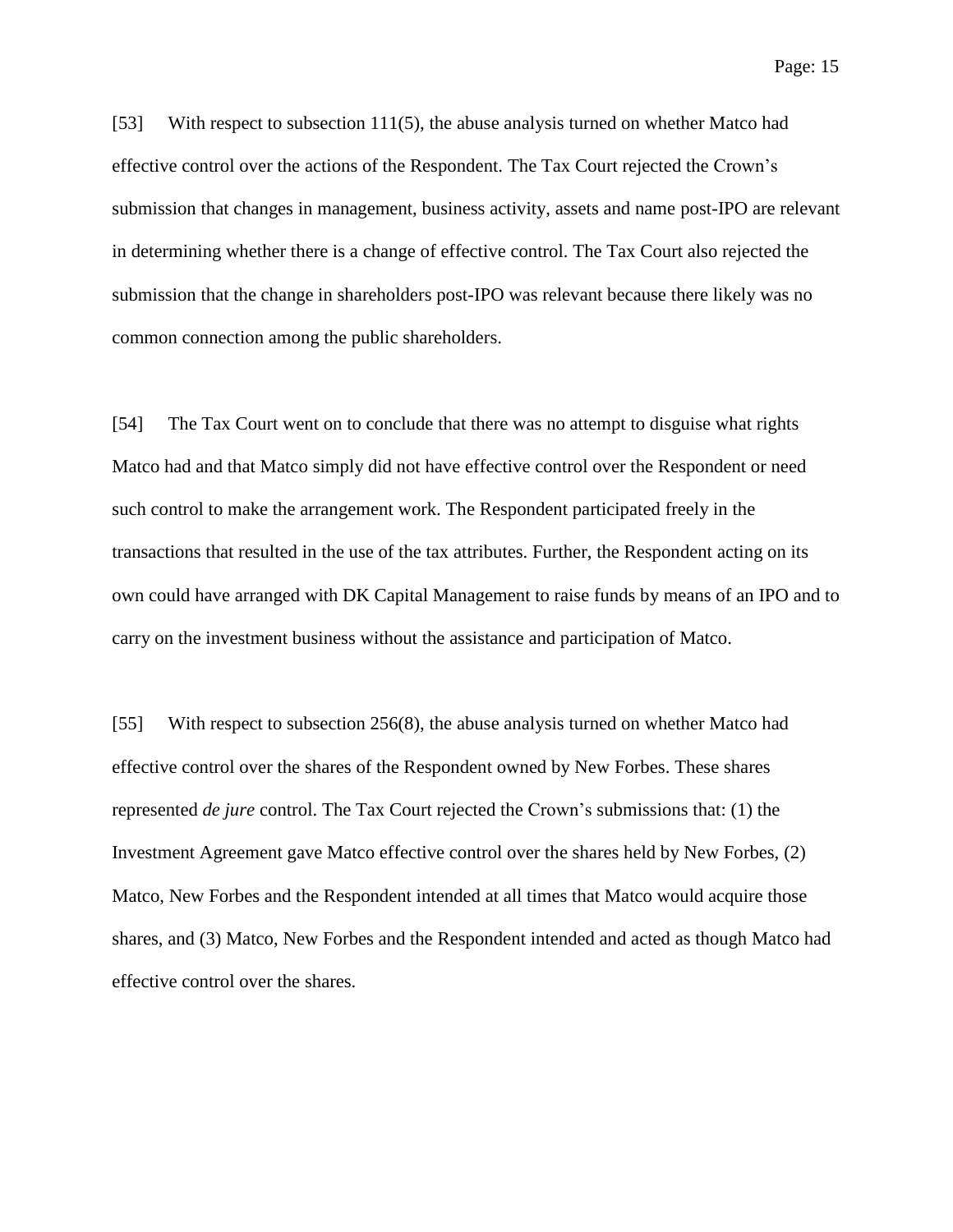## **E. Positions of the parties**

[56] In this Court, the Crown only made arguments concerning the GAAR, and specifically the requirement of abuse. The Crown addressed the object, spirit and purpose of paragraph 111(1)(a), subsection 111(5) and subsection 256(8) before turning to whether the transactions resulted in abusive tax avoidance.

[57] The Crown submits that the purpose of paragraph  $111(1)(a)$  is to obtain a truer picture of a taxpayer's income over a period of years.

[58] As for subsection 111(5), the Crown argues that the object, spirit and purpose is part of a general policy in the Act to prohibit the transfer of losses between taxpayers, subject to specific exceptions. The Crown submits that the rationale for the acquisition of control test is to serve as a proxy for the degree of continuity of shareholder interest required to allow corporate losses to offset income from a new business.

[59] As for subsection 256(8), the Crown submits that the underlying rationale of this provision is to combat structures that are designed to avoid the acquisition of control test in subsection 111(5) in order to facilitate inappropriate loss trading.

[60] In its concluding submission, the Crown argues that "the transactions clearly circumvent, and are not in accord with, the underlying rationale of paragraph  $111(1)(a)$ , subsection  $111(5)$ and subsection 256(8)." Further, "the transactions undertaken result in abusive tax avoidance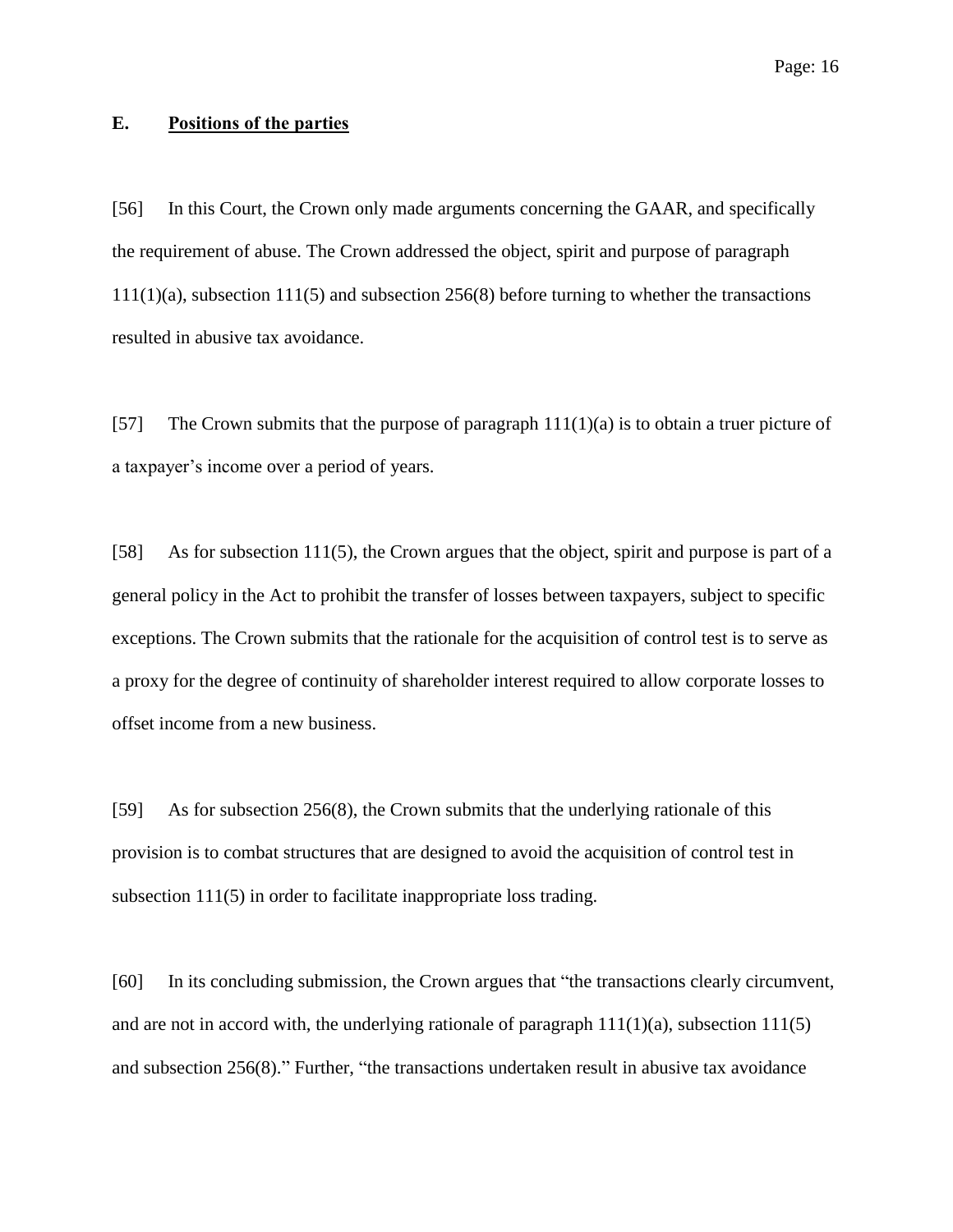because they blatantly avoided an acquisition of control of the respondent, caused the cessation of the business that generated the Tax Attributes and completely severed the shareholder interest in that former business from the new business carried on as a result of the IPO."

[61] The Respondent also addressed the abuse requirement. It first addressed the object, spirit and purpose of subsection 111(5). It submits that the underlying rationale of subsection 111(5) is fully reflected in its text, which reflects a clear policy choice of Parliament. As for subsection 256(8), the Respondent submits that Parliament wanted to ensure that taxpayers do not artificially avoid acquisitions of control by having, but not exercising, rights that would put them in a position of *de jure* control.

[62] Regarding the transactions at issue, the Respondent takes the position that Matco did not acquire control of the Respondent under the Investment Agreement, or otherwise "seek to control its destiny to its own advantage." The Respondent characterizes the Investment Agreement as incentivizing mutually beneficial behaviour while providing consequences if either party pursues activities that harm another party's interests.

## **F. Analysis**

## *Standard of review*

[63] The appellate standard of review applies to this appeal. Questions of law are to be determined on the correctness standard, and questions of fact and questions of mixed fact and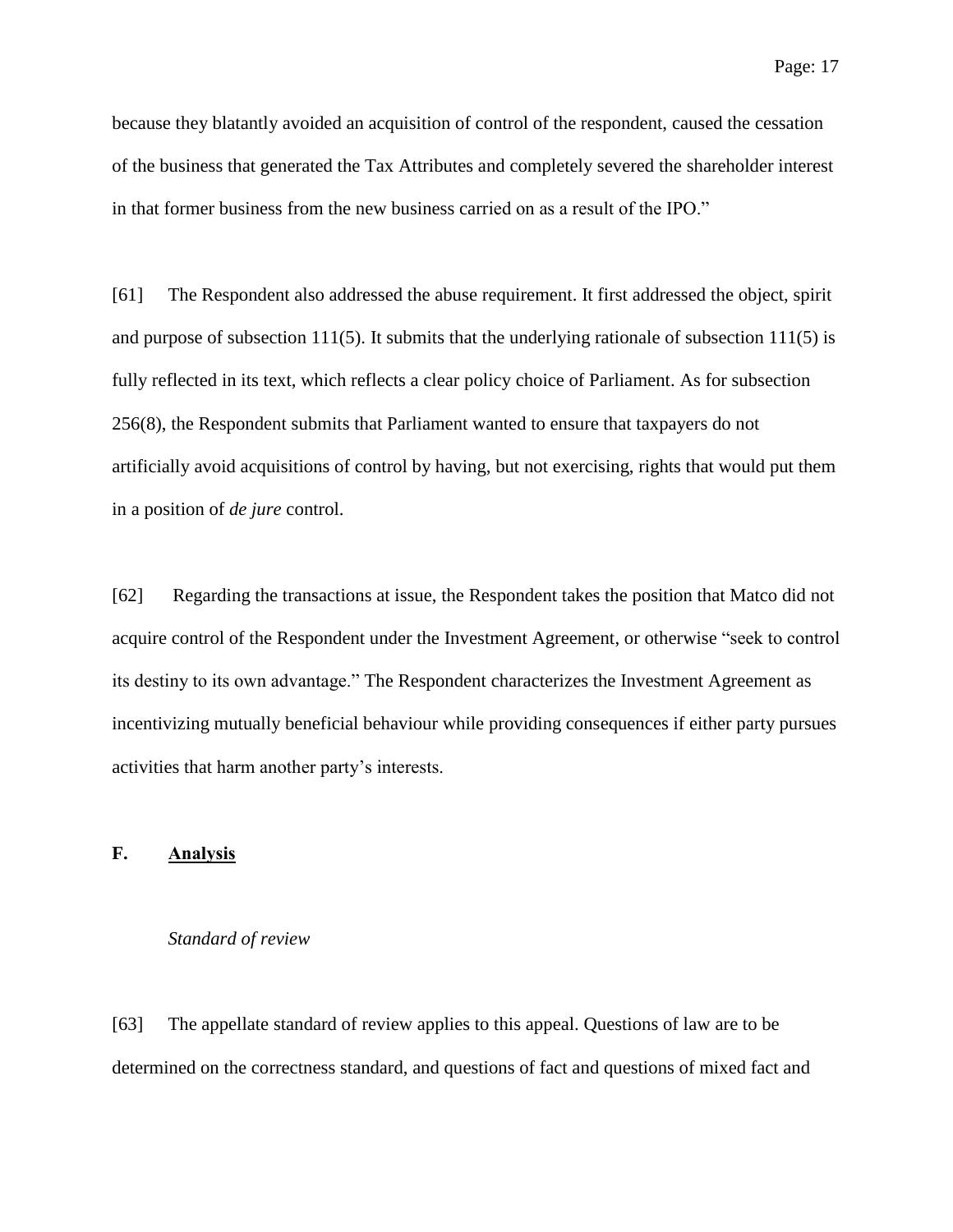law (excluding extricable questions of law) are to be determined on the basis of palpable and overriding error: *Housen v. Nikolaisen*, 2002 SCC 33, [2002] 2 S.C.R. 235.

[64] With respect to the abuse requirement in subsection 245(4) of the Act, findings concerning the object, spirit and purpose of the legislation are subject to review for correctness and findings whether there is an abuse on the particular facts are subject to review for palpable and overriding error: *Canada v. Oxford Properties Group Inc.,* 2018 FCA 30, [2018] 4 F.C.R. 3 at para. 39.

## *The issue*

[65] In this appeal, the Crown submits that the arrangement with Matco constitutes abusive tax avoidance.

[66] As mentioned earlier, a GAAR analysis involves three questions. The Tax Court's findings with respect to the first two are not in dispute. Accordingly, the following will be assumed for purposes of this analysis:

- (a) The tax benefit is comprised of the reduction of the Respondent's tax liability that resulted from deducting the tax attributes (at para. 73); and
- (b) The avoidance transactions consist of entering into the Investment Agreement, the Respondent's restructuring of itself, and all related transactions (at para. 83).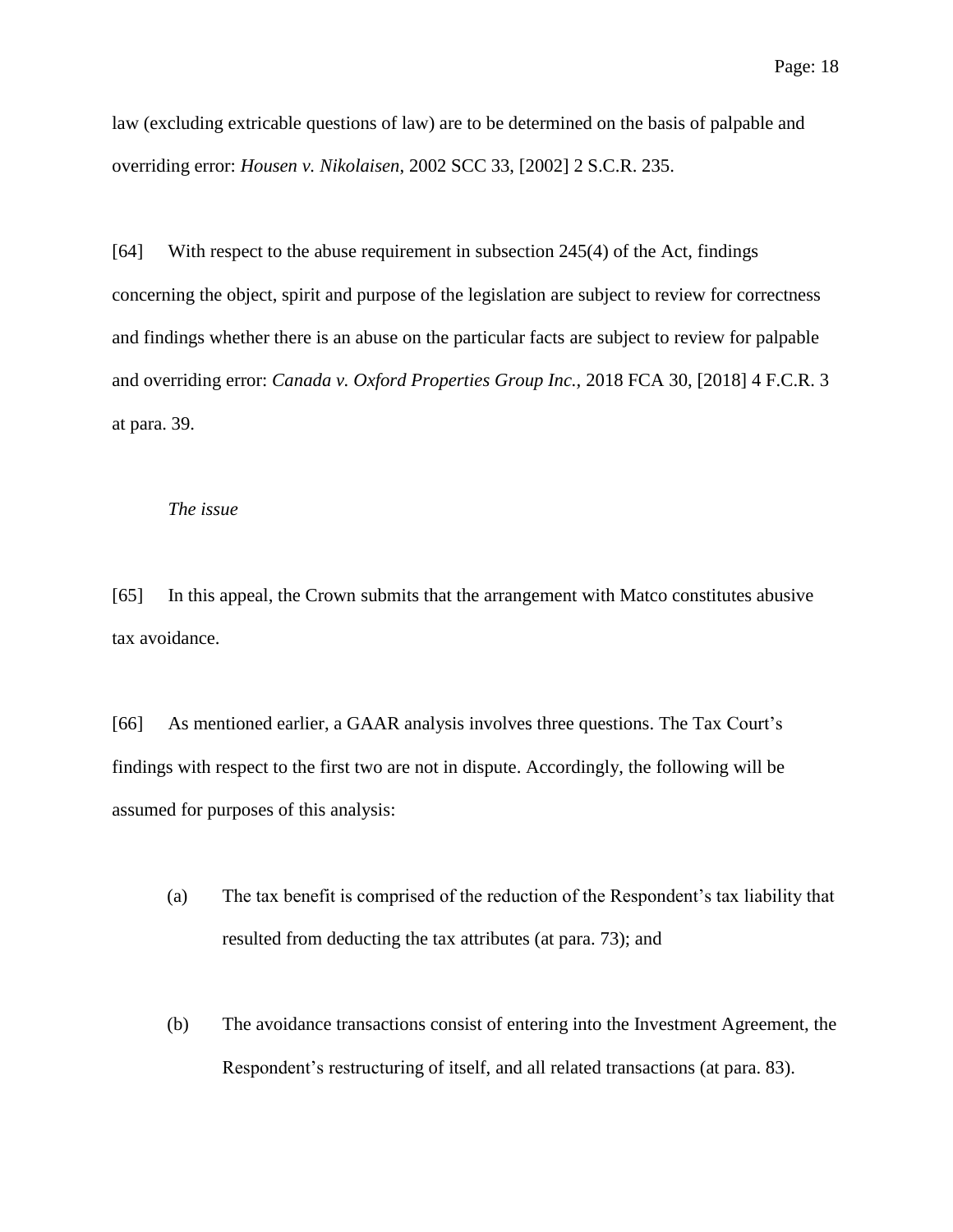[67] A point of clarification should be made. In the Tax Court, the Crown did not allege that the IPO was part of the series of transactions. In this appeal, the parties now accept that the IPO is part of the series of transactions. This position is well supported by the evidence.

[68] I now turn to the third question in the GAAR analysis — whether there is abuse. This question involves two steps. The first is to determine the object, spirit and purpose of the provisions of the Act relied upon, and the second is to determine whether the transactions frustrate this purpose.

[69] The Crown argues that there is an abuse because the transactions circumvent the loss restriction on an acquisition of control under s. 111(5) and the deeming rule in s. 256(8). However, it is not necessary in this appeal to undertake an abuse analysis with respect to subsection 256(8). Subsection 111(5) of the Act is the more appropriate provision because it refers broadly to an acquisition of control of a corporation. Subsection 256(8) refers to a right with respect to a share that, if exercised, would result in an acquisition of control. It is sufficient in these reasons to focus on subsection 111(5).

#### *Step 1 of abuse analysis – What is the object, spirit and purpose of subsection 111(5)?*

[70] The Tax Court undertook a detailed textual, contextual and purposive analysis of subsection 111(5) and determined that the object, spirit and purpose of this provision is "to target manipulation of losses of a corporation by a new person or group of persons, through effective control over the corporation's actions" (at para. 134).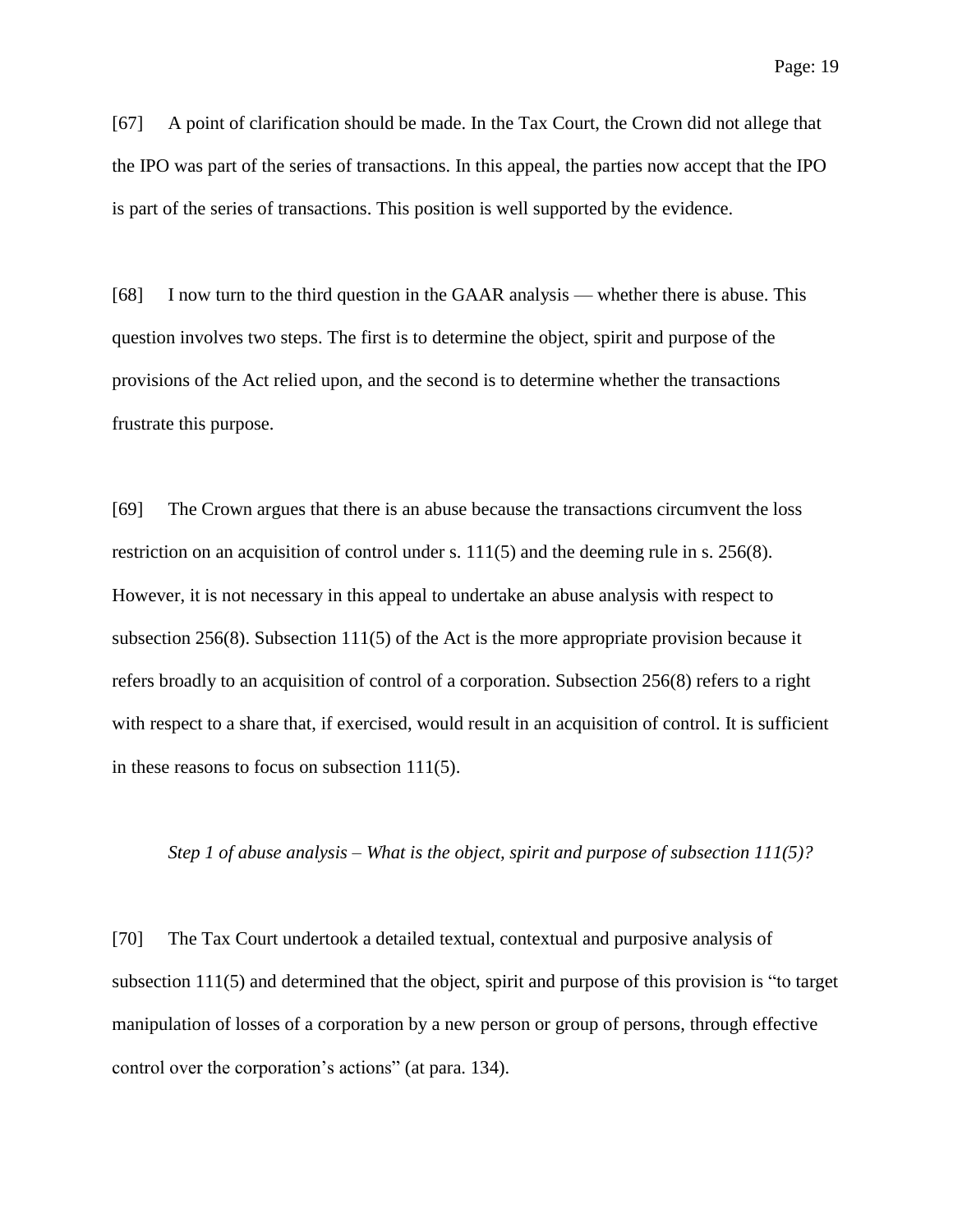[71] I agree with the Tax Court's conclusion as to the object, spirit and purpose of subsection 111(5), substantially for the reasons given (at paras. 100-134). The relevant parts of the reasons are reproduced in Appendix B.

[72] However, the Tax Court's statement of the underlying rationale of subsection 111(5) lacks clarity. This was evident in the submissions before this Court on what the Tax Court meant by "effective control". I would rearticulate the object, spirit and purpose of subsection 111(5) as follows: it is to restrict the use of specified losses, including non-capital losses, if a person or group of persons has acquired actual control over the corporation's actions, whether by way of *de jure* control or otherwise.

[73] I have replaced the term "effective control" with "actual control". In their submissions, the parties assumed that the Tax Court used the term "effective control" as a synonym for *de jure* control. As evident in the Tax Court's reasons at paragraph 144 and in the Court's reference to "manipulation" in paragraph 134, the Court did not intend that "effective control" mean *de jure* control. I have changed the terminology to avoid further confusion.

[74] I will now address some of the Respondent's arguments on this issue. The Respondent urges this Court to find that the object, spirit and purpose of subsection 111(5) of the Act is fully expressed by its text: that is, the object, spirit and purpose is to restrict loss carryovers only if there is an acquisition of *de jure* control. The Respondent refers to the text of subsection 111(5), the history of the provision, the re-introduction of an equity test in 2013 in section 256.1, the extensive use of a *de facto* control test in the Act (including the broad deeming rule introduced in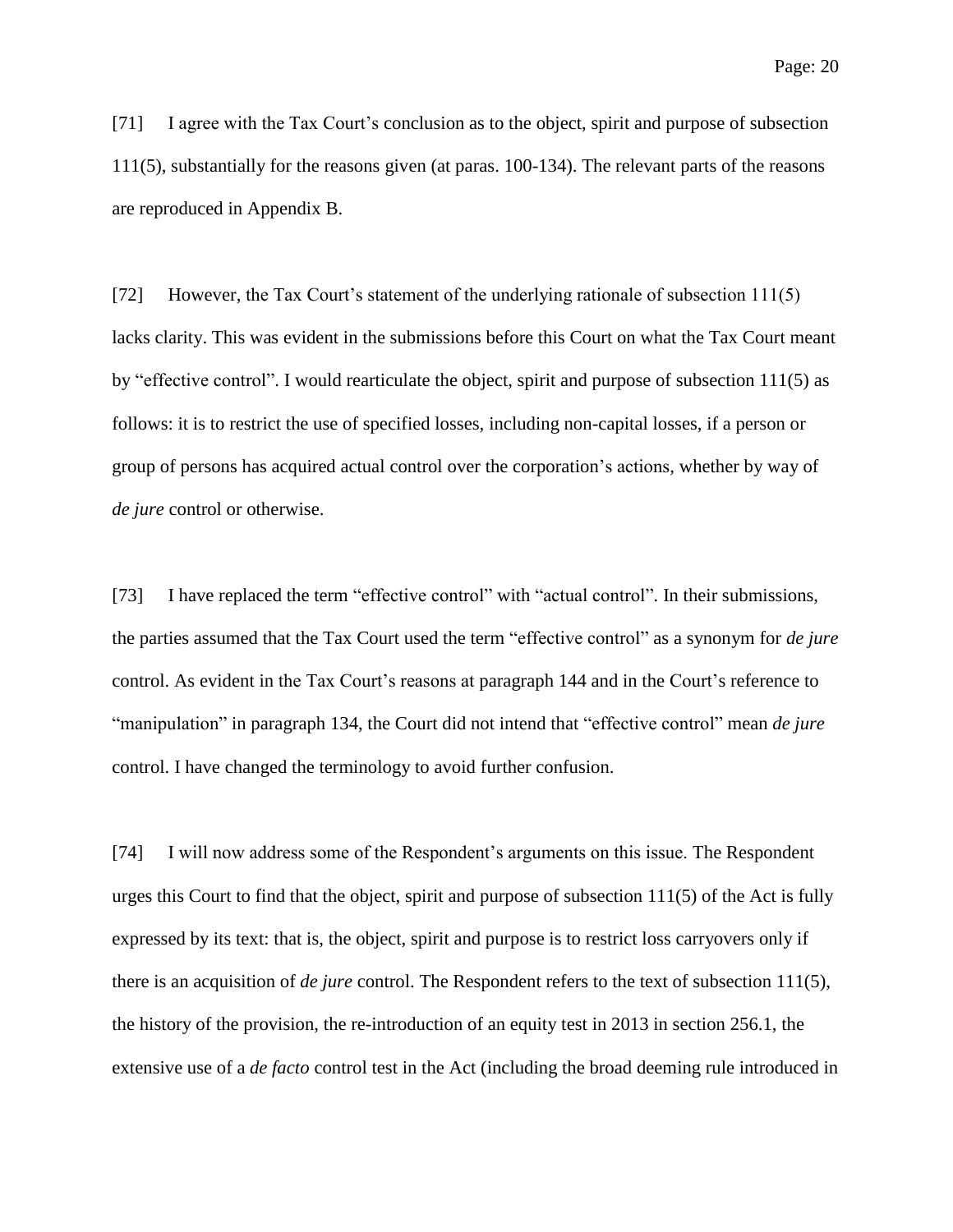2017 in subsection 256(5.11)), and the restrictions in specified circumstances in subsection 256(7).

[75] The Respondent submits that these factors illustrate that Parliament designed careful and specific provisions to restrict loss carryovers, and that the policy choice selected in the taxation years at issue was that loss carryovers would be permitted unless there was an acquisition of control in accordance with the provisions of the Act.

[76] I disagree with this submission. Parliament has enacted several specific anti-avoidance rules that apply to a corporation that has unused non-capital losses, but these rules do not reflect a policy that the GAAR has no application to them. In particular, the various specific antiavoidance rules address different circumstances. They do not work together to provide a comprehensive scheme that is fully reflected in the text of the provisions. Moreover, the position of the Respondent is inconsistent with this Court's determination that the GAAR is applicable to transactions that circumvented the specific anti-avoidance rules in subsection 256(7) of the Act (*Birchcliff Energy Ltd. v. Canada*, 2019 FCA 151 at paras. 54 and 55).

[77] In addition, in a GAAR analysis a court must apply a unified textual, contextual and purposive approach to a determination of the object, spirit and purpose of the relevant provisions (*Copthorne* at para. 70). The approach suggested by the Respondent fails to meaningfully consider the purposive element.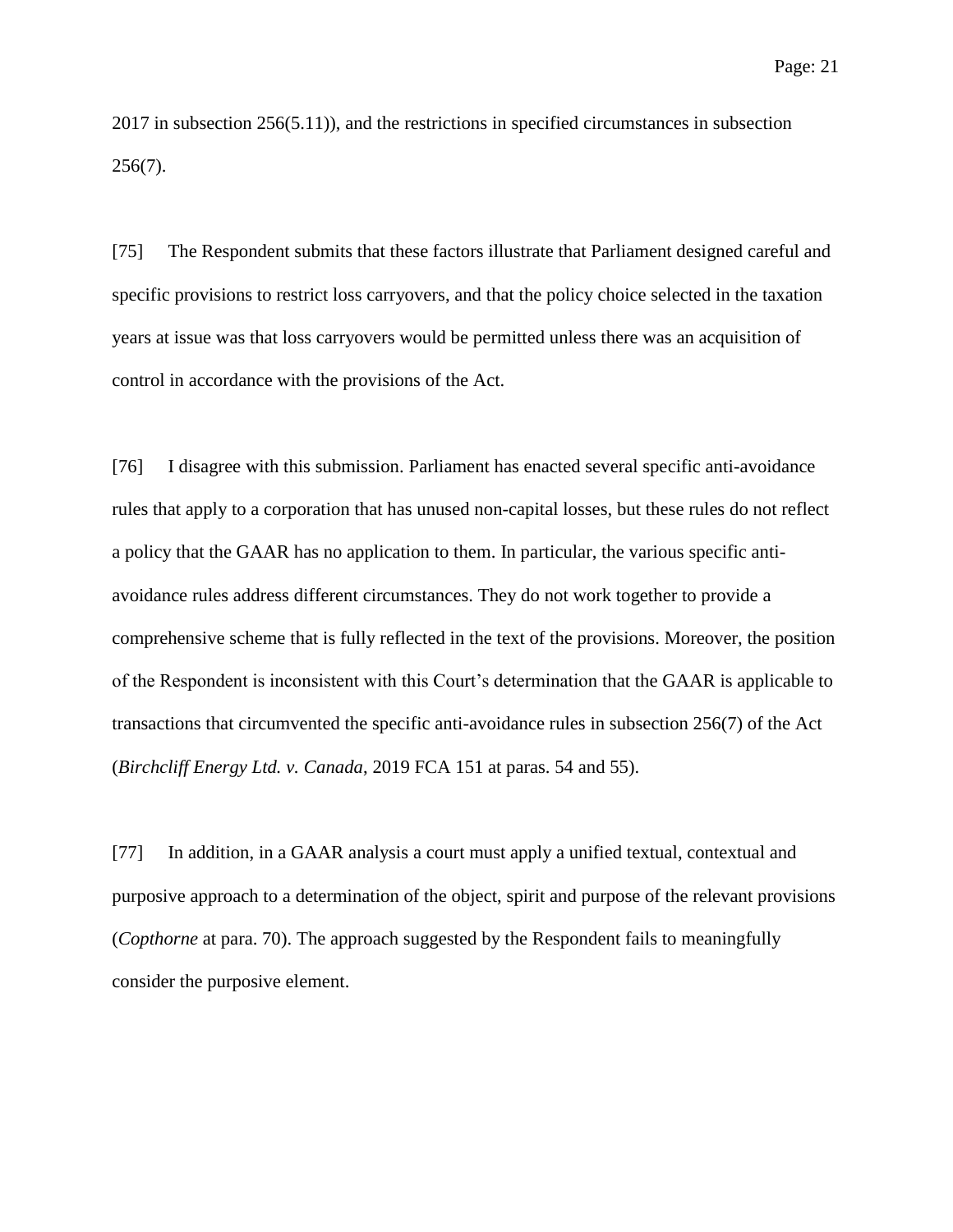[78] There are two purposive factors that shed light on the underlying rationale of subsection 111(5): clear statements of government intent and jurisprudence acknowledging that the Act generally aims to prevent loss trading.

[79] I would refer to the statement made by the Minister of Finance in 1963 referred to above that explained the need for the acquisition-of-control provision. As set out in paragraph 42 above, the provision was introduced in order to prohibit arrangements which involve trafficking in shares of companies with loss carryovers.

[80] I would also refer to an article published in the Canadian Tax Journal in 1988 when the GAAR was introduced which refers specifically to loss carryforwards. A senior Department of Finance official, David Dodge, commented that one of the objectives of the GAAR was to deal with an erosion of tax revenues, including a large shortfall in expected tax revenues that "was considered to be caused largely by the unexpected application of loss carryforwards" (David Dodge, "A New and More Coherent Approach to Tax Avoidance" (1988) 36:1 Canadian Tax Journal 1 at p. 3). It could not be clearer that the government believed in 1988 that the text of the restrictions on the use of non-capital losses did not fully reflect the purpose of this legislation.

[81] As for what courts have said, as the Tax Court noted (at para. 142), the Supreme Court has recognized that "the general policy of the *Income Tax Act* is to prohibit the transfer of losses between taxpayers, subject to specific exemptions" and "that this policy is to be taken into account in determining Parliament's intent" (*Mathew v. Canada*, 2005 SCC 55, [2005] 2 S.C.R.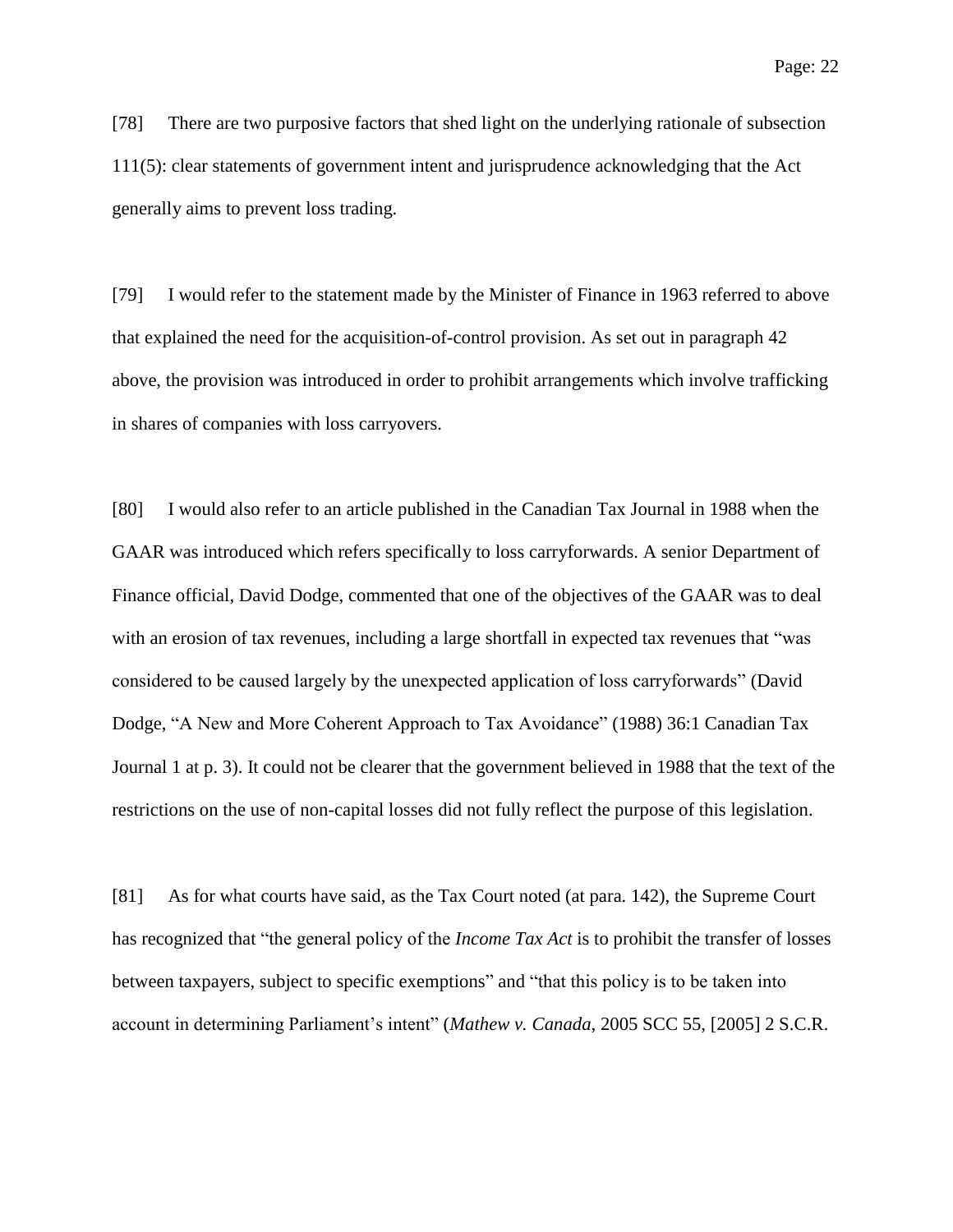643 at para. 49). This is a purposive consideration that the Court must consider alongside the textual and contextual considerations raised by the Respondent.

[82] The Respondent further submits that if the object, spirit and purpose of subsection 111(5) of the Act is determined to be broader than *de jure* control, the result is a *de facto* control test. The Respondent points out that Parliament has enacted *de facto* control provisions in other parts of the Act, such as the associated company rules, and it has chosen not to do so with respect to subsection 111(5). It suggests that this is a reflection of Parliament's intent.

[83] It is true that the object, spirit and purpose of subsection 111(5) as articulated above does include forms of *de jure* and *de facto* control. However, the actual control test is different than the statutory *de facto* control test in subsection 256(5.1) of the Act. Moreover, it must be remembered that the GAAR is intended to supplement the provisions of the Act in order to deal with abusive tax avoidance. I see nothing inconsistent with the conclusion that the object, spirit and purpose of subsection  $111(5)$  takes into account different forms of control even though the text of the provision is limited to *de jure* control.

[84] Reference may also be made to the Supreme Court's decision in *Duha Printers,* in which the Court considered transactions designed to circumvent the *de jure* control test in subsection 111(5) of the Act. The Court commented that the *de jure* control test was selected "because in some respects it is a relevant and relatively certain and predictable concept to employ in determining control" (at para. 58). The Court also commented (at para. 52) that if the distinction between *de jure* and *de facto* control is to be eliminated, this should be left for Parliament.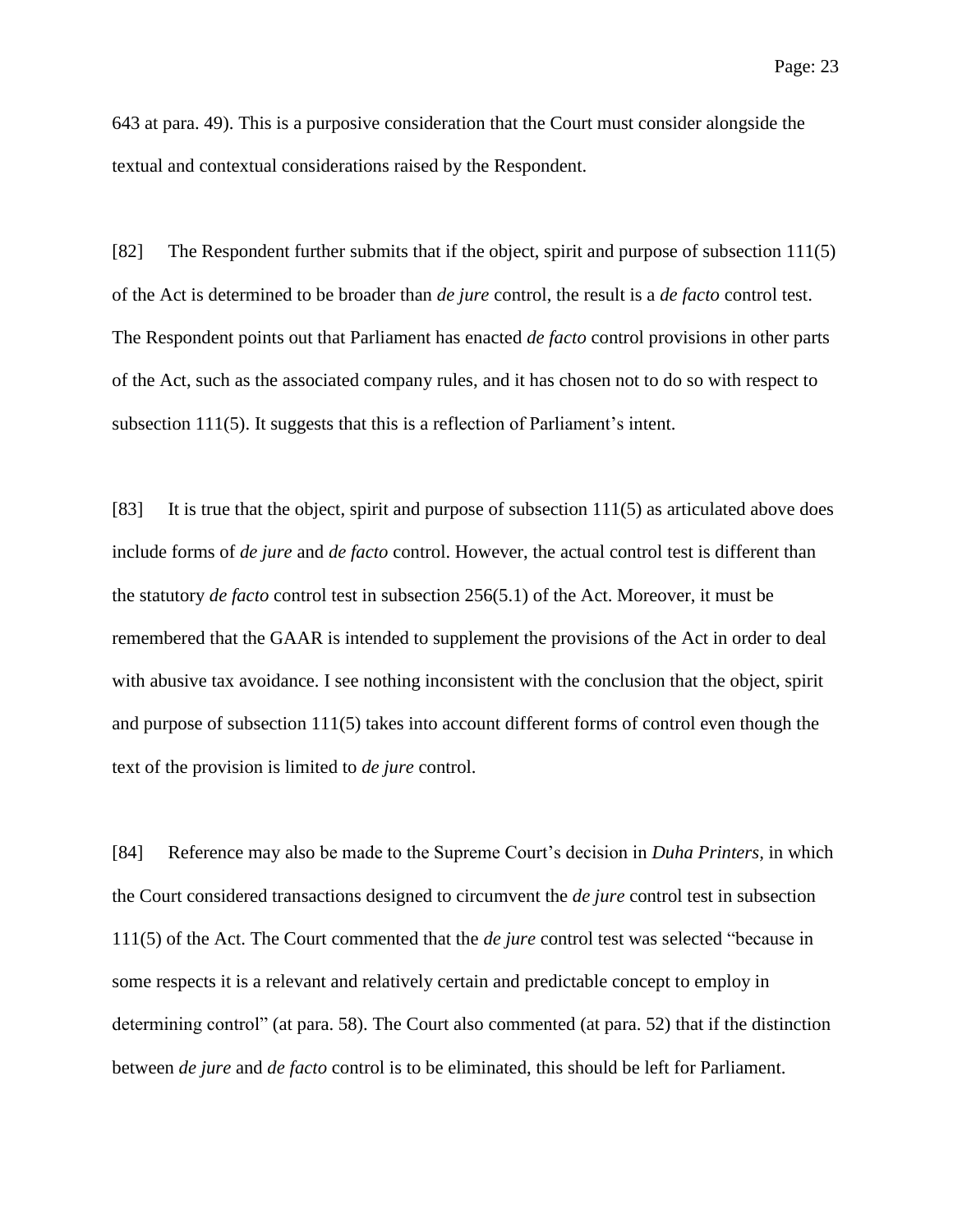[85] Parliament did respond. While Parliament did not change the *de jure* control test in subsection 111(5), it did enact the GAAR to respond generally to abusive tax avoidance. I note that the GAAR was enacted a few years after the transactions in *Duha Printers* were implemented.

[86] Accordingly, I reject the Respondent's submission that the object, spirit and purpose of subsection 111(5) is fully reflected in its text.

[87] I would also briefly comment on two additional arguments that the Respondent emphasized at the hearing.

[88] First, the Respondent relies on a specific anti-avoidance provision, subsection 256.1(3) of the Act, that was enacted after the taxation years at issue. The Respondent submits that this provision implicitly recognizes that Parliament intends the transactions at issue to be acceptable as long as Matco does not acquire more than 75 percent of the equity of the Respondent.

[89] I disagree. Subsection 256.1(3) is another specific anti-avoidance rule that is aimed at trafficking in shares of loss companies. It specifically addresses circumstances involving equity acquisitions. The provision does not replace subsection  $111(5)$  and it does not evidence a legislative intent that the transactions at issue would be acceptable if Matco's equity interest was within the limit set out in section 256.1.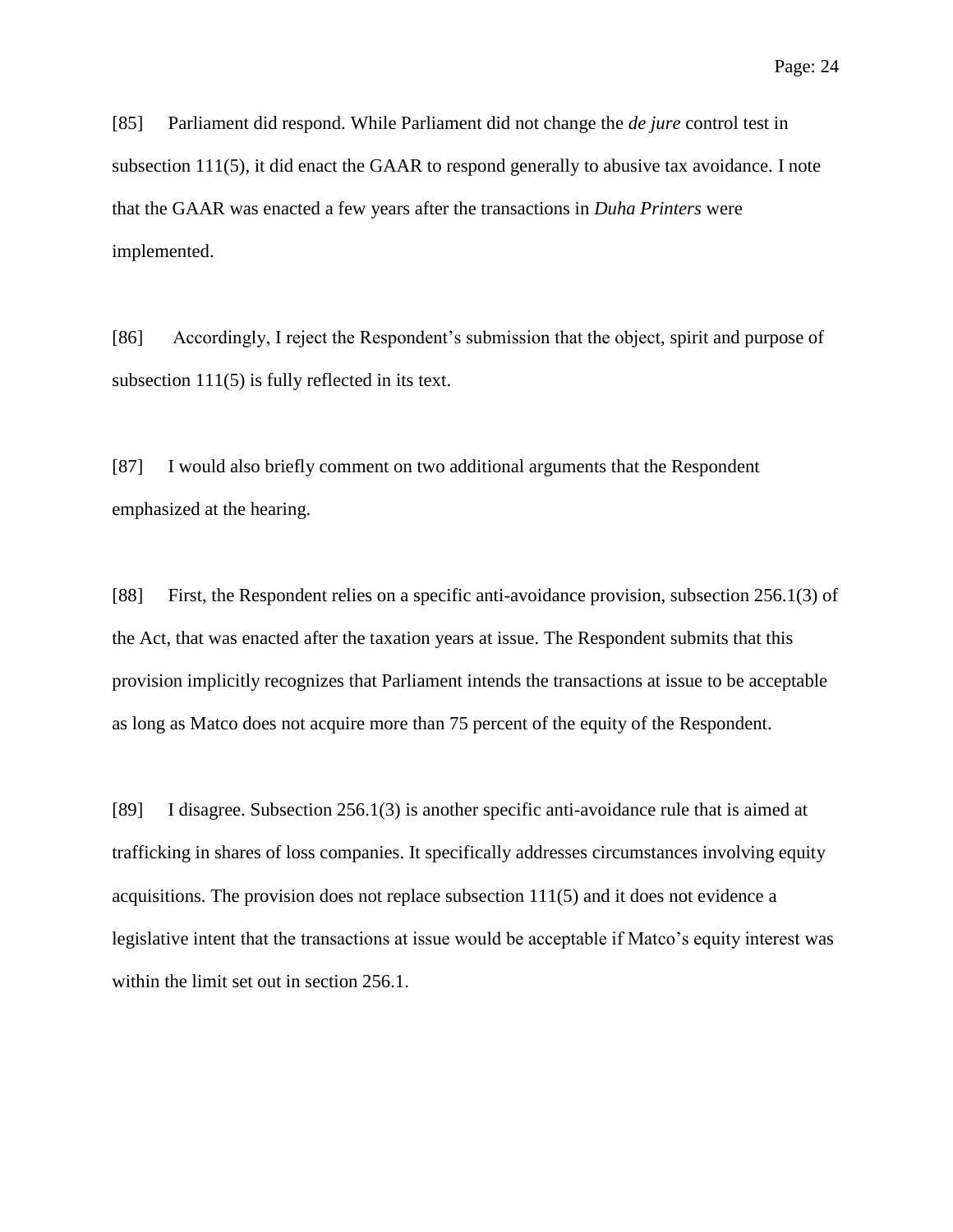Page: 25

[90] Second, the Respondent submits that the Court should consider the other tax attributes that are at issue. It points out that some of these attributes involve incentive provisions that are designed to generate economic activity which benefits Canada. The tax attributes that the Respondent referred to involve incentives for expenditures on scientific research and experimental development. I disagree with the Respondent's submission because it focusses only on the incentive aspect of the legislation and not on the anti-avoidance aspect that is relevant in this appeal.

[91] Turning to the Crown's submissions, the Crown urges the Court to consider that there is a general policy in the Act that losses are not transferrable. It submits that the object, spirit and purpose of subsection  $111(5)$  engages circumstances where there is a lack of shareholder continuity. The focus is on a change of shareholders, not a change of control.

[92] The Tax Court rejected this argument, citing *Mathew* at para. 49: "This policy is but one consideration to be taken into account in determining Parliament's intent." I have concluded that it is not necessary in this appeal to address the Crown's argument because, even when the argument not is taken into account, the object, spirit and purpose of subsection 111(5) have been defeated. Accordingly, the Crown's argument as to the object, spirit and purpose of subsection 111(5) can be left for another day.

[93] For these reasons, I conclude that the object, spirit and purpose of subsection 111(5) is, at least in part, to restrict the use of specified losses, including non-capital losses, if a person or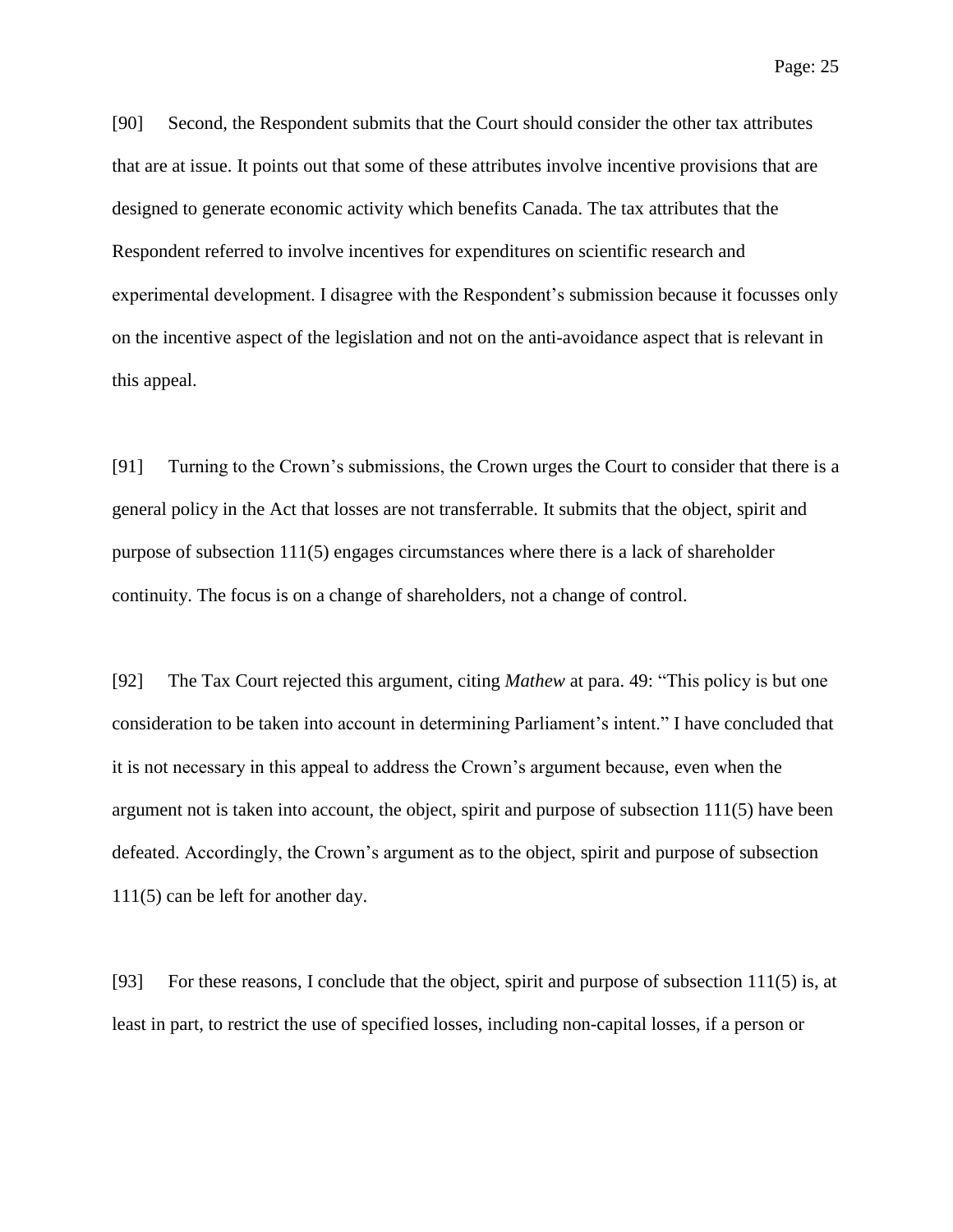group of persons has acquired actual control over the corporation's actions, whether by way of *de jure* control or otherwise.

#### *Step 2 of abuse analysis – Does a transaction result in an abuse?*

[94] In the second step of the abuse analysis, the Court must determine whether there is an avoidance transaction that results in an abuse of the Act. The Tax Court's decision is to be reviewed on the palpable and overriding error standard of review, unless the issue involves an extricable question of law.

[95] The Tax Court considered whether there was an abuse of subsection 111(5) of the Act, by itself, and also whether there was an abuse of subsection 256(8) of the Act together with subsection 111(5). As mentioned earlier, it is not necessary for purposes of this appeal to consider subsection 256(8).

[96] As discussed under step one, the object, spirit and purpose of subsection 111(5) is to restrict the use of non-capital losses if there has been an acquisition of actual control over the actions of the corporation, whether the acquisition is by way of *de jure* control or otherwise.

[97] In its analysis under step one, the Tax Court agreed with an author who suggested that "the acquisition of control test in subsection  $111(5)$  is a reasonable marker between situations where the corporation is a free actor in a transaction and when it is only a passive participant ..." (at para. 134). At step two, the Tax Court concluded that Matco had no effective control of the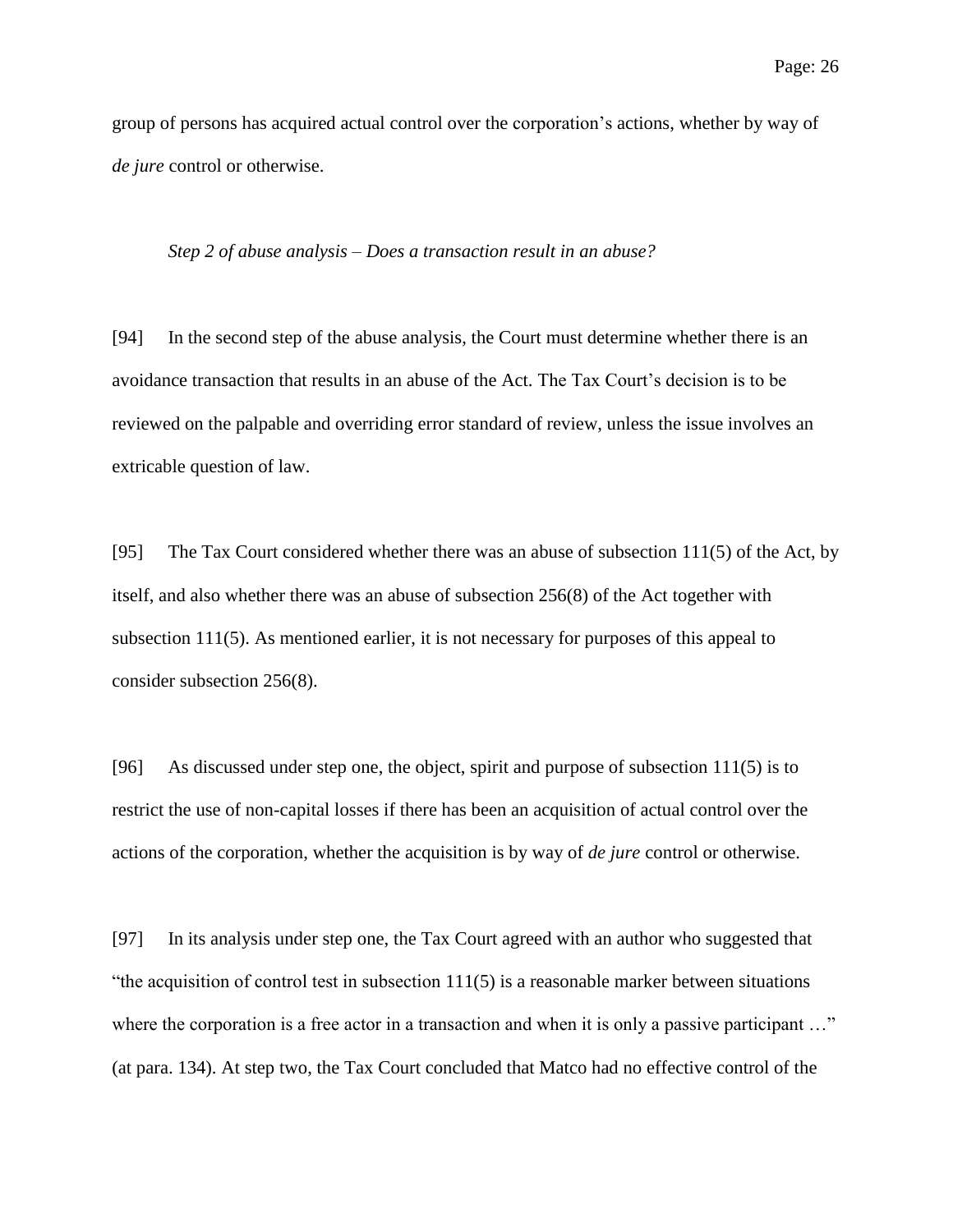Respondent and that the Respondent freely participated in the transactions that resulted in the use of the tax attributes (at paras. 150 and 152).

[98] With respect, the Tax Court's conclusion at step two is inconsistent with the terms of the Investment Agreement. These terms gave Matco actual control over the actions of the Respondent, including the approval of the Corporate Opportunity.

[99] The Investment Agreement deals separately with control in general, and control over the approval of the Corporate Opportunity.

[100] As for control in general, the Agreement provides severe restrictions on the actions that New Forbes and the Respondent may take (section 6.1 of the Agreement). The Agreement backs up these restrictions by providing that New Forbes' entitlement to the additional \$800,000 payment within one year (the Guaranteed Amount) will be forfeited if New Forbes does not comply with its obligations (section 8.3(a) of the Agreement).

[101] Some of the key restrictions in section 6.1 of the Agreement are:

(i) New Forbes shall not enter into any contract or agreement in respect of the Respondent;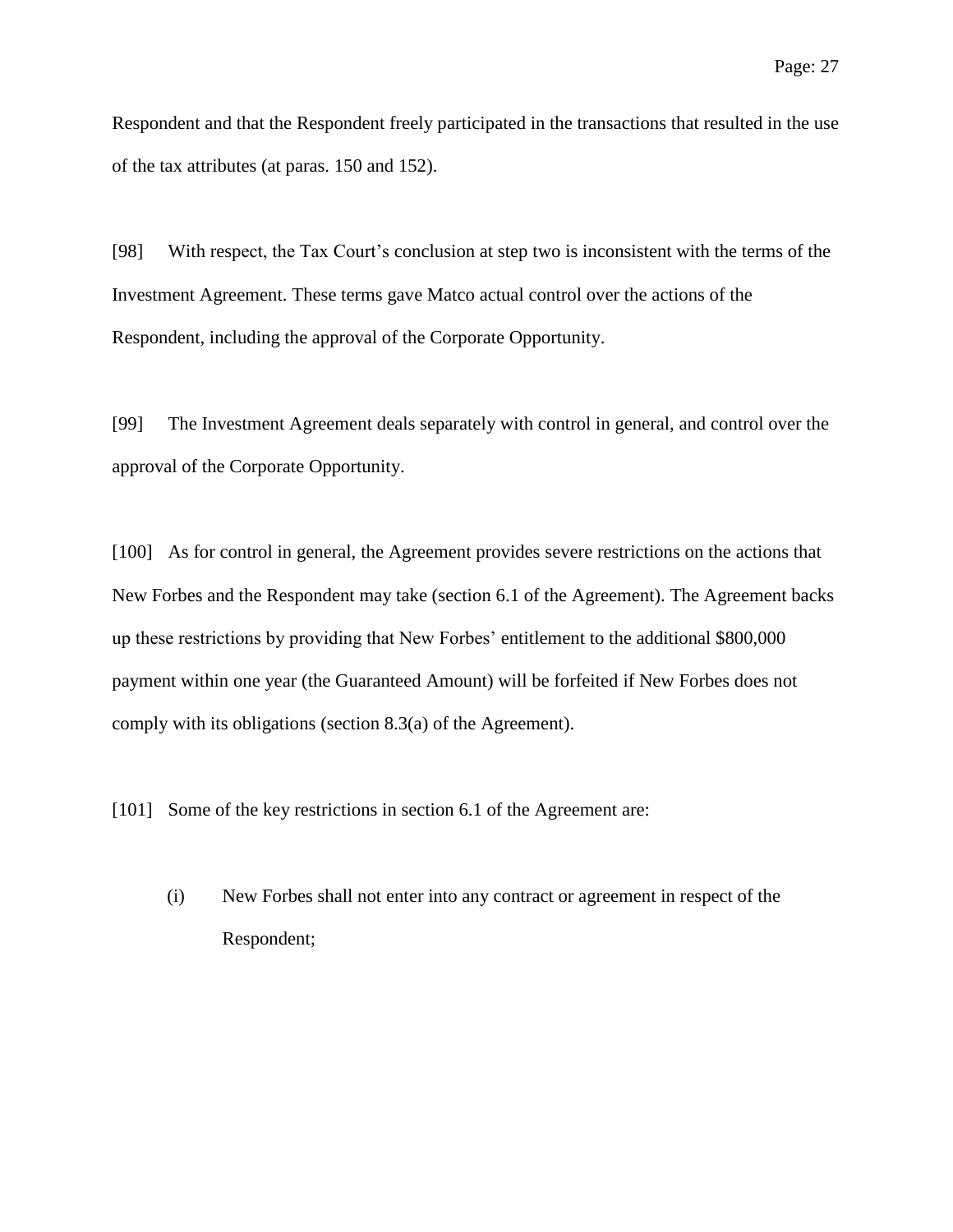- (ii) The Respondent shall not engage in any activity other than related to a Corporate Opportunity and New Forbes will ensure that the Respondent complies with this obligation; and
- (iii) New Forbes shall use commercially reasonable efforts to satisfy (or cause the satisfaction of) its obligation to cooperate with Matco in the implementation of a Corporate Opportunity.

[102] As for terms in the Agreement relating to the approval of the Corporate Opportunity, the Agreement purports to allow New Forbes and the Respondent to accept or reject a Corporate Opportunity in their sole discretion (section 4.1 of Agreement). However, that is not the end of the matter. If a Corporate Opportunity is rejected by either New Forbes or the Respondent, the Guaranteed Amount is forfeited (section 5.5(d) of the Agreement).

[103] It is significant that the \$800,000 Guaranteed Amount was not a trifling amount and it was an important part of the arrangement for New Forbes. As for the quantum, \$800,000 is the full amount that Matco agreed to pay New Forbes for its 21 percent equity interest in the Respondent. As for its importance, New Forbes' entitlement to the Guaranteed Amount was the only assurance that it had that it would receive more than \$3 million for the tax attributes. The Guaranteed Amount was payable to New Forbes regardless of whether or not a Corporate Opportunity materialized. This is significant because the evidence suggests that there was a real risk that a Corporate Opportunity might not be achieved. If that happened, there would be no public market for the shares owned by New Forbes, as there would be with an IPO.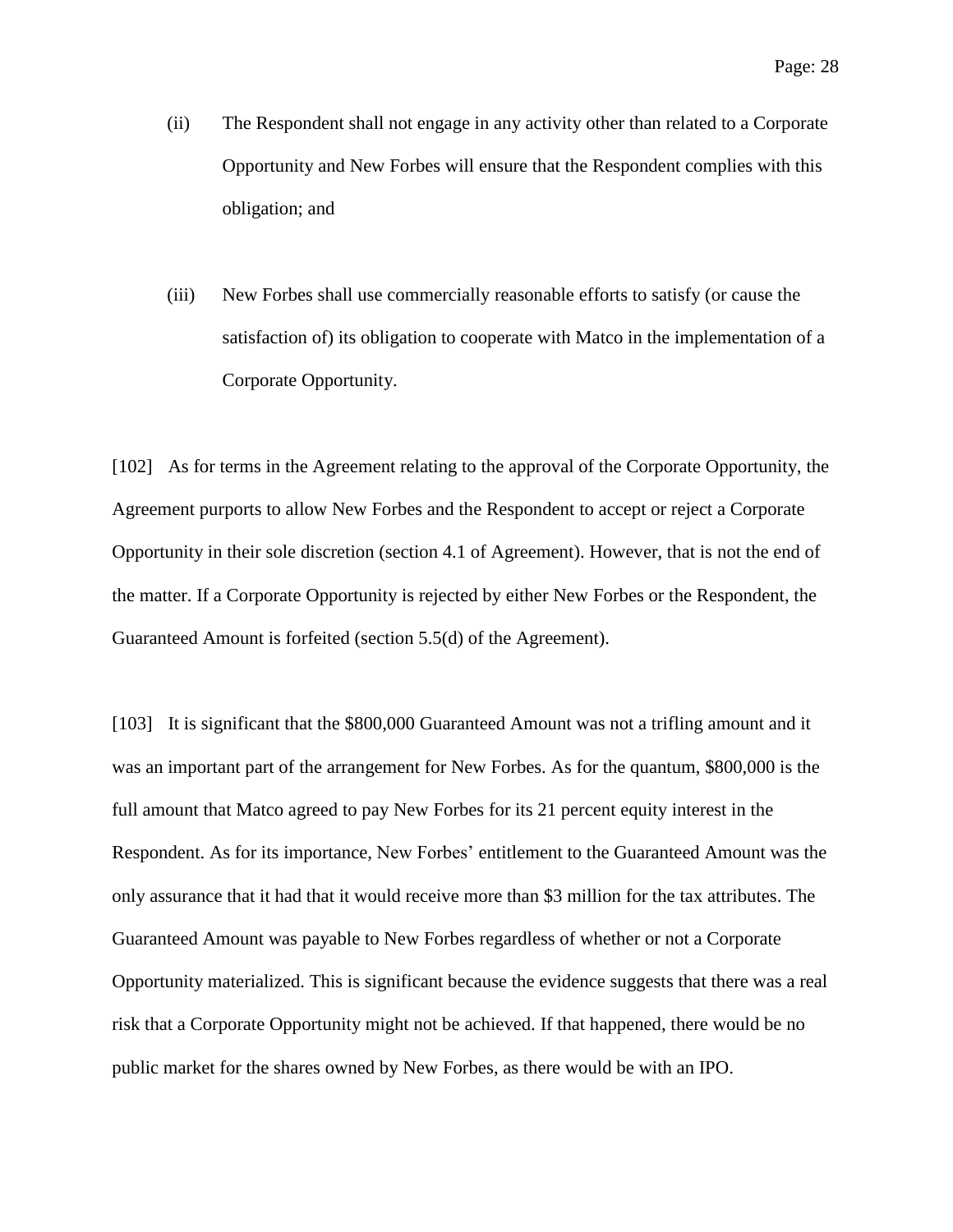[104] As a result, there was no realistic chance that a Corporate Opportunity would be rejected by New Forbes or the Respondent.

[105] As a consequence of all of these restrictions, the Investment Agreement resulted in New Forbes and the Respondent handing over actual control of the Respondent to Matco. New Forbes and the Respondent realistically could do nothing relating to the actions of the Respondent other than to ensure that they fulfilled their obligation to assist Matco with the implementation of the Corporate Opportunity. They were not free actors.

[106] As a point of clarification, the Tax Court made a general factual finding regarding the approval process for the IPO. Without further background, this finding might suggest that New Forbes and the Respondent behaved as free actors in the approval process. This was not the case.

[107] The Court stated (at para. 32) that the board of directors of the Respondent discussed the proposal, did some investigation into the background of DK Capital Management, and then approved the proposal.

[108] It should not be inferred from this finding that the Respondent and New Forbes behaved as free actors when it came to approving the IPO. The testimony reveals that New Forbes did investigate the background of DK Capital Management but this consisted of a very limited investigation to ensure that this company was not a fly-by-night operation since Forbes' name would be associated with it. Further, there were detailed discussions about the IPO but these discussions had nothing to do with the approval process. They related to the cooperation that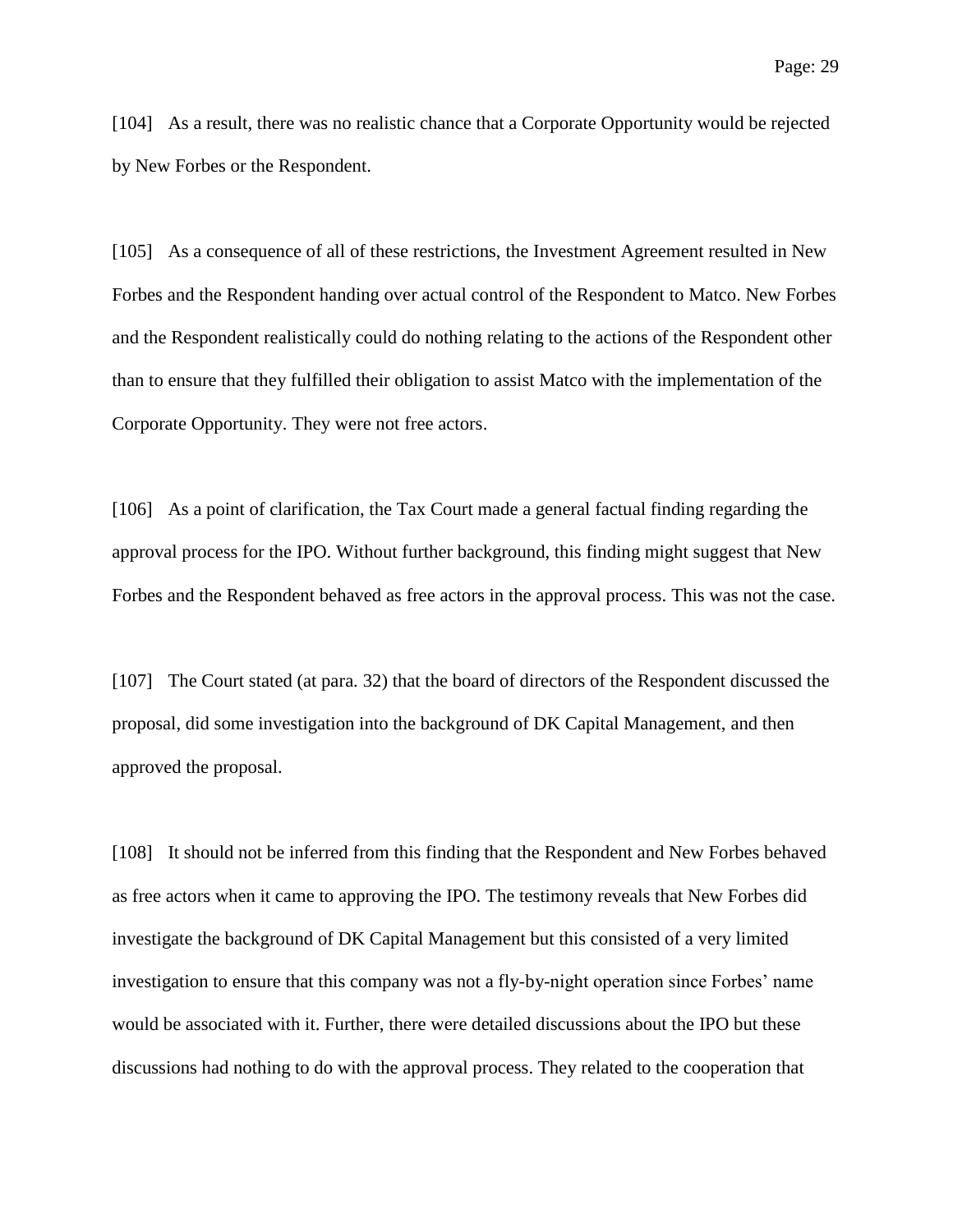New Forbes was compelled to provide in implementing the IPO. Reference was made in this regard to the preparation of the 2008 tax returns and obtaining KPMG's sign off on the financial statements (Appeal Book at pp. 1659-1664).

[109] It is also convenient to mention here that the Tax Court commented that Matco did not need control for the tax plan to work. Instead, it would have been possible for New Forbes to arrange an IPO without Matco's assistance and participation (at para. 151).

[110] This comment is not relevant to the analysis. Whether there has been an abuse depends on whether the object, spirit and purpose of the relevant provisions have been frustrated by the transactions that were undertaken. It is not relevant whether there exists another potential transaction that was not pursued.

[111] In my view, the Tax Court's conclusion on step two is not supported the evidence. The standard of review that should be applied is whether there is a palpable and overriding error. In this case, the error meets this high threshold (*Hydro-Québec v. Matta*, 2020 SCC 37, 450 D.L.R. (4th) 547 at para. 33 and *Mahjoub v. Canada (Citizenship and Immigration),* 2017 FCA 157, [2018] 2 F.C.R. 344 at para. 62).

[112] The error is palpable because it is plain to see that the Court's conclusion is not consistent with the terms of the Investment Agreement and it is overriding because it affects the result.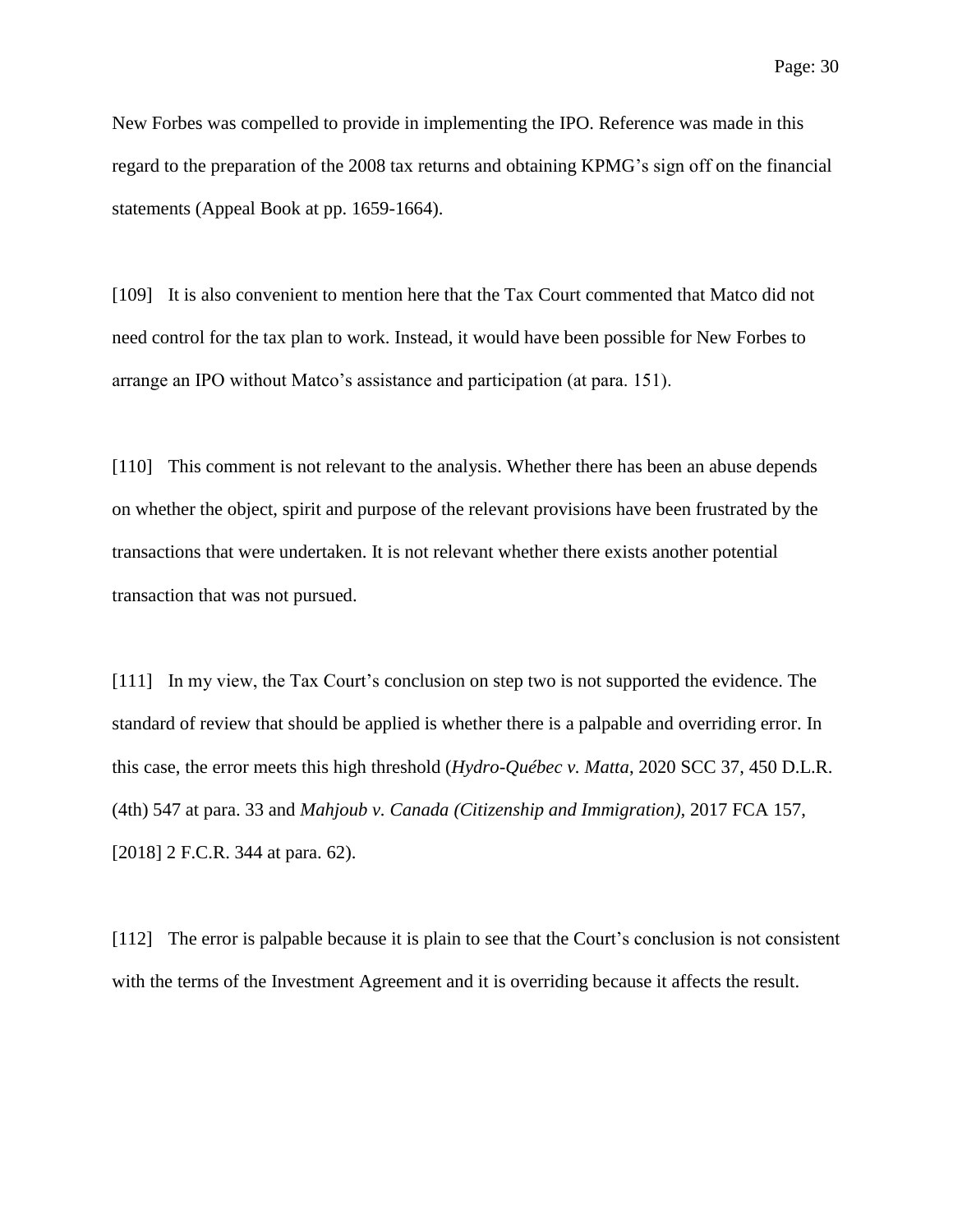[113] As mentioned earlier, the Crown has the burden to clearly demonstrate that the transactions are an abuse. In this Court, the Crown demonstrated that through the Investment Agreement the transactions "blatantly avoided an acquisition of control of the respondent." The Respondent appeared to suggest that this was an abuse of subsection 256(8) and subsection 111(5) working together. I have determined that there is an abuse of subsection 111(5) alone. However, this does not matter. The Crown has clearly demonstrated that the transactions are abusive.

#### *Conclusion and disposition*

[114] For the reasons given above, the statutory conditions for the application of the GAAR have been met. It is admitted and clear that there is a tax benefit that is comprised of the deduction of the tax attributes. It is also admitted and clear that there are avoidance transactions. In this regard, the transactions relating to the Investment Agreement are avoidance transactions because they are part of a series of transactions that results in the tax benefit and these transactions were not undertaken primarily for *bona fide* purposes other than to obtain the tax benefit. Further, the avoidance transactions circumvent subsection  $111(5)$  of the Act in a way that frustrates the object, spirit and purpose of this provision. Accordingly, pursuant to subsection 245(2) of the Act, the tax benefit should be denied.

[115] Therefore, I would allow the appeal, set aside the judgment of the Tax Court, and dismiss the appeal to the Tax Court.

Page: 31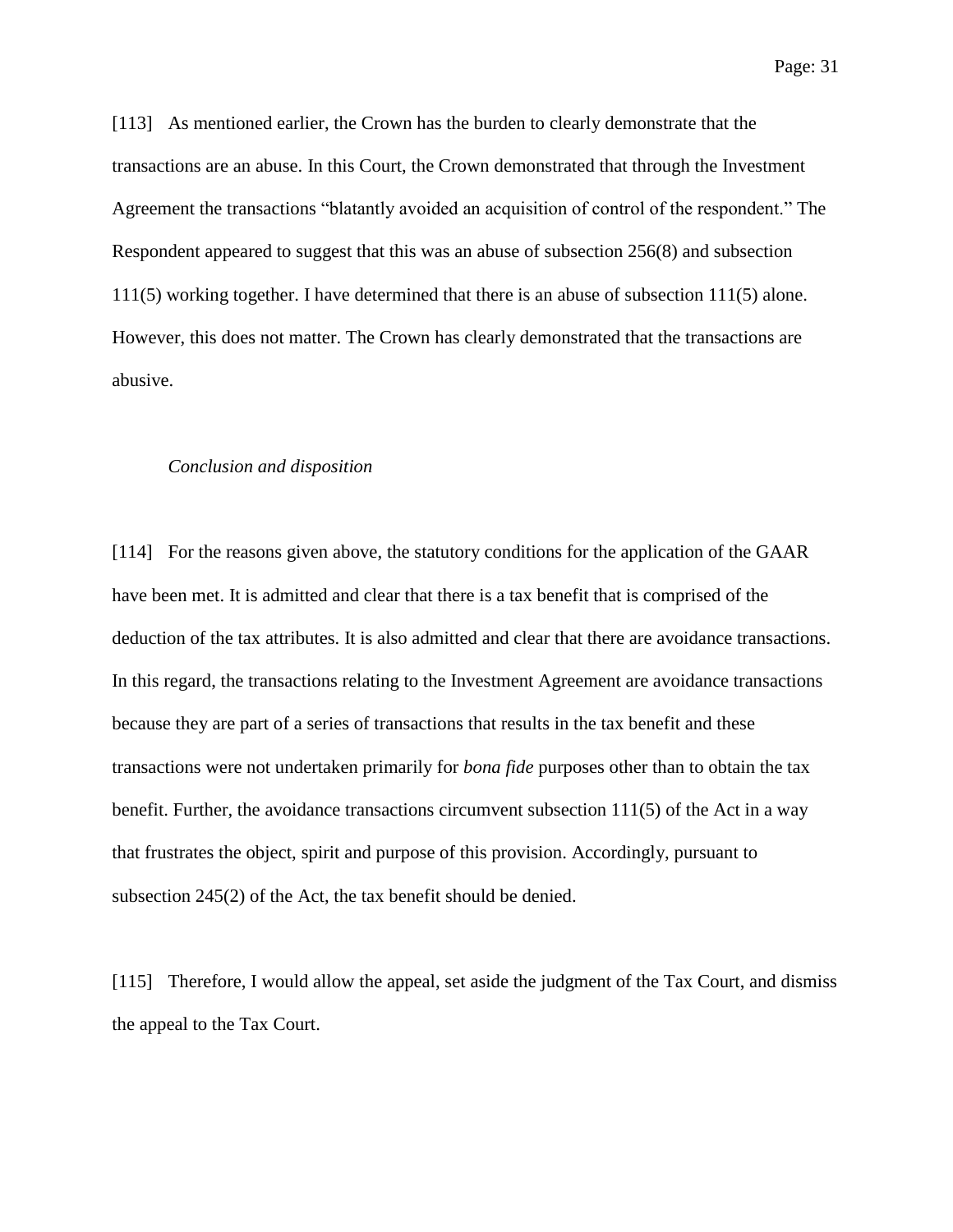[116] The Respondent has requested an opportunity to make submissions as to costs. The normal rule is that costs follow the event. Accordingly, the Crown, as the successful party, should make its submissions first. Those submissions shall be no longer than 5 pages and shall be filed within 10 days from the date of these reasons. The Respondent may file responding submissions no longer than 5 pages within 10 days from the receipt of the Crown's submissions. The Crown may file a 2-page reply within 5 days from the receipt of the Respondent's submissions.

> "Judith Woods" J.A.

"I agree. David Stratas J.A."

"I agree. J.B. Laskin J.A."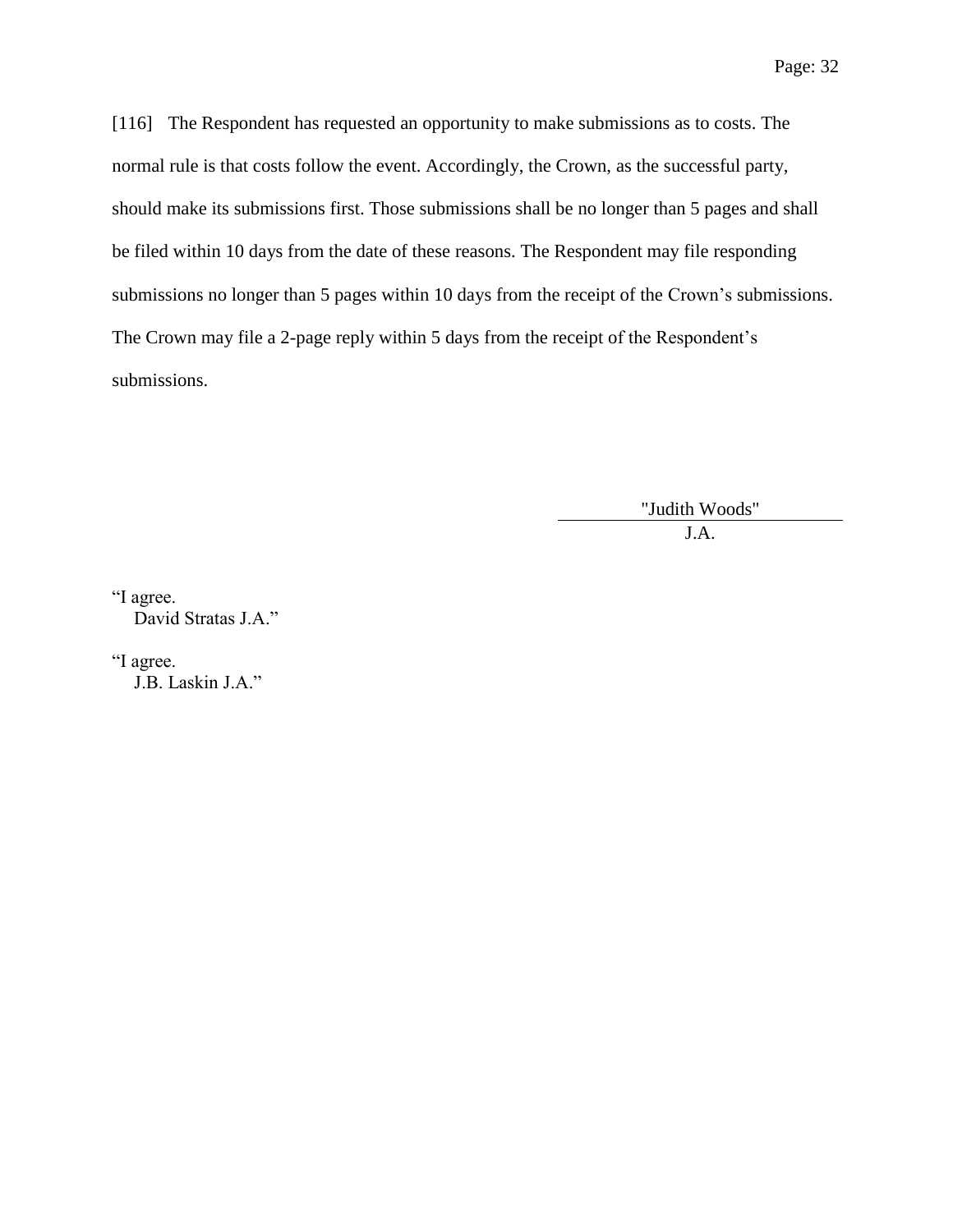## **APPENDIX A**

## *Income Tax Act***, R.S.C. 1985, c. 1 (5th Supp.)**

**111(1)** For the purpose of computing the taxable income of a taxpayer for a taxation year, there may be deducted such portion as the taxpayer may claim of the taxpayer's

**(a)** non-capital losses for the 20 taxation years immediately preceding and the 3 taxation years immediately following the year;

 $\left[...\right]$  [...]

**111(5)** Where, at any time, control of a corporation has been acquired by a person or group of persons, no amount in respect of its non-capital loss or farm loss for a taxation year ending before that time is deductible by the corporation for a taxation year ending after that time and no amount in respect of its non-capital loss or farm loss for a taxation year ending after that time is deductible by the corporation for a taxation year ending before that time except that

**(a)** such portion of the corporation's non-capital loss or farm loss, as the case may be, for a taxation year ending before that time as may reasonably be regarded as its loss from carrying on a business and, where a business was carried on by the

*Loi de l'impôt sur le revenu***, L.R.C. (1985), ch. 1 (5<sup>e</sup> suppl.)**

**111(1)** Pour le calcul du revenu imposable d'un contribuable pour une année d'imposition, peuvent être déduites les sommes appropriées suivantes :

**a)** ses pertes autres que des pertes en capital subies au cours des 20 années d'imposition précédentes et des 3 années d'imposition suivantes;

**111(5)** En cas d'acquisition, à un moment donné, du contrôle d'une société par une personne ou un groupe de personnes, aucun montant au titre d'une perte autre qu'une perte en capital ou d'une perte agricole pour une année d'imposition se terminant avant ce moment n'est déductible par la société pour une année d'imposition se terminant après ce moment et aucun montant au titre d'une perte autre qu'une perte en capital ou d'une perte agricole pour une année d'imposition se terminant après ce moment n'est déductible par la société pour une année d'imposition se terminant avant ce moment. Toutefois :

**a)** la fraction de la perte autre qu'une perte en capital ou de la perte agricole subie par la société pour une année d'imposition se terminant avant ce moment qu'il est raisonnable de considérer comme résultant de l'exploitation d'une entreprise et, si la société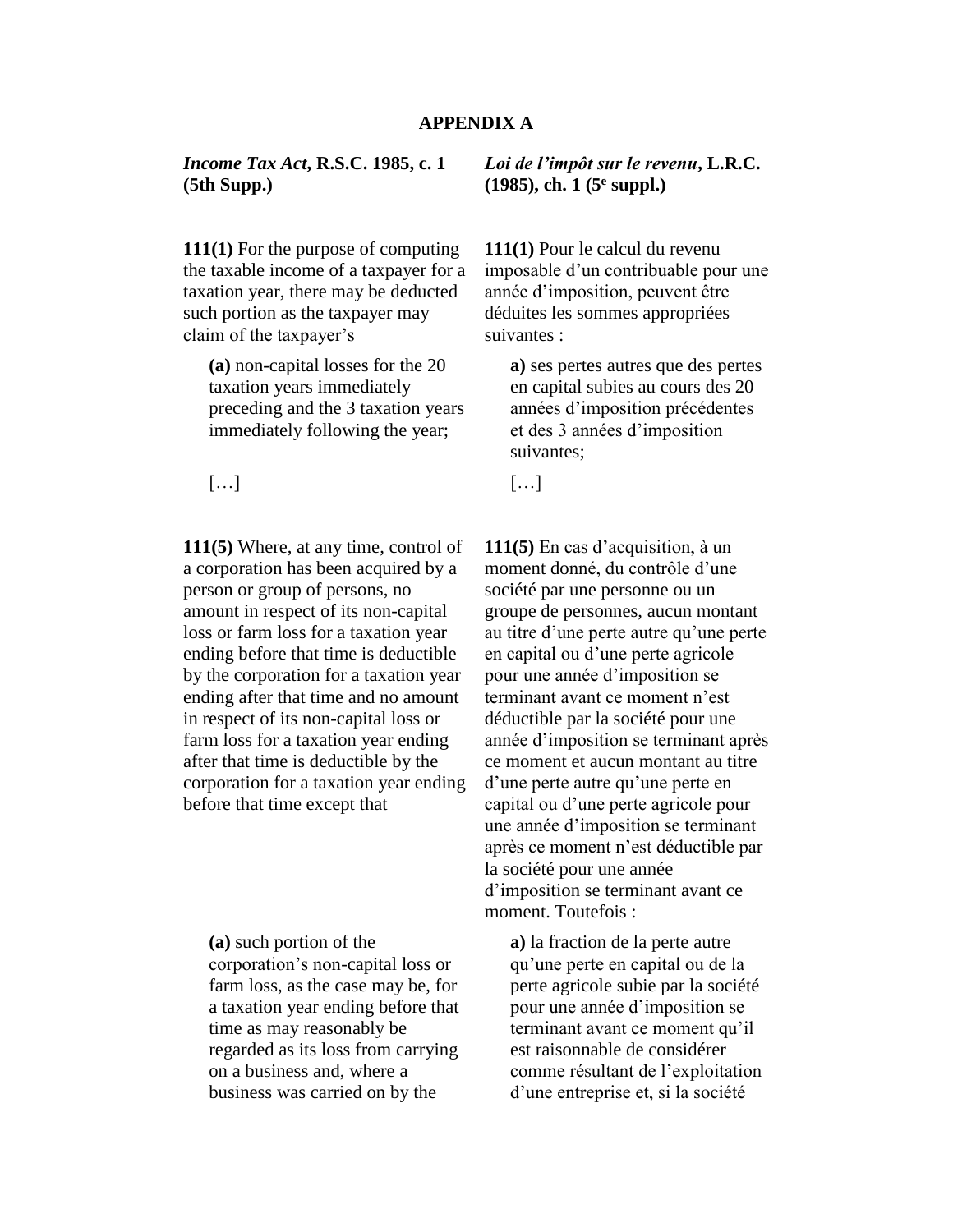corporation in that year, such portion of the non-capital loss as may reasonably be regarded as being in respect of an amount deductible under paragraph  $110(1)$ (k) in computing its taxable income for the year is deductible by the corporation for a particular taxation year ending after that time

**(i)** only if that business was carried on by the corporation for profit or with a reasonable expectation of profit throughout the particular year, and

**(ii)** only to the extent of the total of the corporation's income for the particular year from that business and, where properties were sold, leased, rented or developed or services rendered in the course of carrying on that business before that time, from any other business substantially all the income of which was derived from the sale, leasing, rental or development, as the case may be, of similar properties or the rendering of similar services; and

**256(8)** Where at any time a taxpayer acquires a right referred to in paragraph 251(5)(b) in respect of a share and it can reasonably be concluded that one of the main purposes of the acquisition is

exploitait une entreprise au cours de cette année, la fraction de la perte autre qu'une perte en capital qu'il est raisonnable de considérer comme se rapportant à un montant déductible en application de l'alinéa 110(1)k) dans le calcul de son revenu imposable pour l'année, ne sont déductibles par la société pour une année d'imposition donnée se terminant après ce moment :

**(i)** que si, tout au long de l'année donnée, cette entreprise a été exploitée par la société en vue d'en tirer un profit ou dans une attente raisonnable de profit,

**(ii)** qu'à concurrence du total du revenu de la société provenant de cette entreprise pour l'année donnée et — dans le cas où des biens sont vendus, loués ou mis en valeur ou des services rendus dans le cadre de l'exploitation de l'entreprise avant ce moment — de toute autre entreprise dont la presque totalité du revenu est dérivée de la vente, de la location ou de la mise en valeur, selon le cas, de biens semblables ou de la prestation de services semblables;

 $\left[ ... \right]$  […]

**256(8)** Pour ce qui est de déterminer, d'une part, si le contrôle d'une société a été acquis pour l'application des paragraphes 10(10) et 13(24), de l'article 37, des paragraphes 55(2), 66(11), (11.4) et (11.5), 66.5(3) et 66.7(10) et (11), de l'article 80, de l'alinéa 80.04(4)h), du sous-alinéa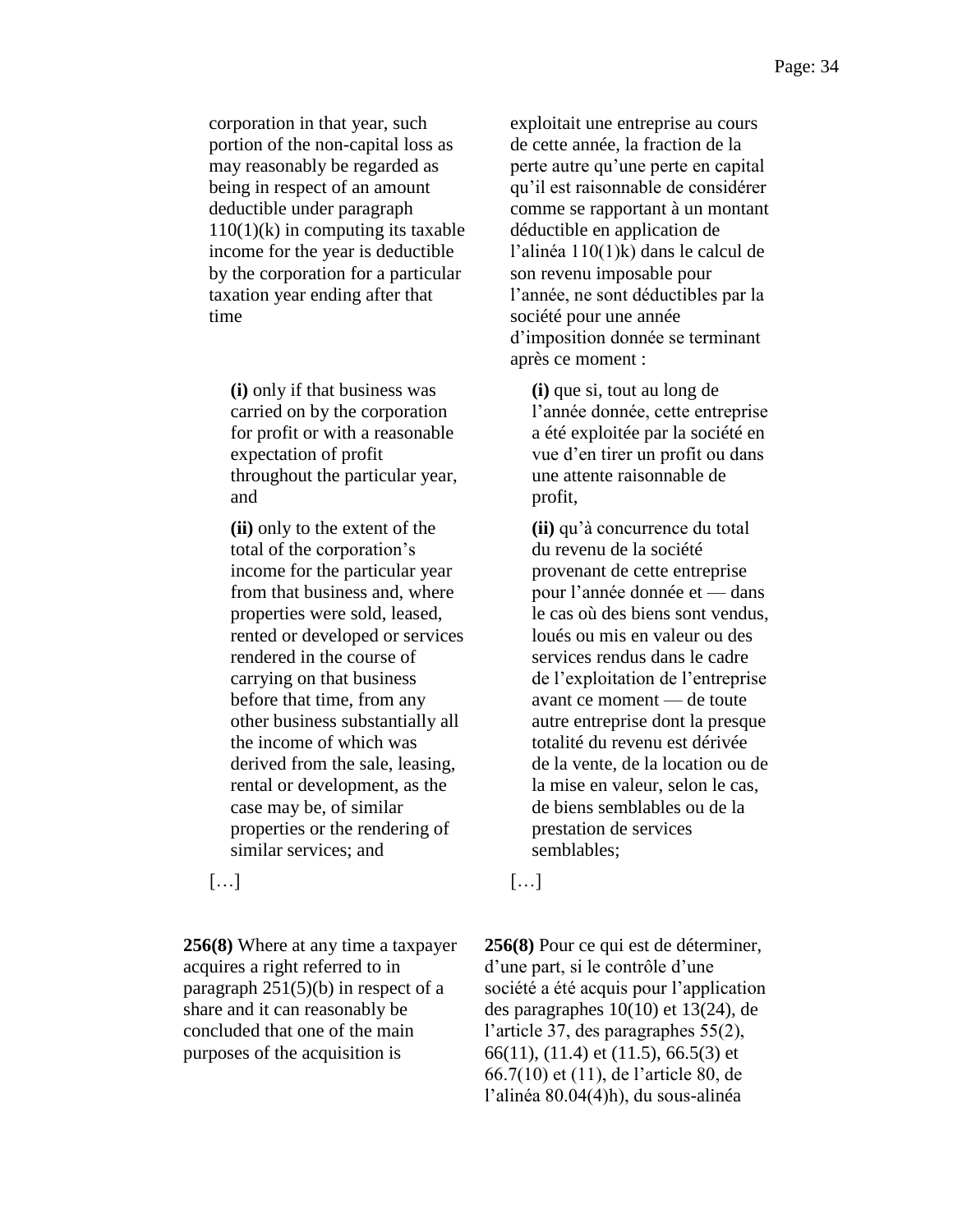**(a)** to avoid any limitation on the deductibility of any non-capital loss, net capital loss, farm loss or any expense or other amount referred to in subsection 66(11), 66.5(3) or 66.7(10) or 66.7(11),

# $\left[...\right]$  [...]

the taxpayer is deemed to be in the same position in relation to the control of the corporation as if the right were immediate and absolute and as if the taxpayer had exercised the right at that time for the purpose of determining whether control of a corporation has been acquired for the purposes of […] sections 111 […].

**251(5)** For the purposes of subsection 251(2) and the definition Canadiancontrolled private corporation in subsection 125(7),

 $\left[...\right]$  [...]

88(1)c)(vi), de l'alinéa 88(1)c.3), des articles 111 et 127 et des paragraphes 181.1(7), 190.1(6) et 249(4) et, d'autre part, si une société est contrôlée par une personne ou par un groupe de personnes pour l'application de l'article 251.1, le contribuable qui a acquis un droit visé à l'alinéa 251(5)b) afférent à une action est réputé être dans la même position relativement au contrôle de la société que si le droit était immédiat et absolu et que s'il l'avait exercé au moment de l'acquisition, dans le cas où il est raisonnable de conclure que l'un des principaux motifs de l'acquisition du droit consistait :

**a)** à éviter une restriction à la déductibilité d'une perte autre qu'une perte en capital, d'une perte en capital nette, d'une perte agricole ou de frais ou d'autres montants visés aux paragraphes 66(11), 66.5(3) ou 66.7(10) ou  $(11);$ 

**251(5)** Pour l'application du paragraphe (2) et de la définition de société privée sous contrôle canadien au paragraphe 125(7):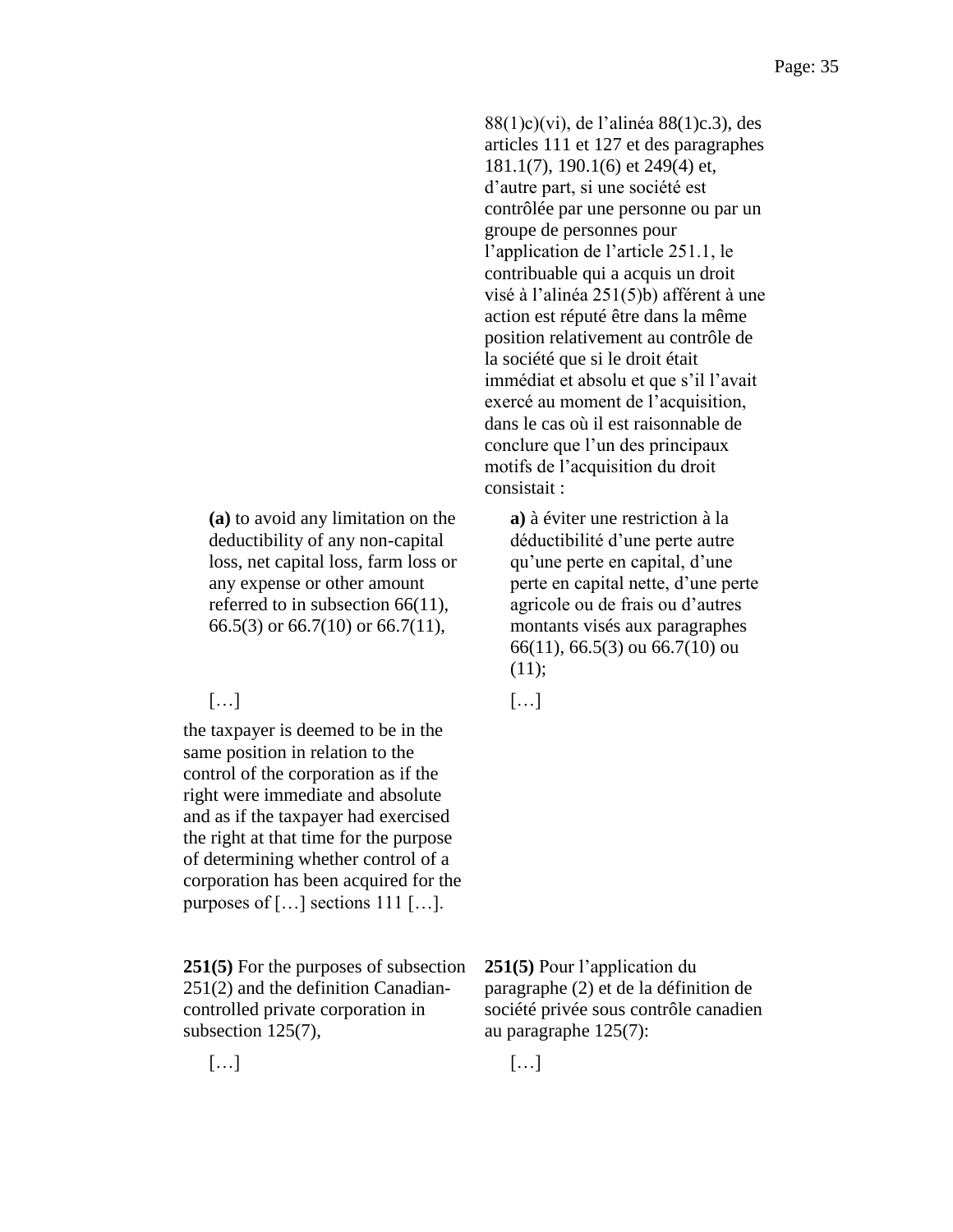**(b)** where at any time a person has a right under a contract, in equity or otherwise, either immediately or in the future and either absolutely or contingently,

**(i)** to, or to acquire, shares of the capital stock of a corporation or to control the voting rights of such shares, the person shall, except where the right is not exercisable at that time because the exercise thereof is contingent on the death, bankruptcy or permanent disability of an individual, be deemed to have the same position in relation to the control of the corporation as if the person owned the shares at that time,

**(ii)** to cause a corporation to redeem, acquire or cancel any shares of its capital stock owned by other shareholders of the corporation, the person shall, except where the right is not exercisable at that time because the exercise thereof is contingent on the death, bankruptcy or permanent disability of an individual, be deemed to have the same position in relation to the control of the corporation as if the shares were so redeemed, acquired or cancelled by the corporation at that time;

**(iii)** to, or to acquire or control, voting rights in respect of shares of the capital stock of a corporation, the person is, except where the right is not exercisable at that time because its exercise is contingent on the death, bankruptcy or

**b)** la personne qui, à un moment donné, en vertu d'un contrat, en equity ou autrement, a un droit, immédiat ou futur, conditionnel ou non :

**(i)** à des actions du capitalactions d'une société ou de les acquérir ou d'en contrôler les droits de vote, est réputée occuper la même position relativement au contrôle de la société que si elle était propriétaire des actions à ce moment, sauf si le droit ne peut être exercé à ce moment du fait que son exercice est conditionnel au décès, à la faillite ou à l'invalidité permanente d'un particulier,

**(ii)** d'obliger une société à racheter, acquérir ou annuler des actions de son capitalactions dont d'autres actionnaires de la société sont propriétaires, est réputée occuper la même position relativement au contrôle de la société que si celle-ci rachetait, acquérait ou annulait les actions à ce moment, sauf si le droit ne peut être exercé à ce moment du fait que son exercice est conditionnel au décès, à la faillite ou à l'invalidité permanente d'un particulier,

**(iii)** aux droits de vote rattachés à des actions du capital-actions d'une société, ou de les acquérir ou les contrôler, est réputée occuper la même position relativement au contrôle de la société que si elle pouvait exercer les droits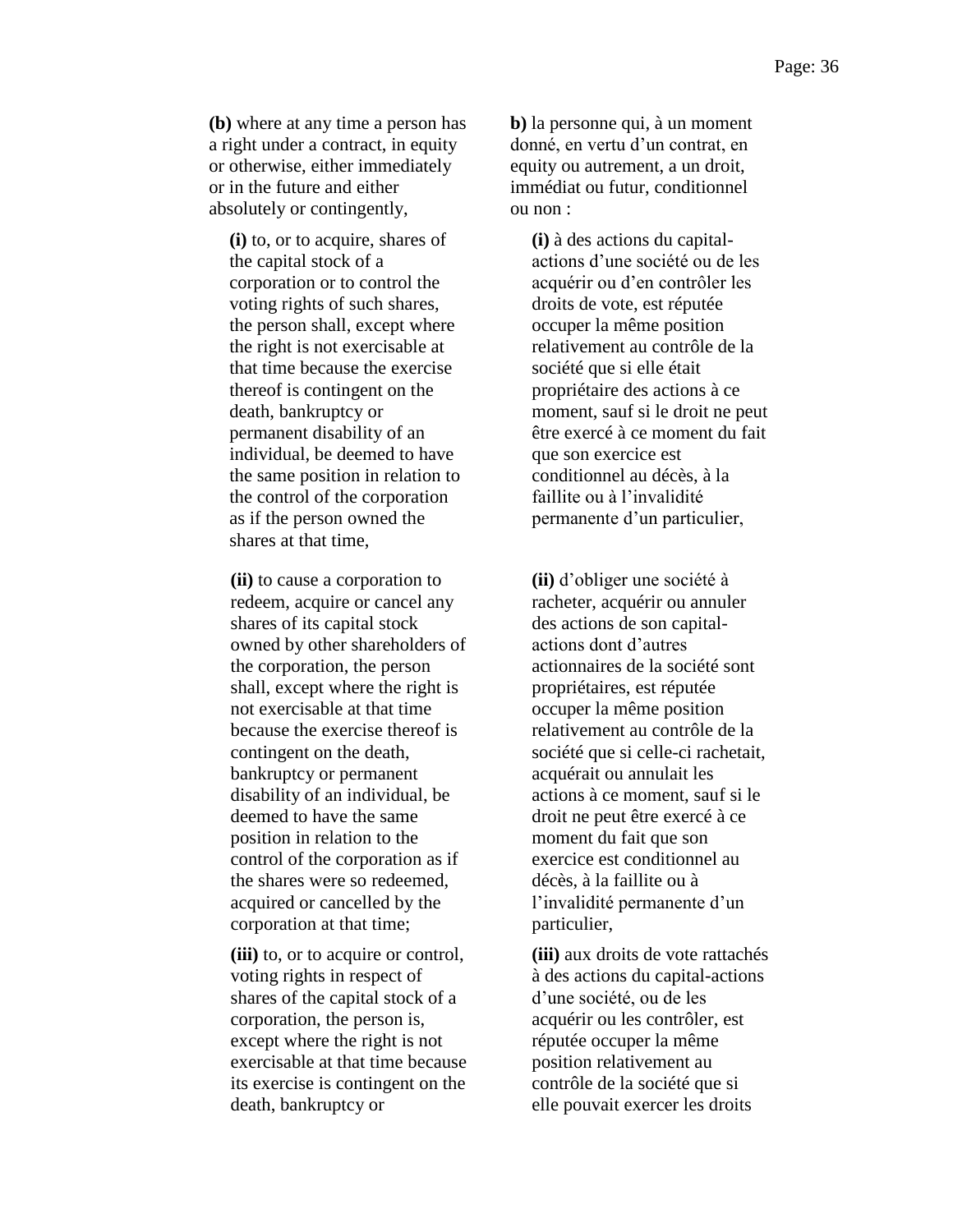permanent disability of an individual, deemed to have the same position in relation to the control of the corporation as if the person could exercise the voting rights at that time, or

**(iv)** to cause the reduction of voting rights in respect of shares, owned by other shareholders, of the capital stock of a corporation, the person is, except where the right is not exercisable at that time because its exercise is contingent on the death, bankruptcy or permanent disability of an individual, deemed to have the same position in relation to the control of the corporation as if the voting rights were so reduced at that time; and

*tax benefit* means a reduction, avoidance or deferral of tax or other amount payable under this Act or an increase in a refund of tax or other amount under this Act, and includes a reduction, avoidance or deferral of tax or other amount that would be payable under this Act but for a tax treaty or an increase in a refund of tax or other amount under this Act as a result of a tax treaty;

de vote à ce moment, sauf si le droit ne peut être exercé à ce moment du fait que son exercice est conditionnel au décès, à la faillite ou à l'invalidité permanente d'un particulier,

**(iv)** de faire réduire les droits de vote rattachés à des actions, appartenant à d'autres actionnaires, du capital-actions d'une société est réputée occuper la même position relativement au contrôle de la société que si les droits de vote étaient ainsi réduits à ce moment, sauf si le droit ne peut être exercé à ce moment du fait que son exercice est conditionnel au décès, à la faillite ou à l'invalidité permanente d'un particulier,

 $\left[\ldots\right]$  [ $\ldots$ ]

**245(1)** In this section, **245(1)** Les définitions qui suivent s'appliquent au présent article.

> *attribut fiscal* S'agissant des attributs fiscaux d'une personne, revenu, revenu imposable ou revenu imposable gagné au Canada de cette personne, impôt ou autre montant payable par cette personne, ou montant qui lui est remboursable, en application de la présente loi, ainsi que tout montant à prendre en compte pour calculer, en application de la présente loi, le revenu, le revenu imposable, le revenu imposable gagné au Canada de cette personne ou l'impôt ou l'autre montant payable par cette personne ou le montant qui lui est remboursable.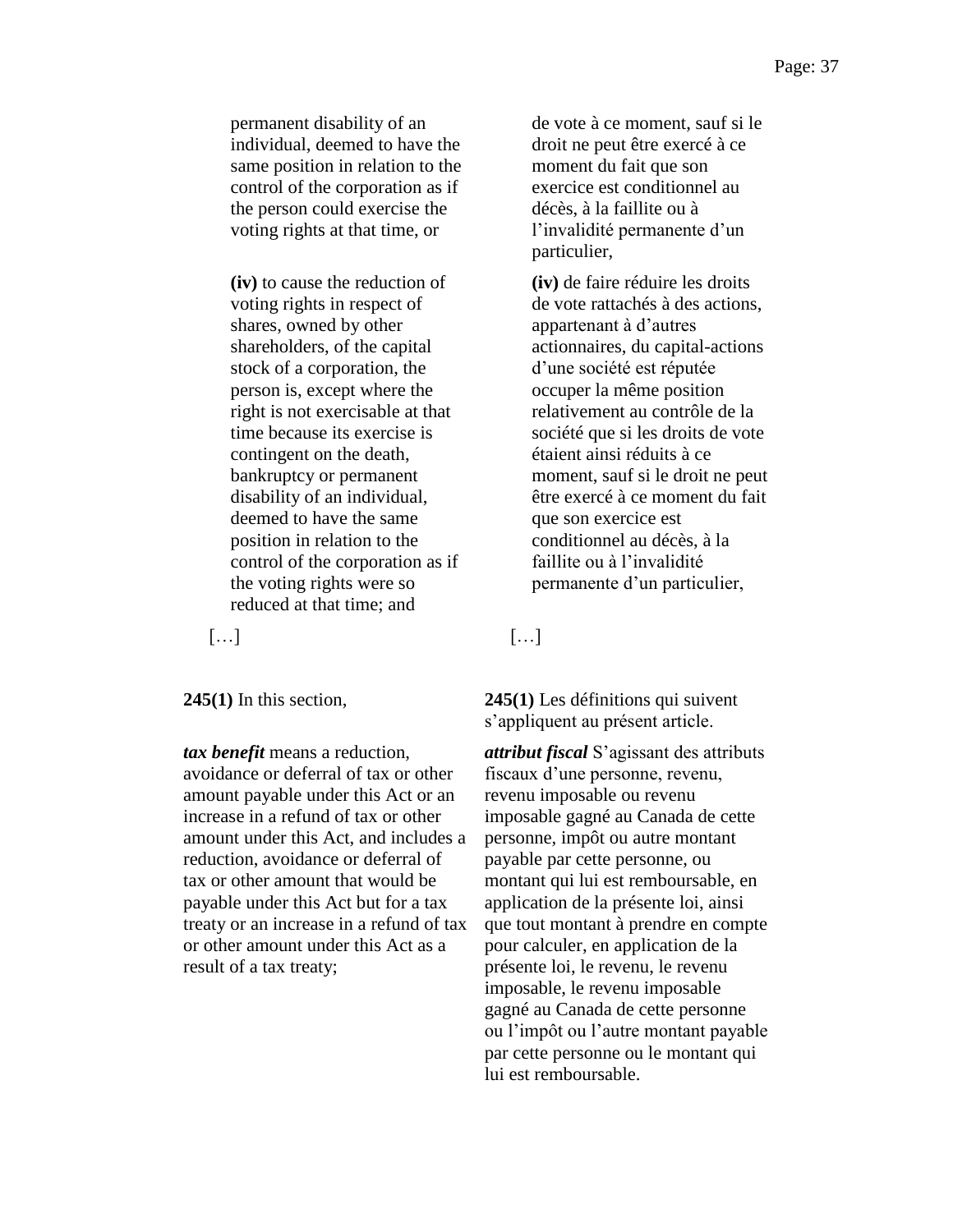*tax consequences* to a person means the amount of income, taxable income, or taxable income earned in Canada of, tax or other amount payable by or refundable to the person under this Act, or any other amount that is relevant for the purposes of computing that amount;

*transaction* includes an arrangement or event.

**(2)** Where a transaction is an avoidance transaction, the tax consequences to a person shall be determined as is reasonable in the circumstances in order to deny a tax benefit that, but for this section, would result, directly or indirectly, from that transaction or from a series of transactions that includes that transaction.

**(3)** An avoidance transaction means any transaction

**(a)** that, but for this section, would result, directly or indirectly, in a tax benefit, unless the transaction may reasonably be considered to have been undertaken or arranged primarily for bona fide purposes other than to obtain the tax benefit; or

*avantage fiscal* Réduction, évitement ou report d'impôt ou d'un autre montant exigible en application de la présente loi ou augmentation d'un remboursement d'impôt ou d'un autre montant visé par la présente loi. Y sont assimilés la réduction, l'évitement ou le report d'impôt ou d'un autre montant qui serait exigible en application de la présente loi en l'absence d'un traité fiscal ainsi que l'augmentation d'un remboursement d'impôt ou d'un autre montant visé par la présente loi qui découle d'un traité fiscal.

*opération* Sont assimilés à une opération une convention, un mécanisme ou un événement.

**(2)** En cas d'opération d'évitement, les attributs fiscaux d'une personne doivent être déterminés de façon raisonnable dans les circonstances de façon à supprimer un avantage fiscal qui, sans le présent article, découlerait, directement ou indirectement, de cette opération ou d'une série d'opérations dont cette opération fait partie.

**(3)** L'opération d'évitement s'entend :

**a)** soit de l'opération dont, sans le présent article, découlerait, directement ou indirectement, un avantage fiscal, sauf s'il est raisonnable de considérer que l'opération est principalement effectuée pour des objets véritables — l'obtention de l'avantage fiscal n'étant pas considérée comme un objet véritable;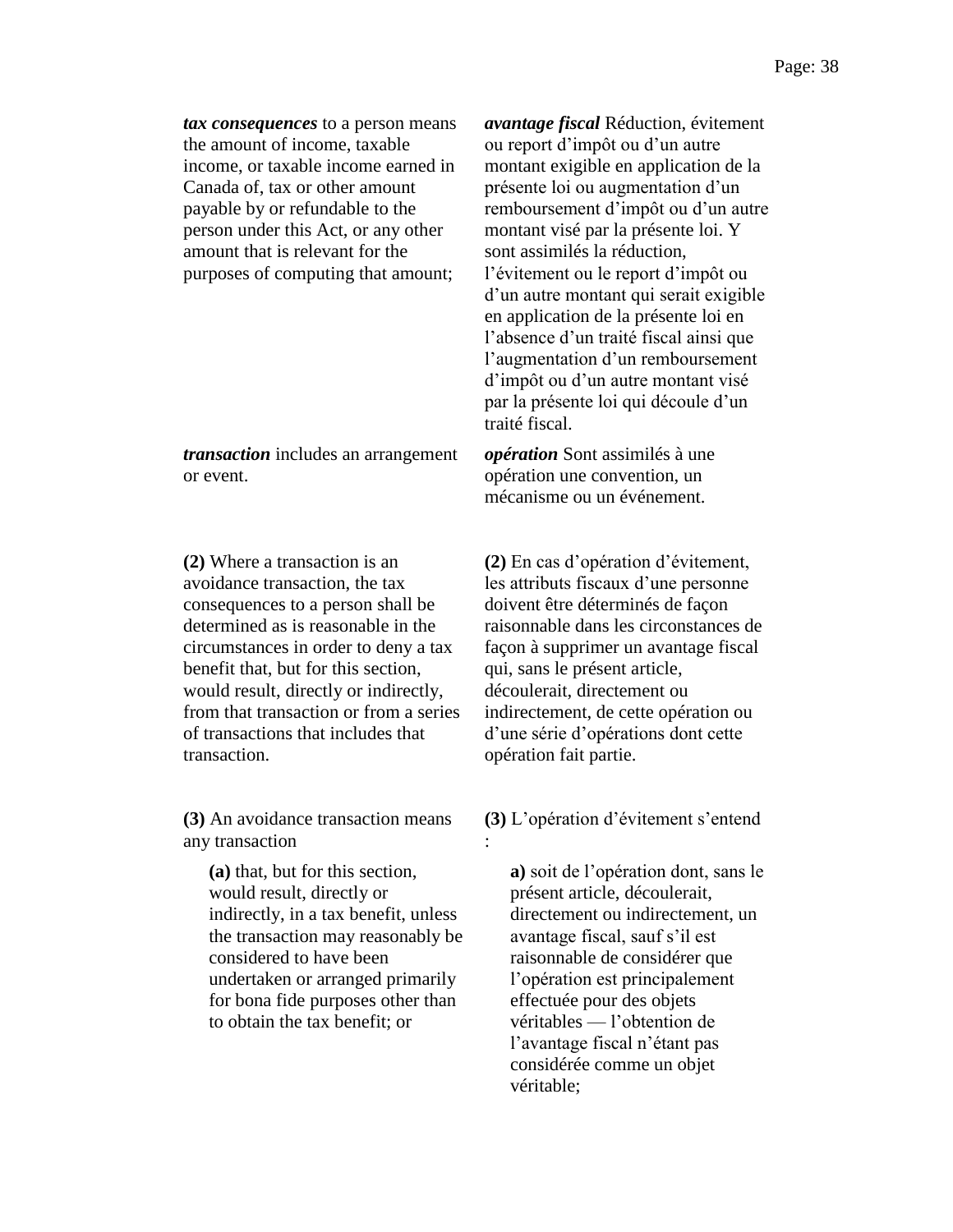**(b)** that is part of a series of transactions, which series, but for this section, would result, directly or indirectly, in a tax benefit, unless the transaction may reasonably be considered to have been undertaken or arranged primarily for bona fide purposes other than to obtain the tax benefit.

**(4)** Subsection (2) applies to a transaction only if it may reasonably be considered that the transaction

**(a)** would, if this Act were read without reference to this section, result directly or indirectly in a misuse of the provisions of any one or more of

**(ii)** the *Income Tax Regulations*,

**(iii)** the *Income Tax Application Rules*,

**(v)** any other enactment that is relevant in computing tax or any other amount payable by or refundable to a person under this Act or in determining any amount that is relevant for the purposes of that computation; or

**(b)** would result directly or indirectly in an abuse having **b)** soit de l'opération qui fait partie d'une série d'opérations dont, sans le présent article, découlerait, directement ou indirectement, un avantage fiscal, sauf s'il est raisonnable de considérer que l'opération est principalement effectuée pour des objets véritables — l'obtention de l'avantage fiscal n'étant pas considérée comme un objet véritable.

**(4)** Le paragraphe (2) ne s'applique qu'à l'opération dont il est raisonnable de considérer, selon le cas :

**a)** qu'elle entraînerait, directement ou indirectement, s'il n'était pas tenu compte du présent article, un abus dans l'application des dispositions d'un ou de plusieurs des textes suivants :

**(i)** this Act, **(i)** la présente loi,

**(ii)** le *Règlement de l'impôt sur le revenu*,

**(iii)** les *Règles concernant l'application de l'impôt sur le revenu*,

**(iv)** a tax treaty, or **(iv)** un traité fiscal,

**(v)** tout autre texte législatif qui est utile soit pour le calcul d'un impôt ou de toute autre somme exigible ou remboursable sous le régime de la présente loi, soit pour la détermination de toute somme à prendre en compte dans ce calcul;

**b)** qu'elle entraînerait, directement ou indirectement, un abus dans l'application de ces dispositions compte non tenu du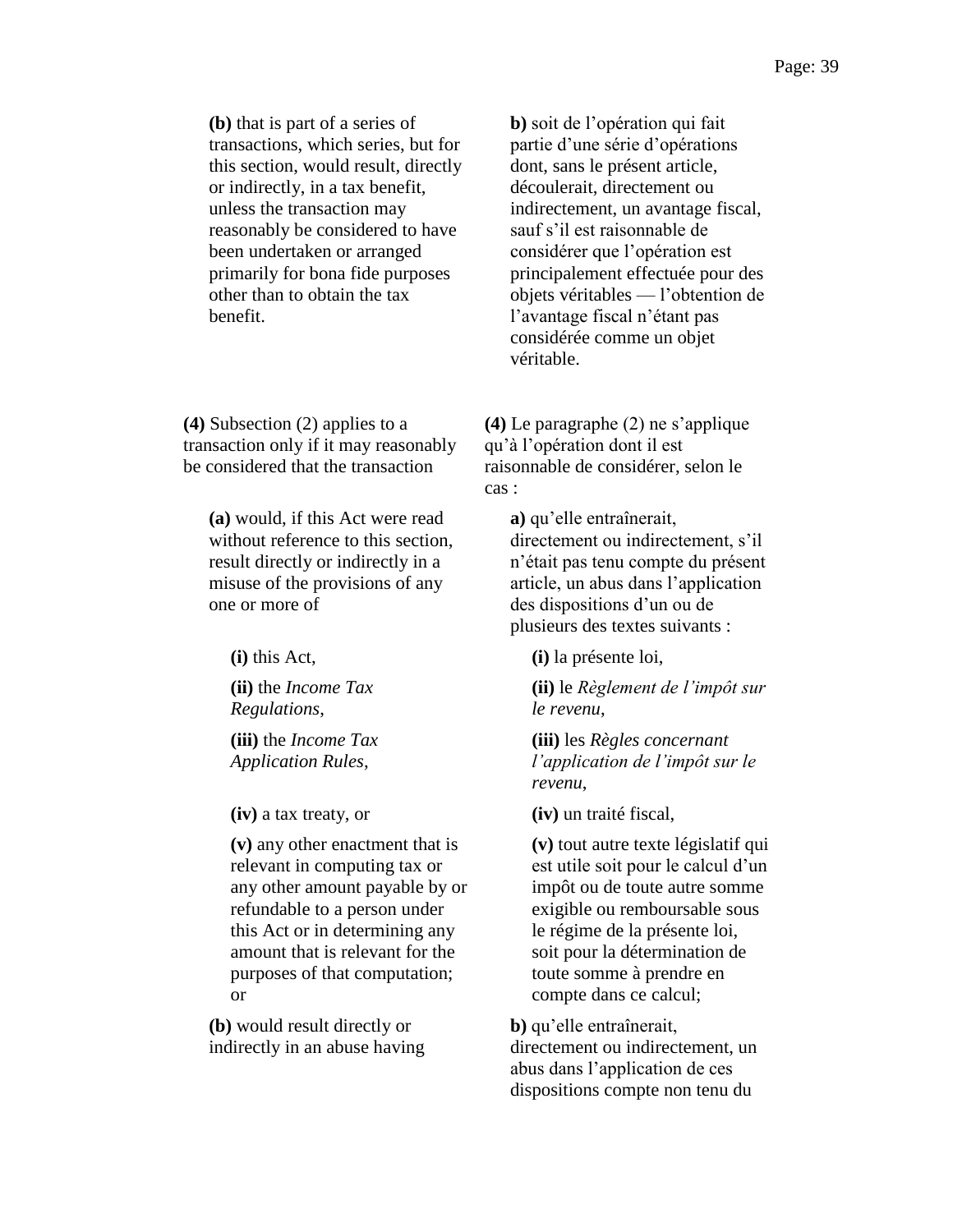regard to those provisions, other than this section, read as a whole.

**(5)** Without restricting the generality of subsection (2), and notwithstanding any other enactment,

**(a)** any deduction, exemption or exclusion in computing income, taxable income, taxable income earned in Canada or tax payable or any part thereof may be allowed or disallowed in whole or in part,

**(b)** any such deduction, exemption or exclusion, any income, loss or other amount or part thereof may be allocated to any person,

**(c)** the nature of any payment or other amount may be recharacterized, and

**(d)** the tax effects that would otherwise result from the application of other provisions of this Act may be ignored,

in determining the tax consequences to a person as is reasonable in the circumstances in order to deny a tax benefit that would, but for this section, result, directly or indirectly, from an avoidance transaction.

présent article lues dans leur ensemble.

**(5)** Sans préjudice de la portée générale du paragraphe (2) et malgré tout autre texte législatif, dans le cadre de la détermination des attributs fiscaux d'une personne de façon raisonnable dans les circonstances de façon à supprimer l'avantage fiscal qui, sans le présent article, découlerait, directement ou indirectement, d'une opération d'évitement :

**a)** toute déduction, exemption ou exclusion dans le calcul de tout ou partie du revenu, du revenu imposable, du revenu imposable gagné au Canada ou de l'impôt payable peut être en totalité ou en partie admise ou refusée;

**b)** tout ou partie de cette déduction, exemption ou exclusion ainsi que tout ou partie d'un revenu, d'une perte ou d'un autre montant peuvent être attribués à une personne;

**c)** la nature d'un paiement ou d'un autre montant peut être qualifiée autrement;

**d)** les effets fiscaux qui découleraient par ailleurs de l'application des autres dispositions de la présente loi peuvent ne pas être pris en compte.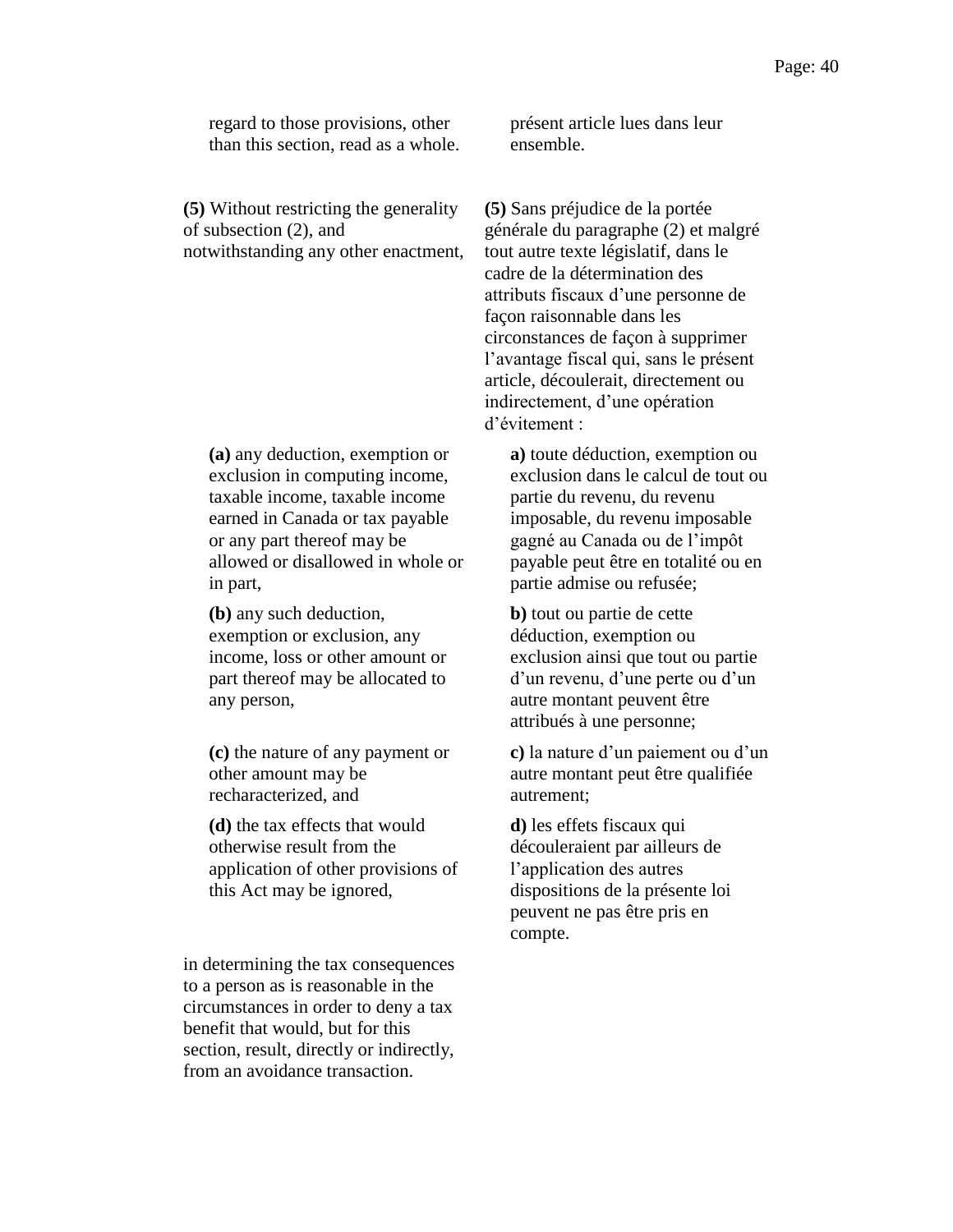## **APPENDIX B**

## **Extracts of Tax Court's reasons**

[…]

[100] Subsection 111(5) restricts a corporation's ability to deduct non-capital and farm losses after an acquisition of control of the corporation by a person or group of persons. Losses continue to be deductible where the corporation continues to carry on for profit or with a reasonable expectation of profit the business that gave rise to the losses, and the losses may only be used to offset income from that business and, in certain circumstances, from a similar business.

[101] Subsection 111(5) reads as follows:

Where, at any time, control of a corporation has been acquired by a person or group of persons, no amount in respect of its non-capital loss or farm loss for a taxation year ending before that time is deductible by the corporation for a taxation year ending after that time and no amount in respect of its non-capital loss or farm loss for a taxation year ending after that time is deductible by the corporation for a taxation year ending before that time except that

> *(a)* such portion of the corporation's non-capital loss or farm loss, as the case may be, for a taxation year ending before that time as may reasonably be regarded as its loss from carrying on a business and, where a business was carried on by the corporation in that year, such portion of the non-capital loss as may reasonably be regarded as being in respect of an amount deductible under paragraph  $110(1)(k)$  in computing its taxable income for the year is deductible by the corporation for a particular taxation year ending after that time

(i) only if that business was carried on by the corporation for profit or with a reasonable expectation of profit throughout the particular year, and

(ii) only to the extent of the total of the corporation's income for the particular year from that business and, where properties were sold, leased, rented or developed or services rendered in the course of carrying on that business before that time, from any other business substantially all the income of which was derived from the sale, leasing, rental or development, as the case may be, of similar properties or the rendering of similar services and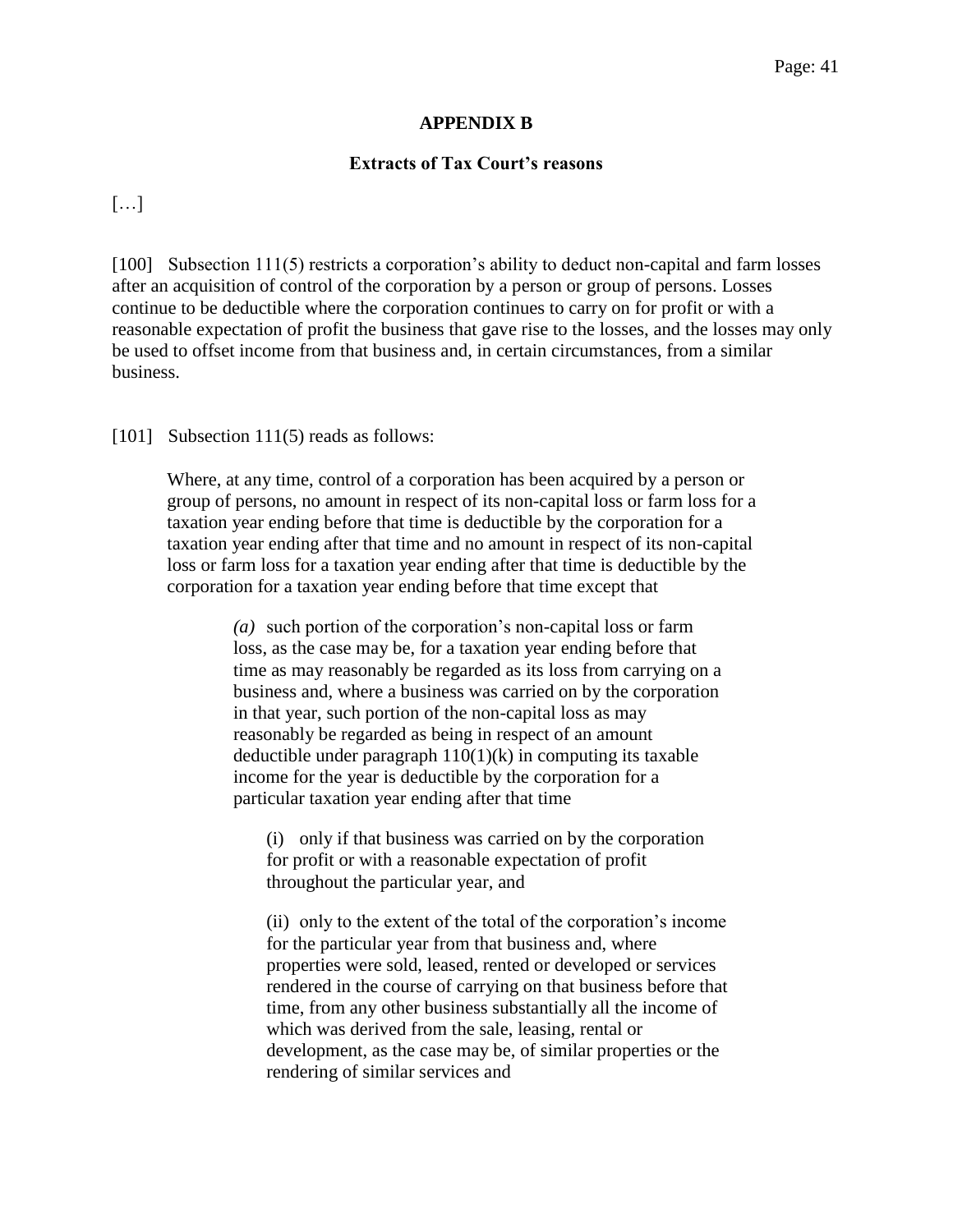*(b)* such portion of the corporation's non-capital loss or farm loss, as the case may be, for a taxation year ending after that time as may reasonably be regarded as its loss from carrying on a business and, where a business was carried on by the corporation in that year, such portion of the non-capital loss as may be reasonably be regarded as being in respect of an amount deductible under paragraph  $110(1)(k)$  in computing its taxable income for the year is deductible by the corporation for a particular year ending before that time

(i) only if throughout the taxation year and in the particular year that business was carried on by the corporation for profit or with a reasonable expectation of profit, and

(ii) only to the extent of the corporation's income for the particular year from that business and, where properties were sold, leased, rented or developed or services rendered in the course of carrying on that business before that time, from any other business substantially all the income of which was derived from the sale, leasing, rental or development, as the case may be, of similar properties or the rendering of similar services.

[102] The restriction on loss carryovers in subsection 111(5) is triggered when "control of a corporation has been acquired by a person or group of persons".

[103] The acquisition of control test is the means by which Parliament has determined that a loss has notionally been transferred to an unrelated party. While the Respondent contends that in the context of the GAAR the control aspect of subsection 111(5) is not an important part of its object, spirit and purpose, I disagree. The Federal Court of Appeal has pointed out that "the notion of control is central to the working of subsection  $111(5)$ ".<sup>9</sup> As, such, the test is relevant to the analysis of the object, spirit and purpose of that provision. To ignore it would amount to reading out the test, which is not permitted in interpreting legislation.

[104] The word "control" in the *Act* has long been held to mean *de jure* control. In *Duha Printers (Western) Ltd. v. Canada*, Iacobucci J. wrote:

35 It has been well recognized that, under the *Income Tax Act*, "control" of a corporation normally refers to *de jure* control and not *de facto* control. This Court has repeatedly cited with approval the following test, set out by Jackett P. in *Buckerfield's*, supra, at p. 507:

Many approaches might conceivably be adopted in applying the word "control" in a statute such as the *Income Tax Act* to a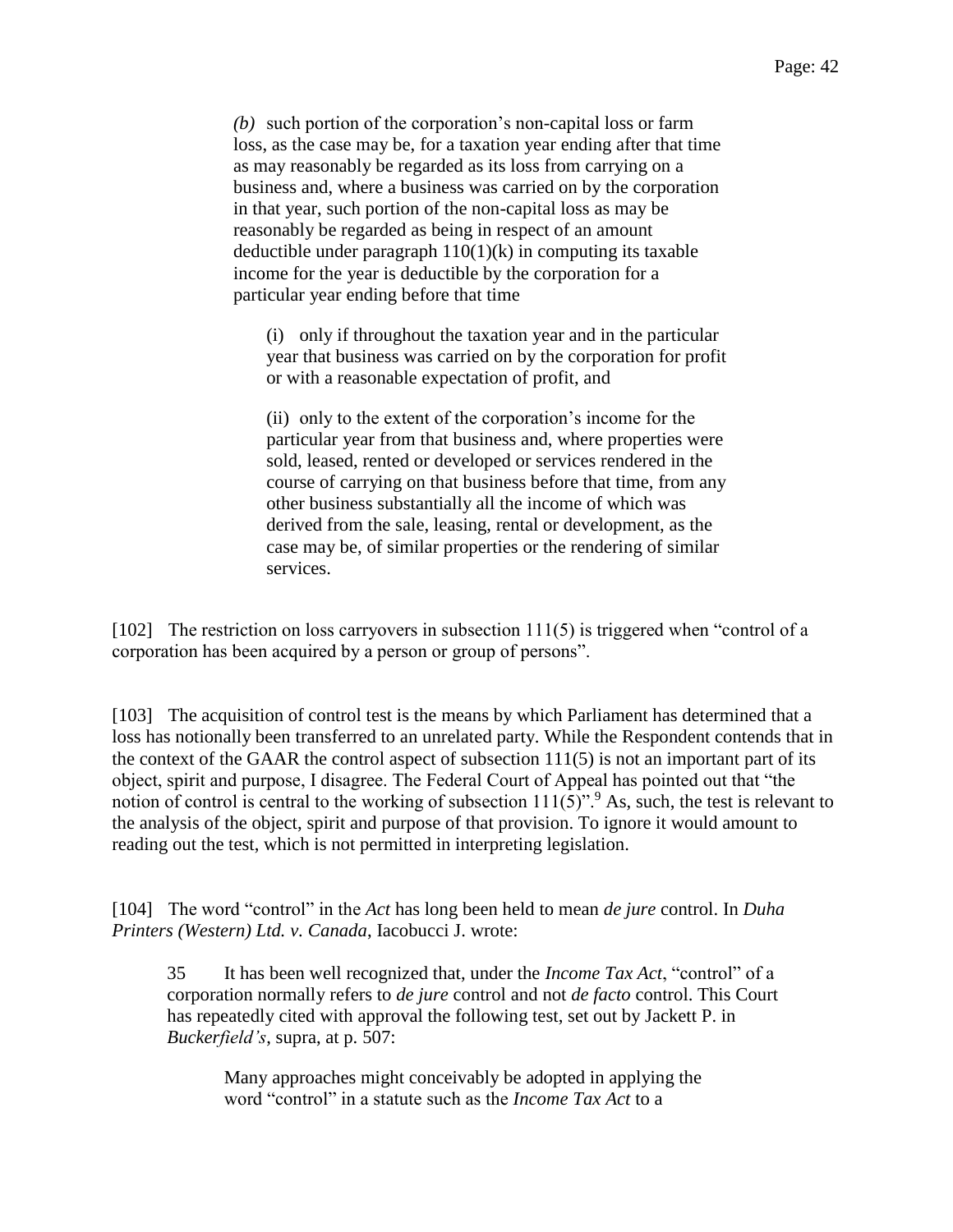corporation. It might, for example, refer to control by "management", where management and the board of directors are separate, or it might refer to control by the board of directors.... The word "control" might conceivably refer to *de facto* control by one or more shareholders whether or not they hold a majority of shares. I am of the view, however, that in Section 39 of the *Income Tax Act* [the former section dealing with associated companies], the word "controlled" contemplates the right of control that rests in ownership of such a number of shares as carries with it the right to a majority of the votes in the election of the board of directors. [Emphasis added.]

Cases in which this Court has applied the foregoing test have included, inter alia, *Dworkin Furs*, supra, and *Vina-Rug (Canada) Ltd. v. Minister of National Revenue*, [1968] S.C.R. 193.<sup>10</sup>

[105] Subsection 111(5) will only apply if control is acquired by "a person or group of persons". The phrase "group of persons" is not defined in the *Act* but the Federal Court of Appeal in *Silicon Graphics Ltd. v. Canada* held that "simple ownership of a mathematical majority of shares by a random aggregation of shareholders in a widely held corporation … without a common connection does not constitute de jure control as that term has been defined in the case law."<sup>11</sup>

[106] Subsection 111(5) is part of group of specific rules in subsections 111(4) to (5.3) that limit the carry-forward of non-capital losses, net capital losses, farm losses and unrealized losses on capital, depreciable and eligible capital property owned by the corporation and on doubtful debts. The application of these provisions is triggered by an acquisition of control of the taxpayer corporation by a person or group of persons.

[107] The forerunner to subsection 111(5), subsection 27(5), was added to the *Act* in 1958. It prevented losses from being carried over by a corporation to a future year where more than 50% of the share capital of the corporation had been acquired by a person or persons who did not, at the end of the preceding year, own any shares in the capital stock of the corporation (the "aggregate-change-in-shareholdings test"). This provision was added at the same time the *Act* was amended to permit the use of losses to offset income from any other business carried on by the taxpayer.

[108] In 1963, the *Act* was amended to add paragraph 27(5)(*a*) which provided that no loss carryovers would be permitted where "control of the corporation [was] acquired …by a person or persons who did not, at the end of [the] preceding year, control the corporation."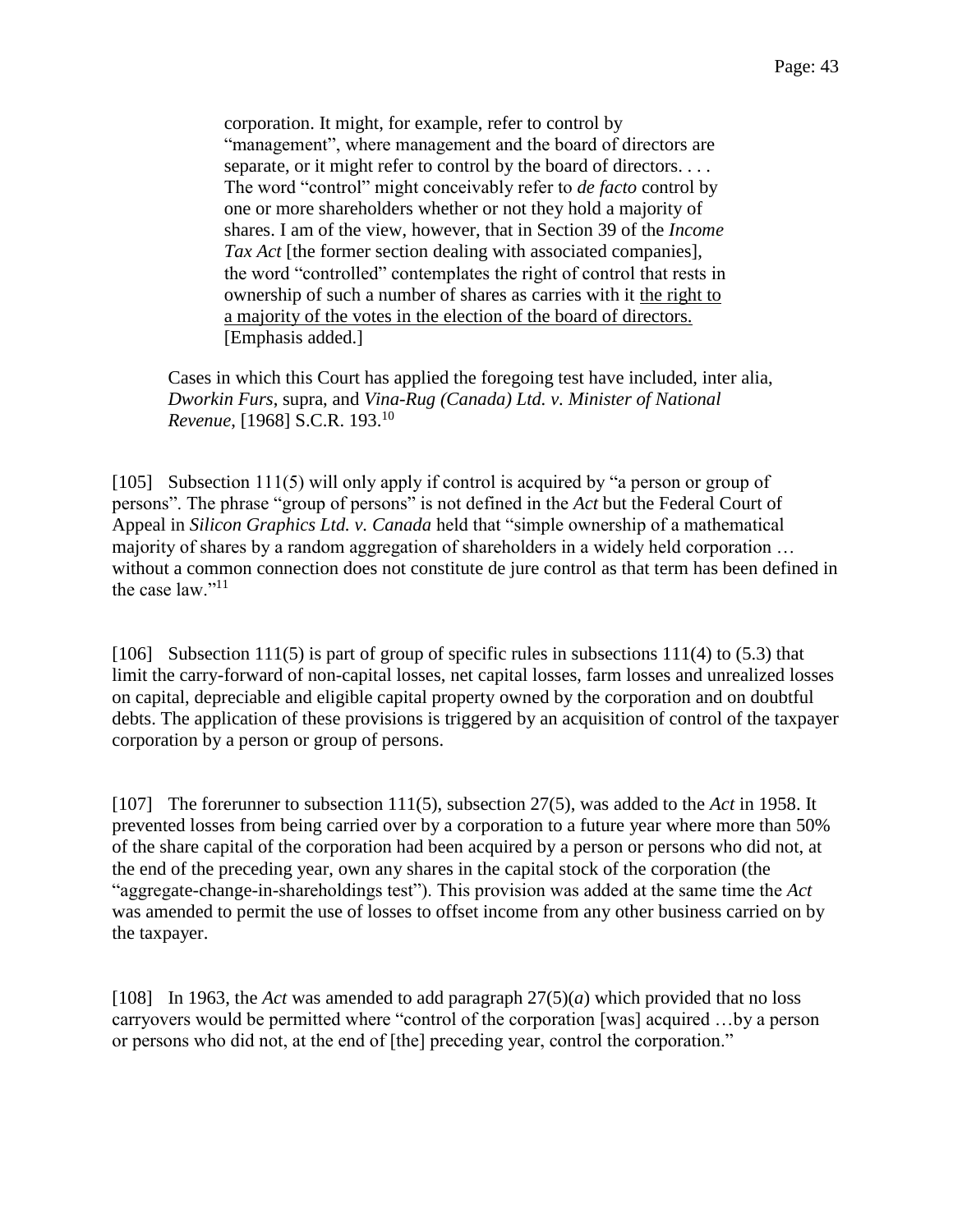[109] In 1972, subsection 27(5) was replaced by subsection 111(5), which still limited carryovers in the case of an acquisition of control and required the same business in which the loss was sustained continue to be carried on, but allowed the loss carryovers to be offset against a taxpayer's income from any source. Notably, the aggregate-change-in-shareholdings test was not brought forward into subsection 111(5).

[110] Beginning in 1981 and continuing until 1987, new rules were introduced to tighten the carryover restrictions in certain respects, including a requirement that the loss business be carried on by the corporation for a profit or with a reasonable expectation of profit. The amount of the deduction was also restricted to the income generated from that business and other similar businesses. Since 1987, subsection 111(5) has remained mostly unchanged.

[111] Provisions have been introduced in the *Act* that deem *de jure* control to exist or not to exist in particular circumstances, and to create a different standard of control of a corporation for certain purposes of the *Act*.

[112] Subsection 256(8), discussed earlier in these reasons, expands the concept of *de jure* control beyond a determination based strictly on the ownership of the voting shares of a corporation by extending the circumstance in which an acquisition of control is considered to have occurred. It is aimed at preventing tax attribute trading in situations where a taxpayer seeks to use certain rights in relation to voting shares to avoid an acquisition of control.

[113] Again, subsection 256(8) provides that where a person acquires a right listed in paragraph 251(5)(b) and one of the main purposes for acquiring the right was to avoid the application of the loss streaming rules as well as certain other provisions, the taxpayer is deemed to be in the same position in relation to the control of the corporation as if the right had been exercised when it was acquired.

[114] For the years in issue, the following rights were included in paragraph  $251(5)(b)$ :

- a right to shares;
- a right to acquire shares;
- a right to control the voting rights of shares;
- a right to cause a corporation to redeem shares owned by other shareholders;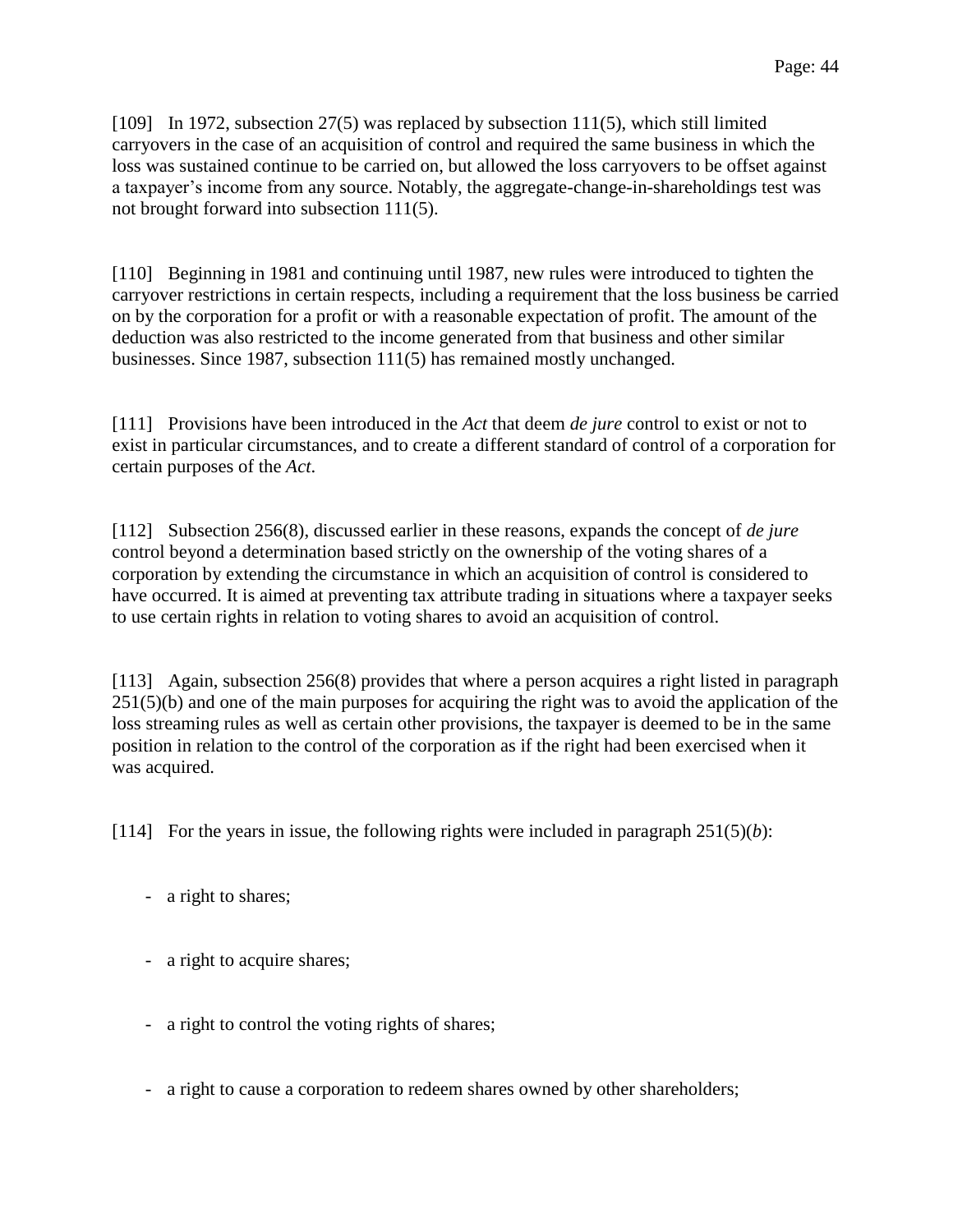- a right to cause a corporation to acquire shares owned by other shareholders;
- a right to cause a corporation to cancel shares owned by other shareholders;
- a right to voting rights in respect of shares;
- a right to acquire voting rights in respect of shares;
- a right to control voting rights in respect of shares; and
- a right to cause the reduction of voting rights in respect of shares owned by other shareholders.

[115] Subsection 256(8) is thus intended to allow the Minister to look beyond the share registry of the corporation to determine who in substance has control over the voting rights in respect of the shares of a corporation and thus effective control of the corporation.

[116] Another contextual element to be considered is the *de facto* control test in subsection 256(5.1), which expands the factors that can be taken into account in determining control of a corporation for certain purposes in the *Act*. Subsection 256(5.1) was introduced into the *Act* in 1987, and provides that, (subject to certain exceptions not relevant in this case):

> …where the expression "controlled, directly or indirectly, in any manner whatever," is used in the Act, a corporation shall be considered to be so controlled by another corporation, a person or a group of persons…at any time where…the controller has any direct or indirect influence that, if exercised, would result in control in fact of the corporation..."

[117] Along with the enactment of subsection 256(5.1), a number of provisions of the *Act* were amended so that the *de facto* control test would apply to those provisions. However, it was not adopted for the purposes of subsection 111(5).

[118] At the heart of the *de facto* control test is, once again, the notion of control of affairs of a corporation through control over the board of directors. In *McGillivray Restaurant Ltd. v. Canada*, Ryer J.A. stated that: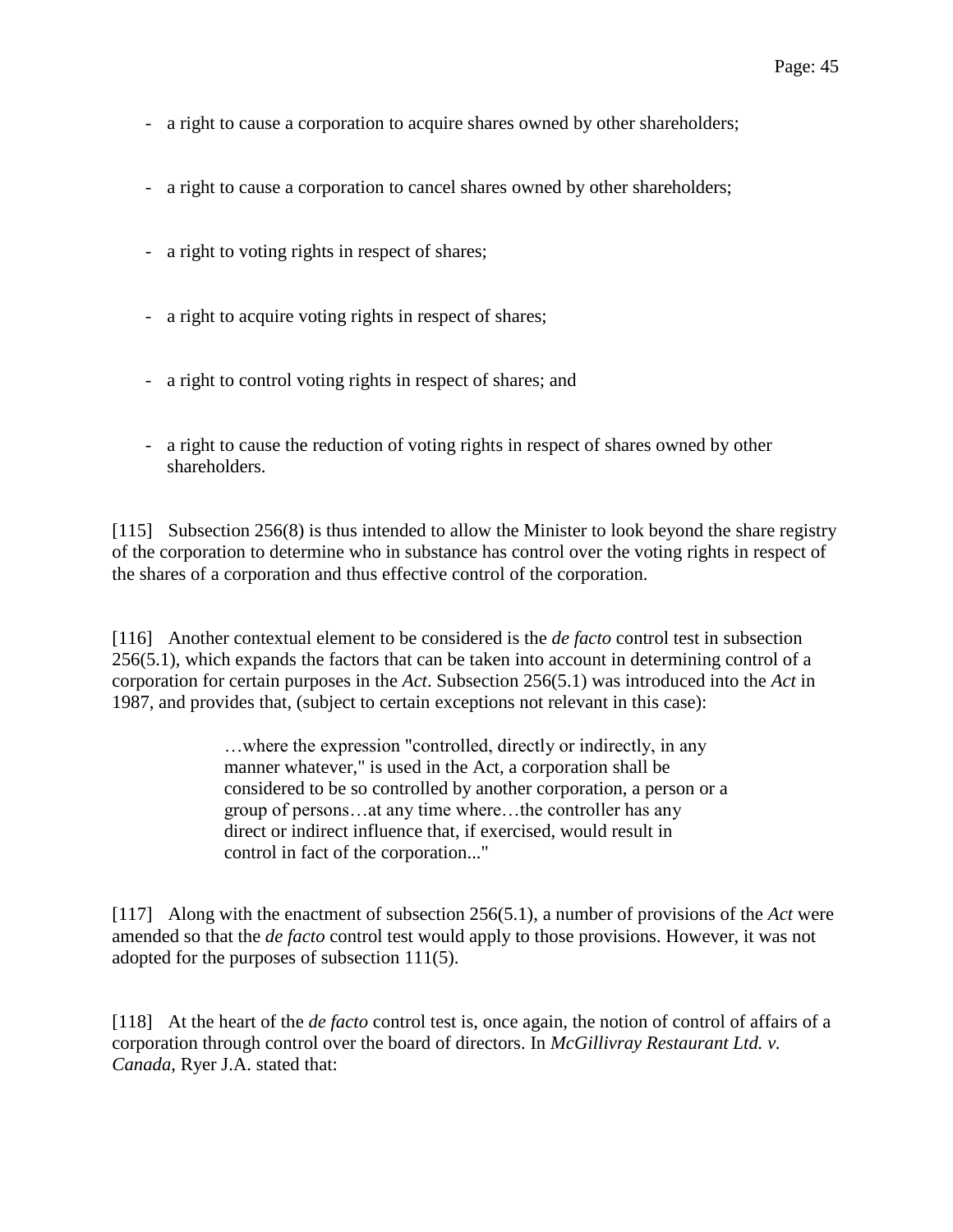*De facto* control, like *de jure* control, is concerned with control over the board of directors and not with control of the day-to-day operations of the corporation or its business. Paragraph 256(1)(b) and subsection 256(5.1) specifically refer to control of a corporation and not to control of the corporation's business or operations.<sup>12</sup>

[119] Referring to the Court's earlier decision in *Silicon Graphics Ltd. v. Canada*, Ryer J.A. reiterated that:

> in order for there to be a finding of *de facto* control, a person or group of persons must have the clear right and ability to effect a significant change in the board of directors or the powers of the board of directors or to influence in a very direct way the shareholders who would otherwise have the ability to elect the board of directors.<sup>13</sup>

[120] Thus, the *de jure* and *de facto* control tests are differentiated only by the breadth of factors that can be looked at to determine who has ultimate control over the board of directors.

[121] The Appellant argued that the introduction of section 256.1 into the *Act* in 2013 should also be considered part of the relevant context of subsection 111(5) for the years in issue.

[122] Section 256.1 deems an acquisition of control of a corporation to occur for the purposes of certain sections of the *Act*, including subsection 111(5), when the value of the interest held by a person or group of persons in the corporation increases to more than 75% of the value of the outstanding shares of the corporation.

[123] The Appellant maintains that this represented a change to the law and, as such, previous to the enactment of section 256.1 there was no policy in the *Act* that the acquisition of a substantial economic interest in a corporation was sufficient to trigger an acquisition of control for the purposes of subsection 111(5).

[124] It is not necessary for me to address this submission, however, in light of the comments of the Federal Court of Appeal in *Oxford Properties Ltd. v. Canada* concerning the effect of subsequent amendments to the *Act* in a statutory interpretation exercise. In that decision, Noël C.J.A. wrote:

> Whether an amendment clarifies the prior law or alters it turns on the construction of the prior law and the amendment itself. As explained, the Interpretation Act prevents any conclusion from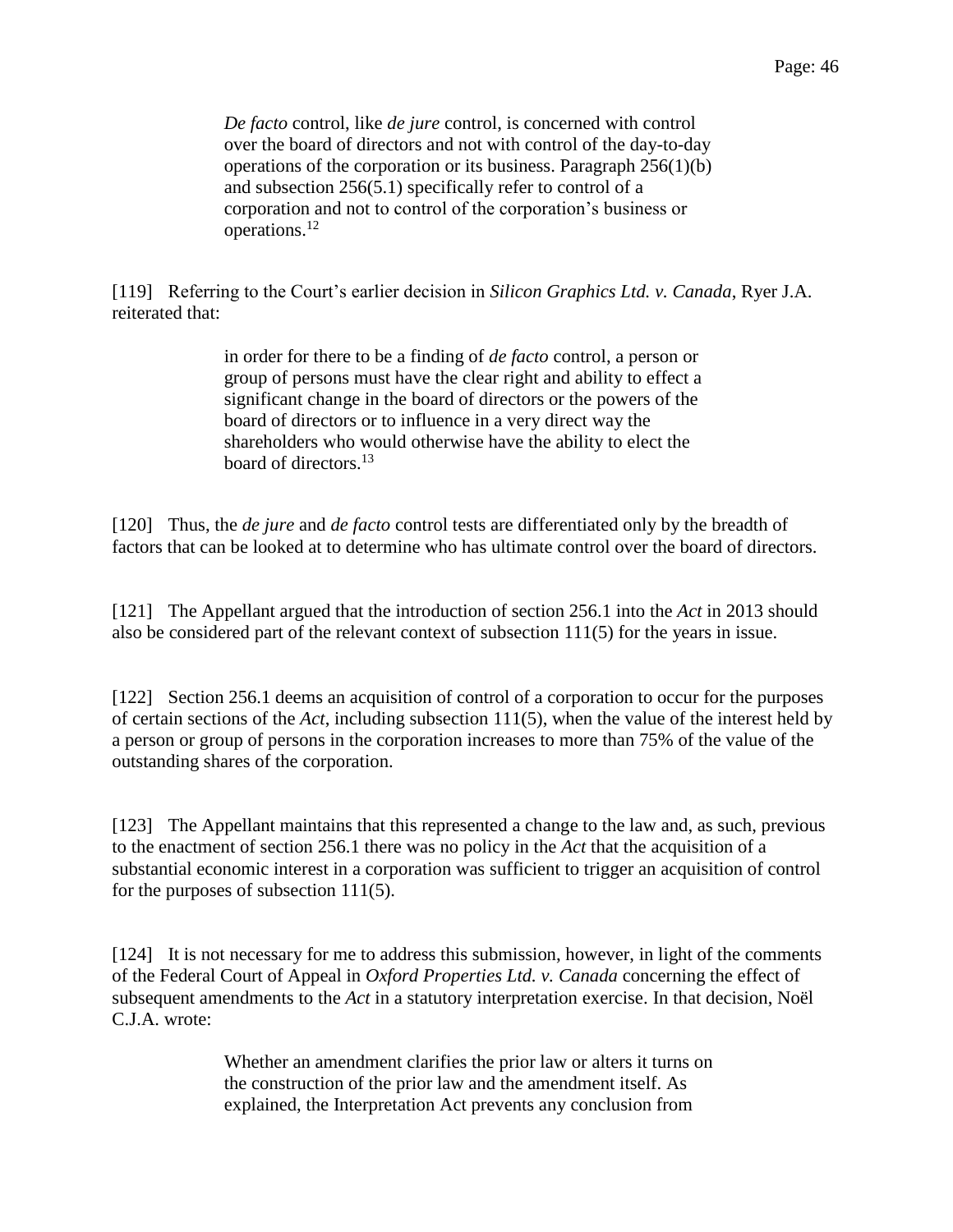being drawn as to the legal effect of a new enactment on the prior law on the sole basis that Parliament adopted it. Keeping this limitation in mind, the only way to assess the impact of a subsequent amendment on the prior law is to first determine the legal effect of the law as it stood beforehand and then determine whether the subsequent amendment alters it or clarifies it. $^{14}$ 

[125] Finally, subsection 256(7) contains rules deeming control to have been acquired in certain circumstances and not to have been acquired in others. It deals with situations involving transfers of shares between related persons and reorganizations within a group of related corporations, as well as amalgamations and reverse takeovers. These circumstances:

> reflect the intention that a dilution of control, or a loss of control by a person or group of persons to an undefined group, will not be considered offensive except in certain contexts, such as an amalgamation or a reverse takeover. In these circumstances only, wide shareholder bases are consolidated for the purpose of determining control.<sup>15</sup>

[126] Moving now to purpose, it is clear that subsection 111(5) was enacted to prevent tax loss trading. The restriction on the use of losses is subject to limited exceptions relating to the rehabilitation of the loss business and to the transfer of losses between corporations under common control.

[127] Subsection 111(5) reflects the general policy in the *Act* against loss trading between arm's length parties. In *Mathew v. Canada*, the Supreme Court of Canada held that "the general policy of the Income Tax Act is to prohibit the transfer of losses between taxpayers, subject to specific exceptions" and that "under such exceptions, Parliament intended to promote a particular purpose concerning a distinct relationship between the transferor and the transferee under specifically described circumstances."<sup>16</sup>

[128] It has been suggested that the reason underpinning the choice to deny loss carryovers after an acquisition of control is that after the acquisition of control, the corporation can be likened to a new taxpayer because it has different shareholders.

[129] This view has been expressed as follows:

First and foremost, the carryover of losses following a change of control is not generally supported in tax policy terms. Normally, one taxpayer cannot avail himself of another taxpayer's losses. In the case of an artificial entity such as a corporation, when its control changes it is essentially regarded as a new taxpayer,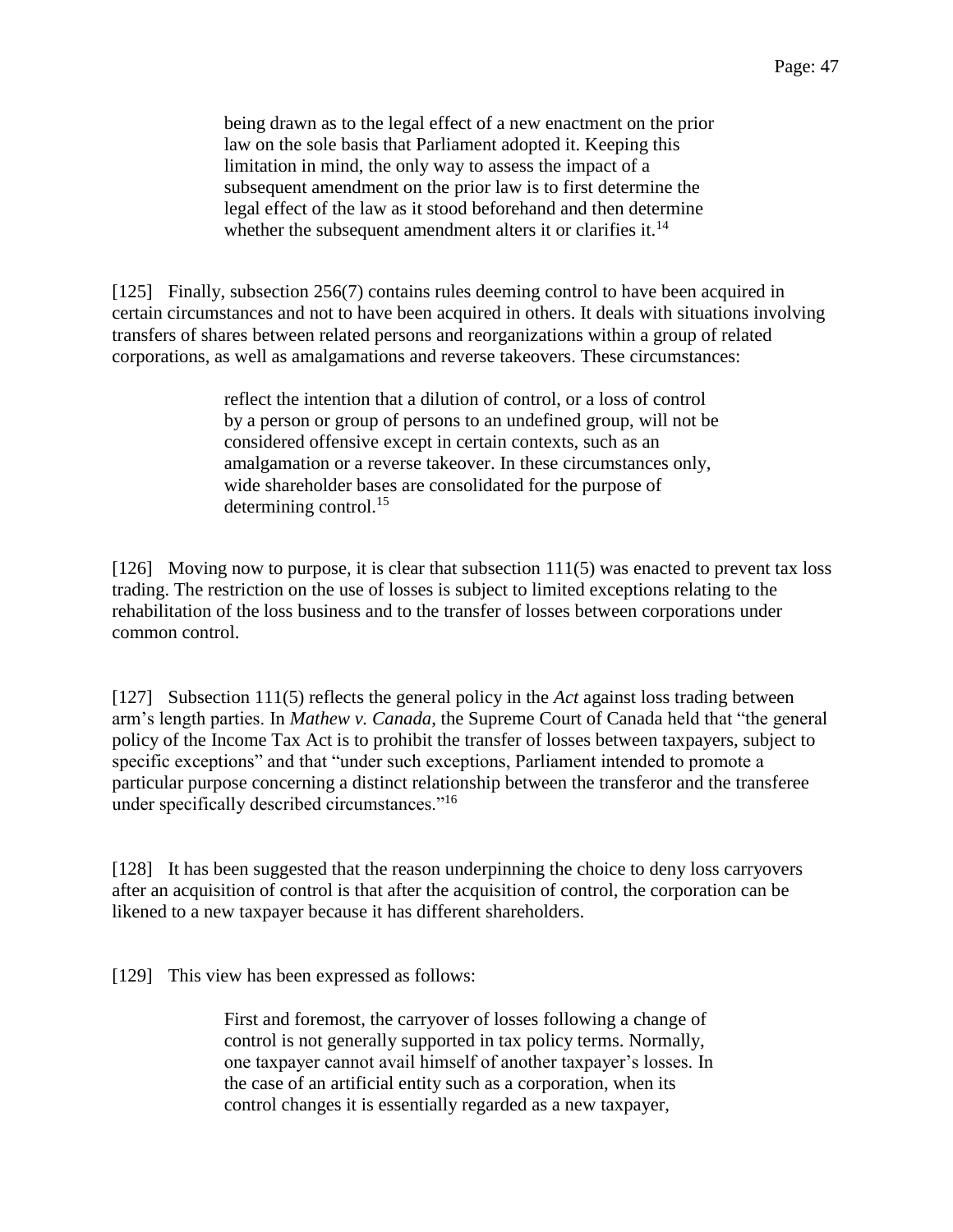because different shareholders then become entitled indirectly to enjoy the benefits of its financial success.<sup>17</sup>

[130] Another author puts it this way:

It follows that losses should not normally be claimed by the corporation after a significant change of shareholders, on the basis that the former shareholders, who bore the economic costs of the losses, are no longer participants in the corporation's affairs.<sup>18</sup>

[131] Despite the tax policy basis for using a substantial change in equity investment test to restrict loss carryovers, though, this kind of test was removed from the predecessor section to subsection 111(5) in 1972 and a similar test in subsection 256.1 was not included until 2013. This gives rise to an inference that Parliament did not intend to target substantial equity acquisitions in a loss corporation as a basis for restricting the carryover of its losses.

[132] It appears that Parliament's aim in choosing the *de jure* control test was to achieve certainty and predictability. This was the conclusion of Iacobucci J. in *Duha*,:

> …At the outset, it is important to bear in mind the distinction between the tests of *de jure* and *de facto* control developed by the courts. In my view, the *de jure* standard was chosen because in some respects it is a relevant and relatively certain and predictable concept to employ in determining control. In general terms, *de jure* refers to those legal sources that determine control: namely, the corporation's governing statute and its constitutional documents, including the articles of incorporation and by-laws. The *de facto* concept was rejected because it involves ascertaining control in fact, which can lead to a myriad of indicators which may exist apart from these sources. See, for example, F. Iacobucci and D. L. Johnston, "*The Private or Closely-held Corporation*", in J. S. Ziegel, ed., *Studies in Canadian Company Law* (1973), vol. 2, 68, at pp.  $108-12.^{19}$

[133] Iacobucci J. also made the point that the acquisition of control test was a means of determining effective or ultimate control of a corporation:

> …However, it must be recognized at the outset that this test is really an attempt to ascertain who is in effective control of the affairs and fortunes of the corporation. That is, although the directors generally have, by operation of the corporate law statute governing the corporation, the formal right to direct the management of the corporation, the majority shareholder enjoys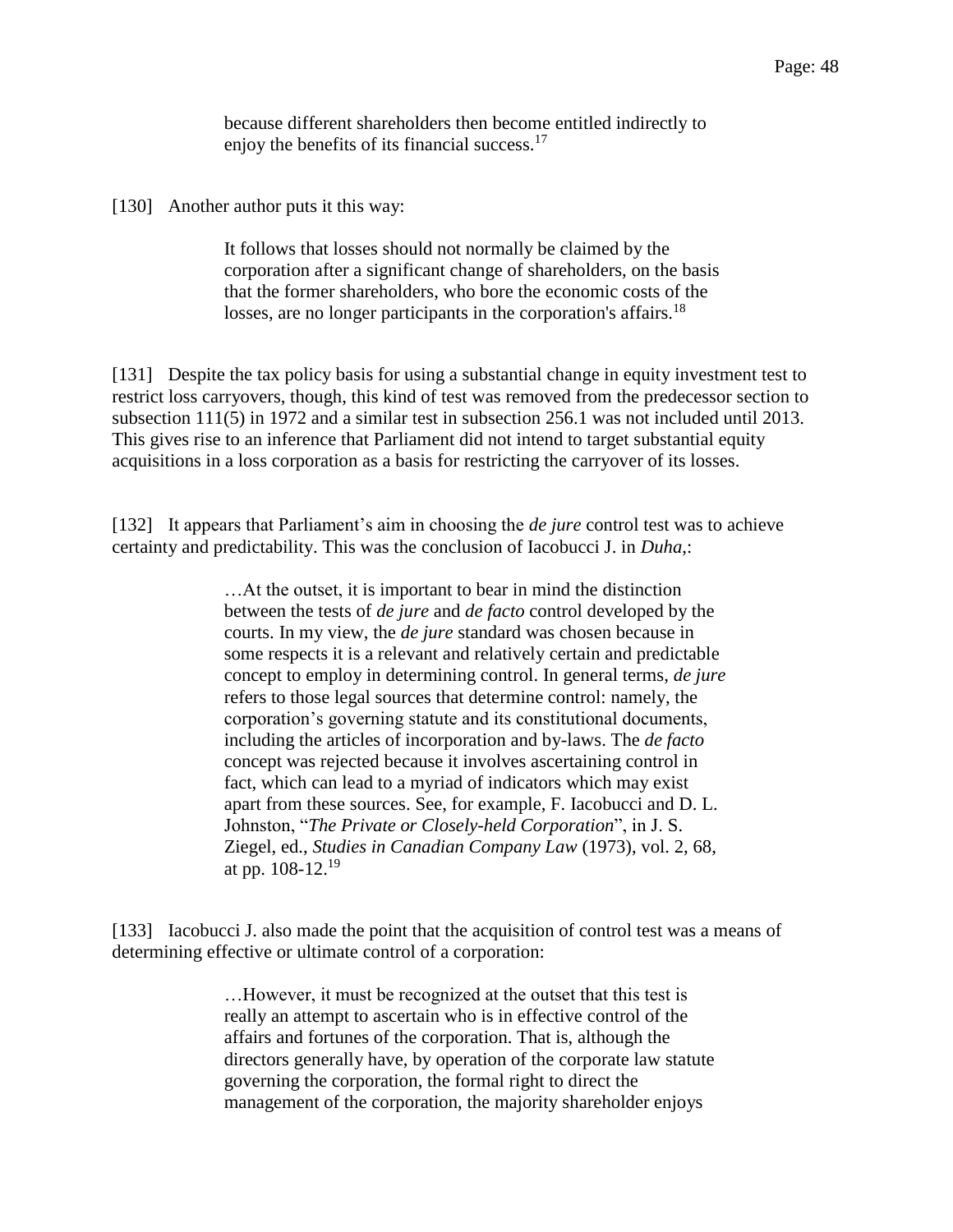the indirect exercise of this control through his or her ability to elect the board of directors. Thus, it is in reality the majority shareholder, not the directors per se, who is in effective control of the corporation. This was expressly recognized by Jackett P. when setting out the test in *Buckerfield's*. Indeed, the very authority cited for the test was the following dictum of Viscount Simon, L.C., in *British American Tobacco Co. v. Inland Revenue Commissioners*, [1943] 1 All E.R. 13, at p. 15:

The owners of the majority of the voting power in a company are the persons who are in effective control of its affairs and fortunes. [Emphasis added.] $^{20}$ 

[134] It has been suggested that the acquisition of control test in subsection 111(5) is a reasonable marker between situations where the corporation is a free actor in a transaction and when it is only a passive participant whose actions can be manipulated by a new person or group of persons in order to utilize the losses or Tax Attributes of the corporation for their own benefit.<sup>21</sup> I agree with this analysis and find that the object, spirit and purpose of subsection 111(5) is to target manipulation of losses of a corporation by a new person or group of persons, through effective control over the corporation's actions.

 $[\ldots]$ 

- 10 *Duha Printers (Western) Ltd. v. Canada*, [1998] 1 SCR 795 at paragraphs 35 and 36.
- 11 *Silicon Graphics Ltd. v. Canada*, 2002 FCA 260 at paragraph 36.
- 12 *McGillivray Restaurant Ltd. v. Canada*, 2016 FCA 99 at paragraph 46.

13 *Ibid* at paragraph 35.

\_\_\_\_\_\_\_\_\_\_\_\_\_\_\_\_\_\_\_\_\_\_\_\_

14 *Oxford Properties Ltd. v. Canada*, 2018 FCA 30 at paragraph 86.

15 M. Munoz, "Loss Utilization in Arm's-Length Business Combinations", Canadian Tax Journal (2009) Vol. 547 No. 3, pp.660-698 at p. 692.

16 *Mathew v. Canada*, 2005 SCC 55 at paragraph 49.

17 W.J. Strain, D.A. Dodge, V. Peters, "Tax Simplification: The Elusive Goal", 1988 Conference Report, CTF, p. 4:1 at p. 4-52.

18 A. Nijhawan, "When Is "Loss Trading Permissible? A Purposive Analysis of Subsection 111(5)" Conference Report, CTF, p. 9:1-26 at p. 9:5.

<sup>9</sup> *Canada v. Duha Printers (Western) Ltd*., [1996] 50 DTC 6323 (FCA) at paragraph 4.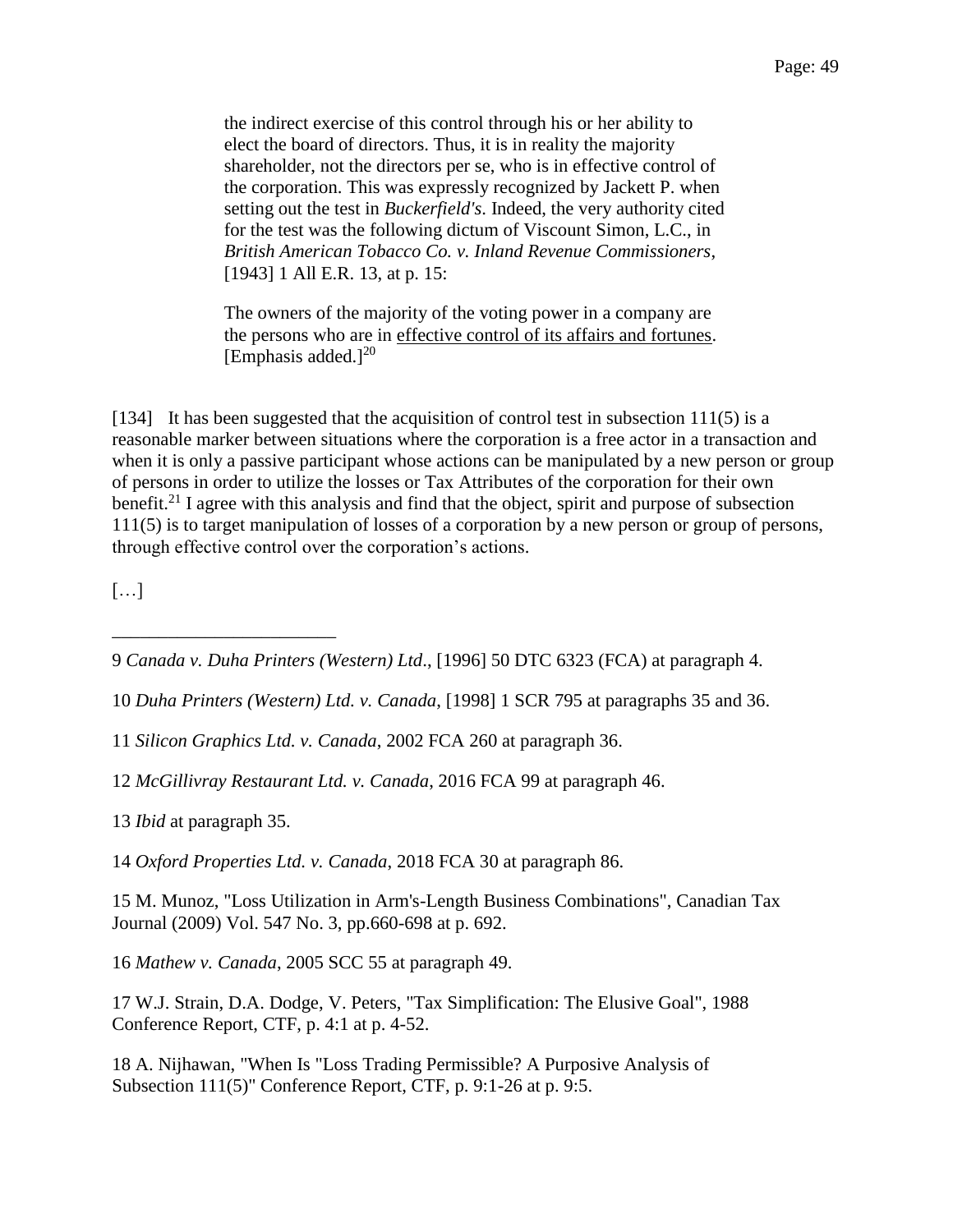19 *Duha*, *supra* note 10 at paragraph 58.

20 *Ibid* at paragraph 36.

21 M. Munoz, "Loss Utilization in Arm's-Length Business Combinations", Canadian Tax Journal (2009) Vol. 547 No. 3, pp.660-698 at p. 694.